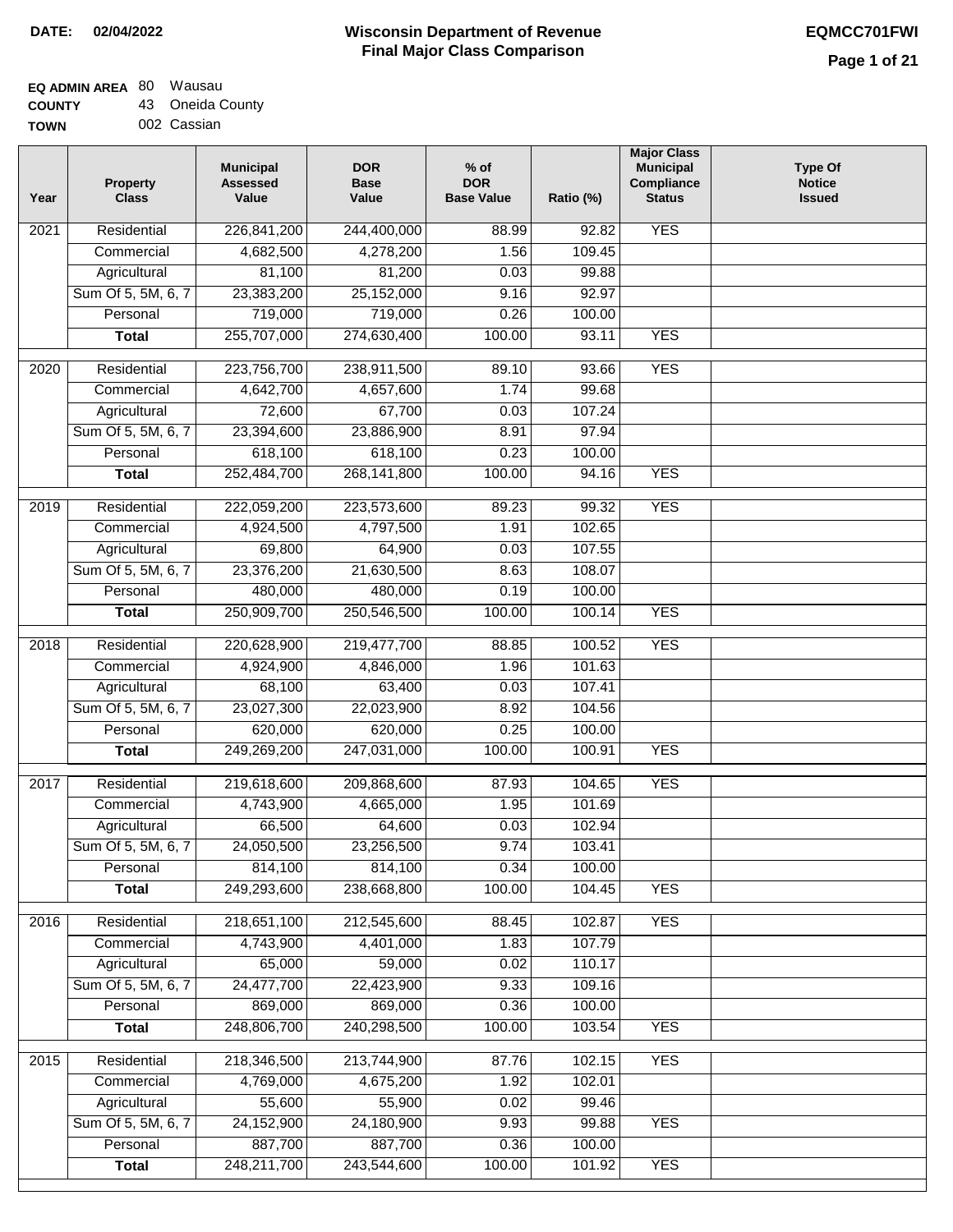# **EQ ADMIN AREA** 80 Wausau

**COUNTY TOWN** 43 Oneida County 004 Crescent

| Year              | <b>Property</b><br><b>Class</b> | <b>Municipal</b><br><b>Assessed</b><br>Value | <b>DOR</b><br><b>Base</b><br>Value | % of<br><b>DOR</b><br><b>Base Value</b> | Ratio (%) | <b>Major Class</b><br><b>Municipal</b><br>Compliance<br><b>Status</b> | <b>Type Of</b><br><b>Notice</b><br><b>Issued</b> |
|-------------------|---------------------------------|----------------------------------------------|------------------------------------|-----------------------------------------|-----------|-----------------------------------------------------------------------|--------------------------------------------------|
| 2021              | Residential                     | 238,065,100                                  | 261,794,900                        | 91.94                                   | 90.94     | <b>YES</b>                                                            |                                                  |
|                   | Commercial                      | 11,811,600                                   | 10,965,500                         | 3.85                                    | 107.72    |                                                                       |                                                  |
|                   | Agricultural                    | 263,000                                      | 263,100                            | 0.09                                    | 99.96     |                                                                       |                                                  |
|                   | Sum Of 5, 5M, 6, 7              | 13,083,600                                   | 11,189,100                         | 3.93                                    | 116.93    |                                                                       |                                                  |
|                   | Personal                        | 531,100                                      | 531,100                            | 0.19                                    | 100.00    |                                                                       |                                                  |
|                   | <b>Total</b>                    | 263,754,400                                  | 284,743,700                        | 100.00                                  | 92.63     | <b>YES</b>                                                            |                                                  |
| 2020              | Residential                     | 235,706,900                                  | 257,047,900                        | 92.15                                   | 91.70     | <b>YES</b>                                                            |                                                  |
|                   | Commercial                      | 11,593,200                                   | 10,837,000                         | 3.89                                    | 106.98    |                                                                       |                                                  |
|                   | Agricultural                    | 254,900                                      | 254,900                            | 0.09                                    | 100.00    |                                                                       |                                                  |
|                   | Sum Of 5, 5M, 6, 7              | 12,585,700                                   | 10,229,200                         | 3.67                                    | 123.04    |                                                                       |                                                  |
|                   | Personal                        | 567,700                                      | 567,700                            | 0.20                                    | 100.00    |                                                                       |                                                  |
|                   | <b>Total</b>                    | 260,708,400                                  | 278,936,700                        | 100.00                                  | 93.47     | <b>YES</b>                                                            |                                                  |
| 2019              | Residential                     | 232,718,700                                  | 235,496,800                        | 90.98                                   | 98.82     | <b>YES</b>                                                            |                                                  |
|                   | Commercial                      | 11,904,900                                   | 11,217,200                         | 4.33                                    | 106.13    |                                                                       |                                                  |
|                   | Agricultural                    | 245,600                                      | 246,000                            | 0.10                                    | 99.84     |                                                                       |                                                  |
|                   | Sum Of 5, 5M, 6, 7              | 12,752,000                                   | 11,369,300                         | 4.39                                    | 112.16    |                                                                       |                                                  |
|                   | Personal                        | 513,700                                      | 513,700                            | 0.20                                    | 100.00    |                                                                       |                                                  |
|                   | <b>Total</b>                    | 258,134,900                                  | 258,843,000                        | 100.00                                  | 99.73     | <b>YES</b>                                                            |                                                  |
| $\overline{2018}$ | Residential                     | 230,730,800                                  | 229,263,100                        | 91.05                                   | 100.64    | <b>YES</b>                                                            |                                                  |
|                   | Commercial                      | 11,738,500                                   | 11,365,100                         | 4.51                                    | 103.29    |                                                                       |                                                  |
|                   | Agricultural                    | 239,000                                      | 239,300                            | 0.10                                    | 99.87     |                                                                       |                                                  |
|                   | Sum Of 5, 5M, 6, 7              | 12,618,800                                   | 10,379,200                         | 4.12                                    | 121.58    |                                                                       |                                                  |
|                   | Personal                        | 550,500                                      | 545,000                            | 0.22                                    | 101.01    |                                                                       |                                                  |
|                   | <b>Total</b>                    | 255,877,600                                  | 251,791,700                        | 100.00                                  | 101.62    | <b>YES</b>                                                            |                                                  |
|                   |                                 |                                              |                                    |                                         |           |                                                                       |                                                  |
| 2017              | Residential                     | 228,950,200                                  | 225,934,600                        | 90.02                                   | 101.33    | <b>YES</b>                                                            |                                                  |
|                   | Commercial                      | 11,965,300                                   | 12,206,000                         | 4.86                                    | 98.03     |                                                                       |                                                  |
|                   | Agricultural                    | 228,100                                      | 233,900                            | 0.09                                    | 97.52     |                                                                       |                                                  |
|                   | Sum Of 5, 5M, 6, 7              | 12,999,300                                   | 11,682,300                         | 4.65                                    | 111.27    |                                                                       |                                                  |
|                   | Personal                        | 944,700                                      | 917,200                            | 0.37                                    | 103.00    |                                                                       |                                                  |
|                   | <b>Total</b>                    | 255,087,600                                  | 250,974,000                        | 100.00                                  | 101.64    | <b>YES</b>                                                            |                                                  |
| 2016              | Residential                     | 226,596,400                                  | 217,312,500                        | 89.78                                   | 104.27    | <b>YES</b>                                                            |                                                  |
|                   | Commercial                      | 11,999,900                                   | 11,562,800                         | 4.78                                    | 103.78    |                                                                       |                                                  |
|                   | Agricultural                    | 226,200                                      | 228,900                            | 0.09                                    | 98.82     |                                                                       |                                                  |
|                   | Sum Of 5, 5M, 6, 7              | 13,023,500                                   | 12,000,400                         | 4.96                                    | 108.53    |                                                                       |                                                  |
|                   | Personal                        | 978,900                                      | 950,400                            | 0.39                                    | 103.00    |                                                                       |                                                  |
|                   | <b>Total</b>                    | 252,824,900                                  | 242,055,000                        | 100.00                                  | 104.45    | <b>YES</b>                                                            |                                                  |
| $\overline{2015}$ | Residential                     | 225,552,700                                  | 220,796,200                        | 89.52                                   | 102.15    | <b>YES</b>                                                            |                                                  |
|                   | Commercial                      | 12,697,700                                   | 12,670,900                         | 5.14                                    | 100.21    | <b>YES</b>                                                            |                                                  |
|                   | Agricultural                    | 235,000                                      | 234,900                            | 0.10                                    | 100.04    |                                                                       |                                                  |
|                   | Sum Of 5, 5M, 6, 7              | 12,812,700                                   | 12,056,700                         | 4.89                                    | 106.27    |                                                                       |                                                  |
|                   | Personal                        | 928,500                                      | 897,100                            | 0.36                                    | 103.50    |                                                                       |                                                  |
|                   | <b>Total</b>                    | 252,226,600                                  | 246,655,800                        | 100.00                                  | 102.26    | <b>YES</b>                                                            |                                                  |
|                   |                                 |                                              |                                    |                                         |           |                                                                       |                                                  |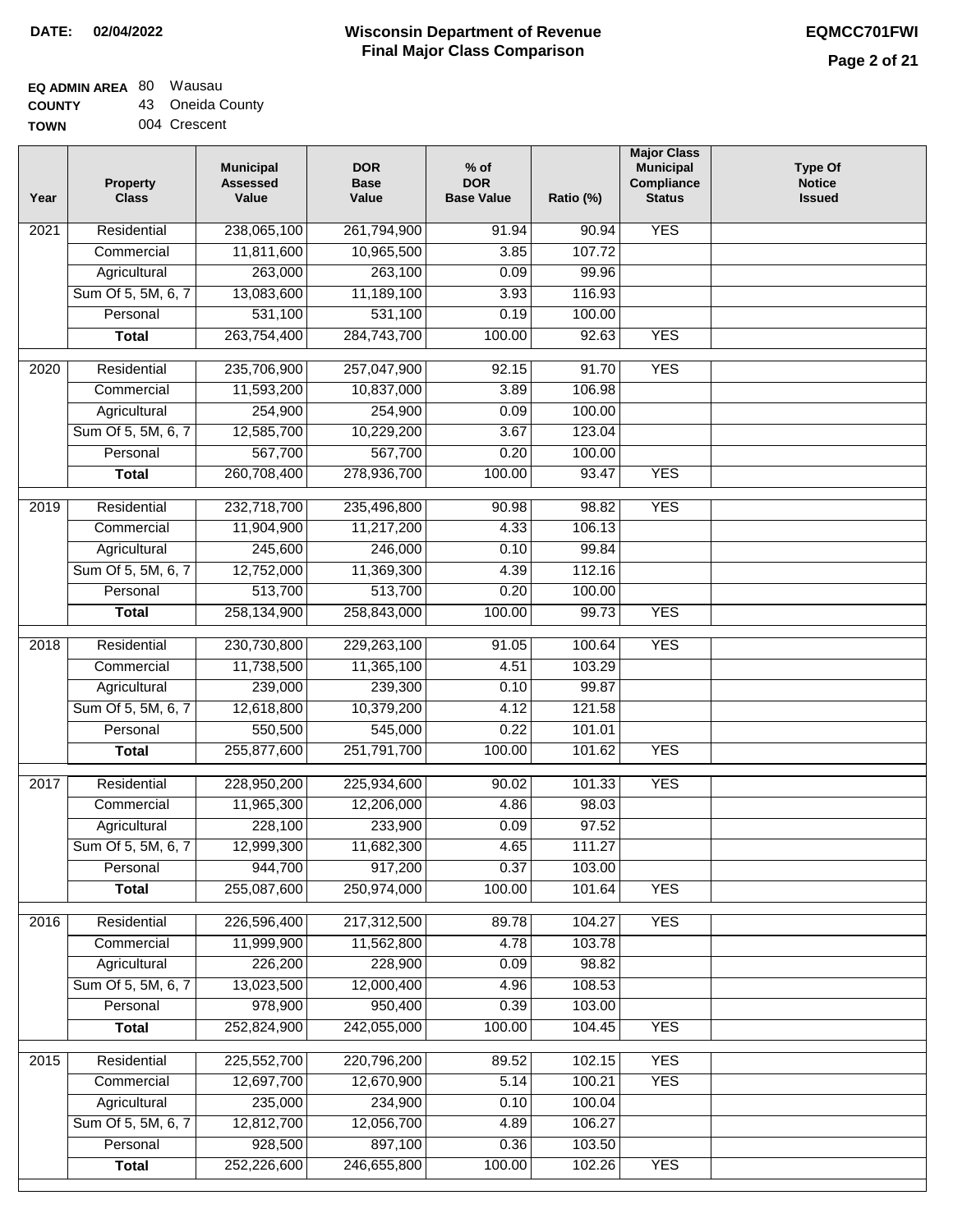## **Wisconsin Department of Revenue Final Major Class Comparison DATE: 02/04/2022 EQMCC701FWI**

┑

# **EQ ADMIN AREA** 80 Wausau

**COUNTY** 43 Oneida County

| <b>COUNTY</b> | 45 Ullelud Cou |
|---------------|----------------|
| <b>TOWN</b>   | 006 Enterprise |

| Year | <b>Property</b><br><b>Class</b> | <b>Municipal</b><br><b>Assessed</b><br>Value | <b>DOR</b><br><b>Base</b><br>Value | $%$ of<br><b>DOR</b><br><b>Base Value</b> | Ratio (%) | <b>Major Class</b><br><b>Municipal</b><br>Compliance<br><b>Status</b> | <b>Type Of</b><br><b>Notice</b><br><b>Issued</b> |
|------|---------------------------------|----------------------------------------------|------------------------------------|-------------------------------------------|-----------|-----------------------------------------------------------------------|--------------------------------------------------|
| 2021 | Residential                     | 81,989,600                                   | 83,928,300                         | 84.75                                     | 97.69     | <b>YES</b>                                                            |                                                  |
|      | Commercial                      | 1,340,400                                    | 1,357,000                          | 1.37                                      | 98.78     |                                                                       |                                                  |
|      | Agricultural                    | 3,500                                        | 3,400                              | 0.00                                      | 102.94    |                                                                       |                                                  |
|      | Sum Of 5, 5M, 6, 7              | 13,066,600                                   | 12,540,900                         | 12.66                                     | 104.19    | <b>YES</b>                                                            |                                                  |
|      | Personal                        | 1,252,700                                    | 1,204,600                          | 1.22                                      | 103.99    |                                                                       |                                                  |
|      | <b>Total</b>                    | 97,652,800                                   | 99,034,200                         | 100.00                                    | 98.61     | <b>YES</b>                                                            |                                                  |
| 2020 | Residential                     | 81,513,900                                   | 78,749,300                         | 84.55                                     | 103.51    | <b>YES</b>                                                            |                                                  |
|      | Commercial                      | 1,340,400                                    | 1,330,400                          | 1.43                                      | 100.75    |                                                                       |                                                  |
|      | Agricultural                    | 3,500                                        | 3,200                              | 0.00                                      | 109.38    |                                                                       |                                                  |
|      | Sum Of 5, 5M, 6, 7              | 13,159,100                                   | 11,884,900                         | 12.76                                     | 110.72    | $\overline{NO}$                                                       |                                                  |
|      | Personal                        | 1,255,800                                    | 1,173,600                          | 1.26                                      | 107.00    |                                                                       |                                                  |
|      | <b>Total</b>                    | 97,272,700                                   | 93,141,400                         | 100.00                                    | 104.44    | $\overline{NO}$                                                       |                                                  |
|      |                                 |                                              |                                    |                                           |           |                                                                       |                                                  |
| 2019 | Residential                     | 80,999,200                                   | 77,530,200                         | 83.80                                     | 104.47    | <b>YES</b>                                                            |                                                  |
|      | Commercial                      | 1,340,400                                    | 1,371,500                          | 1.48                                      | 97.73     |                                                                       |                                                  |
|      | Agricultural                    | 3,300                                        | 3,100                              | 0.00                                      | 106.45    |                                                                       |                                                  |
|      | Sum Of 5, 5M, 6, 7              | 12,979,700                                   | 12,391,200                         | 13.39                                     | 104.75    | <b>YES</b>                                                            |                                                  |
|      | Personal                        | 1,288,700                                    | 1,227,300                          | 1.33                                      | 105.00    |                                                                       |                                                  |
|      | <b>Total</b>                    | 96,611,300                                   | 92,523,300                         | 100.00                                    | 104.42    | <b>YES</b>                                                            |                                                  |
| 2018 | Residential                     | 80,949,400                                   | 75,354,600                         | 83.17                                     | 107.42    | <b>YES</b>                                                            |                                                  |
|      | Commercial                      | 1,099,100                                    | 1,165,000                          | 1.29                                      | 94.34     |                                                                       |                                                  |
|      | Agricultural                    | 3,300                                        | 3,000                              | 0.00                                      | 110.00    |                                                                       |                                                  |
|      | Sum Of 5, 5M, 6, 7              | 13,590,800                                   | 12,891,100                         | 14.23                                     | 105.43    | <b>YES</b>                                                            |                                                  |
|      | Personal                        | 1,290,000                                    | 1,194,400                          | 1.32                                      | 108.00    |                                                                       |                                                  |
|      | <b>Total</b>                    | 96,932,600                                   | 90,608,100                         | 100.00                                    | 106.98    | <b>YES</b>                                                            |                                                  |
| 2017 | Residential                     |                                              |                                    |                                           |           | <b>YES</b>                                                            |                                                  |
|      |                                 | 80,395,300                                   | 74,000,500                         | 81.90                                     | 108.64    |                                                                       |                                                  |
|      | Commercial                      | 1,316,100                                    | 1,467,700                          | 1.62                                      | 89.67     |                                                                       |                                                  |
|      | Agricultural                    | 3,100                                        | 3,000                              | 0.00                                      | 103.33    | <b>YES</b>                                                            |                                                  |
|      | Sum Of 5, 5M, 6, 7              | 13,597,400                                   | 13,546,100                         | 14.99                                     | 100.38    |                                                                       |                                                  |
|      | Personal                        | 1,403,900                                    | 1,337,100                          | 1.48                                      | 105.00    |                                                                       |                                                  |
|      | <b>Total</b>                    | 96,715,800                                   | 90,354,400                         | 100.00                                    | 107.04    | <b>YES</b>                                                            |                                                  |
| 2016 | Residential                     | 79,407,600                                   | 77,817,300                         | 82.29                                     | 102.04    | <b>YES</b>                                                            |                                                  |
|      | Commercial                      | 1,316,100                                    | 1,401,500                          | 1.48                                      | 93.91     |                                                                       |                                                  |
|      | Agricultural                    | 2,900                                        | 2,900                              | 0.00                                      | 100.00    |                                                                       |                                                  |
|      | Sum Of 5, 5M, 6, 7              | 13,669,100                                   | 13,949,300                         | 14.75                                     | 97.99     | <b>YES</b>                                                            |                                                  |
|      | Personal                        | 1,410,600                                    | 1,396,700                          | 1.48                                      | 101.00    |                                                                       |                                                  |
|      | <b>Total</b>                    | 95,806,300                                   | 94,567,700                         | 100.00                                    | 101.31    | <b>YES</b>                                                            |                                                  |
| 2015 | Residential                     | 79,604,600                                   | 78,531,600                         | 83.07                                     | 101.37    | <b>YES</b>                                                            |                                                  |
|      | Commercial                      | 1,316,100                                    | 1,459,900                          | 1.54                                      | 90.15     |                                                                       |                                                  |
|      | Agricultural                    | 2,900                                        | 2,900                              | 0.00                                      | 100.00    |                                                                       |                                                  |
|      | Sum Of 5, 5M, 6, 7              | 13,647,500                                   | 13,232,100                         | 14.00                                     | 103.14    | <b>YES</b>                                                            |                                                  |
|      | Personal                        | 1,340,400                                    | 1,314,100                          | 1.39                                      | 102.00    |                                                                       |                                                  |
|      | <b>Total</b>                    | 95,911,500                                   | 94,540,600                         | 100.00                                    | 101.45    | <b>YES</b>                                                            |                                                  |
|      |                                 |                                              |                                    |                                           |           |                                                                       |                                                  |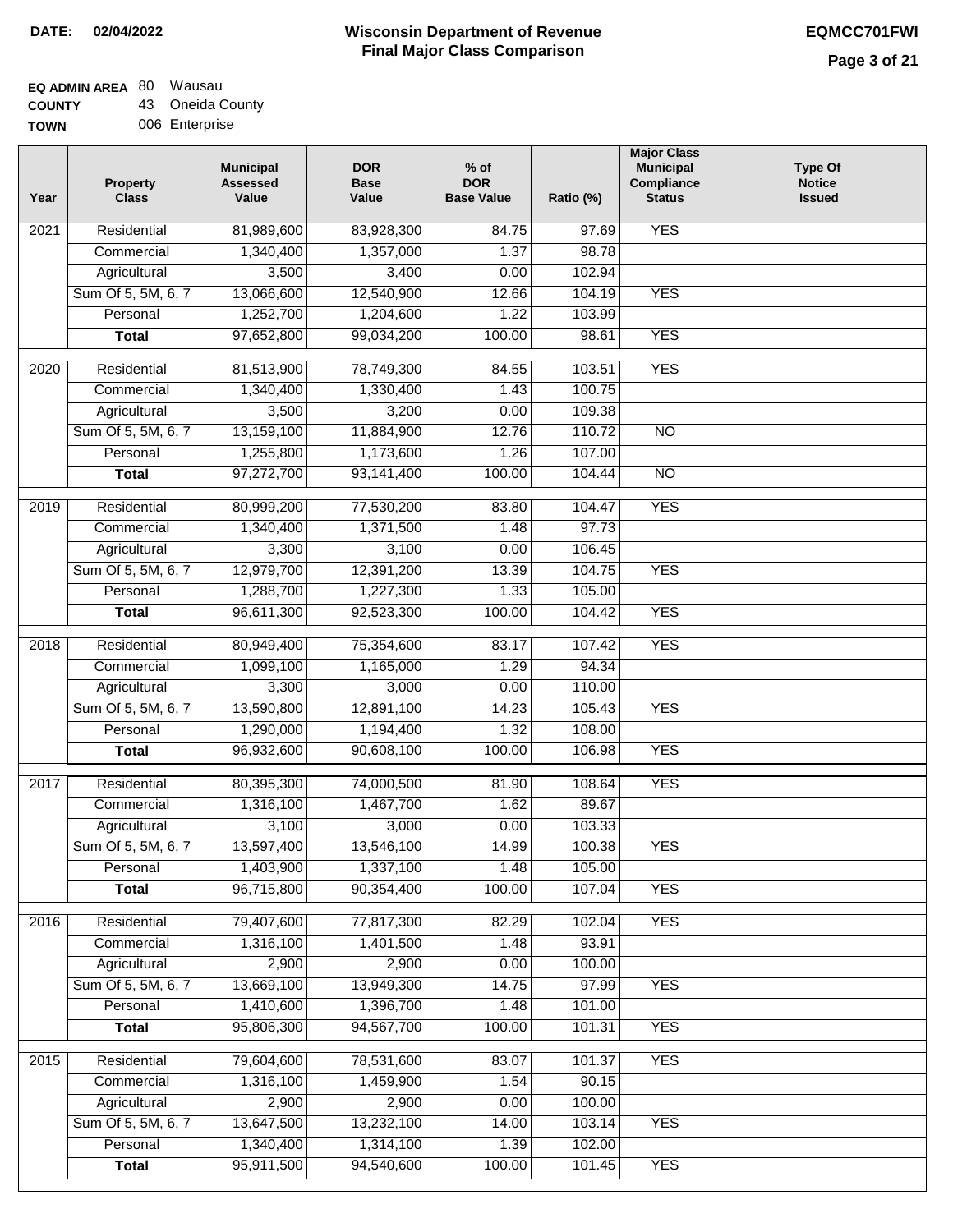<u>and</u> the state of the state of the state of the state of the state of the state of the state of the state of the state of the state of the state of the state of the state of the state of the state of the state of the stat

## **Wisconsin Department of Revenue Final Major Class Comparison DATE: 02/04/2022 EQMCC701FWI**

# **EQ ADMIN AREA** 80 Wausau

**COUNTY TOWN** 43 Oneida County 008 Hazelhurst

| Year | <b>Property</b><br><b>Class</b> | <b>Municipal</b><br><b>Assessed</b><br>Value | <b>DOR</b><br><b>Base</b><br>Value | $%$ of<br><b>DOR</b><br><b>Base Value</b> | Ratio (%) | <b>Major Class</b><br><b>Municipal</b><br>Compliance<br><b>Status</b> | <b>Type Of</b><br><b>Notice</b><br><b>Issued</b> |
|------|---------------------------------|----------------------------------------------|------------------------------------|-------------------------------------------|-----------|-----------------------------------------------------------------------|--------------------------------------------------|
| 2021 | Residential                     | 363,256,700                                  | 377,851,800                        | 93.91                                     | 96.14     | <b>YES</b>                                                            |                                                  |
|      | Commercial                      | 10,457,000                                   | 10,549,000                         | 2.62                                      | 99.13     |                                                                       |                                                  |
|      | Agricultural                    | 40,200                                       | 41,000                             | 0.01                                      | 98.05     |                                                                       |                                                  |
|      | Sum Of 5, 5M, 6, 7              | 13,059,700                                   | 13,135,500                         | 3.26                                      | 99.42     |                                                                       |                                                  |
|      | Personal                        | 763,200                                      | 778,800                            | 0.19                                      | 98.00     |                                                                       |                                                  |
|      | <b>Total</b>                    | 387,576,800                                  | 402,356,100                        | 100.00                                    | 96.33     | <b>YES</b>                                                            |                                                  |
| 2020 | Residential                     | 360,608,300                                  | 367,815,700                        | 94.04                                     | 98.04     | <b>YES</b>                                                            |                                                  |
|      | Commercial                      | 10,255,700                                   | 9,945,400                          | 2.54                                      | 103.12    |                                                                       |                                                  |
|      | Agricultural                    | 39,600                                       | 39,500                             | 0.01                                      | 100.25    |                                                                       |                                                  |
|      | Sum Of 5, 5M, 6, 7              | 13,105,500                                   | 12,522,900                         | 3.20                                      | 104.65    |                                                                       |                                                  |
|      | Personal                        | 804,000                                      | 804,000                            | 0.21                                      | 100.00    |                                                                       |                                                  |
|      | <b>Total</b>                    | 384,813,100                                  | 391,127,500                        | 100.00                                    | 98.39     | <b>YES</b>                                                            |                                                  |
|      |                                 |                                              |                                    |                                           |           |                                                                       |                                                  |
| 2019 | Residential                     | 308,792,900                                  | 357,716,100                        | 94.23                                     | 86.32     | $\overline{10}$                                                       |                                                  |
|      | Commercial                      | 10,460,400                                   | 9,918,600                          | 2.61                                      | 105.46    |                                                                       |                                                  |
|      | Agricultural                    | 34,300                                       | 35,600                             | 0.01                                      | 96.35     |                                                                       |                                                  |
|      | Sum Of 5, 5M, 6, 7              | 13,583,400                                   | 11,047,900                         | 2.91                                      | 122.95    |                                                                       |                                                  |
|      | Personal                        | 825,100                                      | 903,800                            | 0.24                                      | 91.29     |                                                                       |                                                  |
|      | <b>Total</b>                    | 333,696,100                                  | 379,622,000                        | 100.00                                    | 87.90     | $\overline{NO}$                                                       |                                                  |
| 2018 | Residential                     | 306,800,200                                  | 341,662,900                        | 94.07                                     | 89.80     | $\overline{10}$                                                       |                                                  |
|      | Commercial                      | 10,284,900                                   | 9,526,400                          | 2.62                                      | 107.96    |                                                                       |                                                  |
|      | Agricultural                    | 34,300                                       | 34,500                             | 0.01                                      | 99.42     |                                                                       |                                                  |
|      | Sum Of 5, 5M, 6, 7              | 13,672,800                                   | 11,117,900                         | 3.06                                      | 122.98    |                                                                       |                                                  |
|      | Personal                        | 798,100                                      | 877,100                            | 0.24                                      | 90.99     |                                                                       |                                                  |
|      | <b>Total</b>                    | 331,590,300                                  | 363,218,800                        | 100.00                                    | 91.29     | $\overline{10}$                                                       |                                                  |
| 2017 | Residential                     | 314,540,000                                  | 356,634,900                        | 94.07                                     | 88.20     | $\overline{NO}$                                                       |                                                  |
|      | Commercial                      | 10,318,600                                   | 9,747,300                          | 2.57                                      | 105.86    |                                                                       |                                                  |
|      | Agricultural                    | 34,300                                       | 33,600                             | 0.01                                      | 102.08    |                                                                       |                                                  |
|      | Sum Of 5, 5M, 6, 7              | 15,017,200                                   | 11,644,700                         | 3.07                                      | 128.96    |                                                                       |                                                  |
|      | Personal                        | 944,200                                      | 1,073,000                          | 0.28                                      | 88.00     |                                                                       |                                                  |
|      | <b>Total</b>                    | 340,854,300                                  | 379,133,500                        | 100.00                                    | 89.90     | $\overline{NO}$                                                       |                                                  |
| 2016 | Residential                     | 313,177,100                                  | 334,782,300                        | 93.80                                     | 93.55     | <b>YES</b>                                                            |                                                  |
|      | Commercial                      | 10,213,300                                   | 10,133,800                         | 2.84                                      | 100.78    |                                                                       |                                                  |
|      | Agricultural                    | 34,300                                       | 32,900                             | 0.01                                      | 104.26    |                                                                       |                                                  |
|      | Sum Of 5, 5M, 6, 7              | 15,029,100                                   | 11,046,100                         | 3.09                                      | 136.06    |                                                                       |                                                  |
|      | Personal                        | 931,100                                      | 931,100                            | 0.26                                      | 100.00    |                                                                       |                                                  |
|      |                                 | 339,384,900                                  | 356,926,200                        | 100.00                                    | 95.09     | <b>YES</b>                                                            |                                                  |
|      | <b>Total</b>                    |                                              |                                    |                                           |           |                                                                       |                                                  |
| 2015 | Residential                     | 312,561,700                                  | 314,787,100                        | 92.56                                     | 99.29     | <b>YES</b>                                                            |                                                  |
|      | Commercial                      | 11,467,200                                   | 12,083,900                         | 3.55                                      | 94.90     |                                                                       |                                                  |
|      | Agricultural                    | 34,300                                       | 32,700                             | 0.01                                      | 104.89    |                                                                       |                                                  |
|      | Sum Of 5, 5M, 6, 7              | 15,091,500                                   | 12,235,400                         | 3.60                                      | 123.34    |                                                                       |                                                  |
|      | Personal                        | 915,400                                      | 943,600                            | 0.28                                      | 97.01     |                                                                       |                                                  |
|      | <b>Total</b>                    | 340,070,100                                  | 340,082,700                        | 100.00                                    | 100.00    | <b>YES</b>                                                            |                                                  |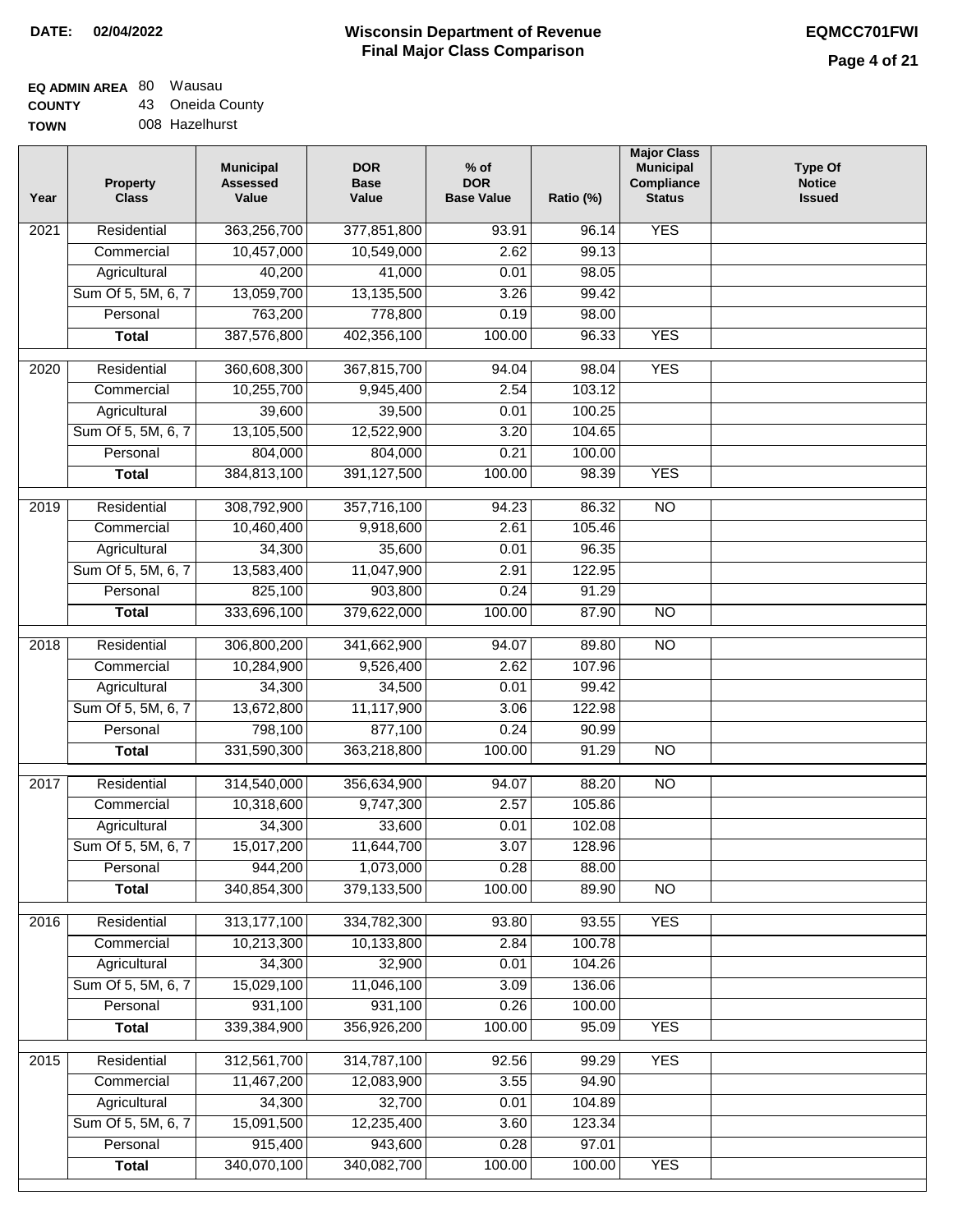# **EQ ADMIN AREA** 80 Wausau

**COUNTY TOWN** 43 Oneida County 010 Lake Tomahawk

| Year | <b>Property</b><br><b>Class</b> | <b>Municipal</b><br><b>Assessed</b><br>Value | <b>DOR</b><br><b>Base</b><br>Value | $%$ of<br><b>DOR</b><br><b>Base Value</b> | Ratio (%) | <b>Major Class</b><br><b>Municipal</b><br>Compliance<br><b>Status</b> | <b>Type Of</b><br><b>Notice</b><br><b>Issued</b> |
|------|---------------------------------|----------------------------------------------|------------------------------------|-------------------------------------------|-----------|-----------------------------------------------------------------------|--------------------------------------------------|
| 2021 | Residential                     | 212,224,700                                  | 248,138,300                        | 95.77                                     | 85.53     | <b>NO</b>                                                             |                                                  |
|      | Commercial                      | 5,197,400                                    | 5,958,800                          | 2.30                                      | 87.22     |                                                                       |                                                  |
|      | Agricultural                    | 1,900                                        | 18,000                             | 0.01                                      | 10.56     |                                                                       |                                                  |
|      | Sum Of 5, 5M, 6, 7              | 4,973,000                                    | 4,341,800                          | 1.68                                      | 114.54    |                                                                       |                                                  |
|      | Personal                        | 584,100                                      | 649,000                            | 0.25                                      | 90.00     |                                                                       |                                                  |
|      | <b>Total</b>                    | 222,981,100                                  | 259,105,900                        | 100.00                                    | 86.06     | $\overline{NO}$                                                       | 1st Notice of Non-Compliance                     |
| 2020 | Residential                     | 209,352,400                                  | 252,358,100                        | 96.10                                     | 82.96     | <b>NO</b>                                                             |                                                  |
|      | Commercial                      | 5,148,500                                    | 5,623,300                          | 2.14                                      | 91.56     |                                                                       |                                                  |
|      | Agricultural                    | 6,900                                        | 6,900                              | 0.00                                      | 100.00    |                                                                       |                                                  |
|      | Sum Of 5, 5M, 6, 7              | 4,796,300                                    | 3,992,400                          | 1.52                                      | 120.14    |                                                                       |                                                  |
|      | Personal                        | 520,900                                      | 612,800                            | 0.23                                      | 85.00     |                                                                       |                                                  |
|      | <b>Total</b>                    | 219,825,000                                  | 262,593,500                        | 100.00                                    | 83.71     | <b>NO</b>                                                             |                                                  |
| 2019 | Residential                     | 208,988,100                                  | 249,267,500                        | 96.24                                     | 83.84     | $\overline{NO}$                                                       |                                                  |
|      | Commercial                      | 5,148,500                                    | 5,738,000                          | 2.22                                      | 89.73     |                                                                       |                                                  |
|      | Agricultural                    | 6,600                                        | 6,600                              | 0.00                                      | 100.00    |                                                                       |                                                  |
|      | Sum Of 5, 5M, 6, 7              | 4,809,500                                    | 3,532,200                          | 1.36                                      | 136.16    |                                                                       |                                                  |
|      | Personal                        | 461,700                                      | 461,700                            | 0.18                                      | 100.00    |                                                                       |                                                  |
|      | <b>Total</b>                    | 219,414,400                                  | 259,006,000                        | 100.00                                    | 84.71     | $\overline{NO}$                                                       |                                                  |
| 2018 | Residential                     | 208,666,300                                  | 239,185,800                        | 96.15                                     | 87.24     | <b>NO</b>                                                             |                                                  |
|      | Commercial                      | 5,148,500                                    | 5,625,500                          | 2.26                                      | 91.52     |                                                                       |                                                  |
|      | Agricultural                    | 6,400                                        | 6,400                              | 0.00                                      | 100.00    |                                                                       |                                                  |
|      | Sum Of 5, 5M, 6, 7              | 4,713,200                                    | 3,476,200                          | 1.40                                      | 135.58    |                                                                       |                                                  |
|      | Personal                        | 466,300                                      | 466,300                            | 0.19                                      | 100.00    |                                                                       |                                                  |
|      | <b>Total</b>                    | 219,000,700                                  | 248,760,200                        | 100.00                                    | 88.04     | $\overline{NO}$                                                       |                                                  |
| 2017 | Residential                     | 207,058,300                                  | 225,952,100                        | 96.00                                     | 91.64     | <b>YES</b>                                                            |                                                  |
|      | Commercial                      | 5,148,500                                    | 5,257,500                          | 2.23                                      | 97.93     |                                                                       |                                                  |
|      | Agricultural                    | 6,300                                        | 6,300                              | 0.00                                      | 100.00    |                                                                       |                                                  |
|      | Sum Of 5, 5M, 6, 7              | 4,709,800                                    | 3,548,200                          | 1.51                                      | 132.74    |                                                                       |                                                  |
|      | Personal                        | 601,300                                      | 601,300                            | 0.26                                      | 100.00    |                                                                       |                                                  |
|      | <b>Total</b>                    | 217,524,200                                  | 235,365,400                        | 100.00                                    | 92.42     | <b>YES</b>                                                            |                                                  |
| 2016 | Residential                     | 205,577,900                                  | 222,265,100                        | 96.12                                     | 92.49     | <b>YES</b>                                                            |                                                  |
|      | Commercial                      | 5,131,300                                    | 4,990,800                          | 2.16                                      | 102.82    |                                                                       |                                                  |
|      | Agricultural                    | 6,150                                        | 6,100                              | 0.00                                      | 100.82    |                                                                       |                                                  |
|      | Sum Of 5, 5M, 6, 7              | 4,712,100                                    | 3,367,100                          | 1.46                                      | 139.95    |                                                                       |                                                  |
|      | Personal                        | 602,800                                      | 602,800                            | 0.26                                      | 100.00    |                                                                       |                                                  |
|      | <b>Total</b>                    | 216,030,250                                  | 231,231,900                        | 100.00                                    | 93.43     | <b>YES</b>                                                            |                                                  |
| 2015 | Residential                     | 204,296,500                                  | 232,459,300                        | 96.00                                     | 87.88     | $\overline{NO}$                                                       |                                                  |
|      | Commercial                      | 5,222,900                                    | 5,328,600                          | 2.20                                      | 98.02     |                                                                       |                                                  |
|      | Agricultural                    | 6,150                                        | 6,100                              | 0.00                                      | 100.82    |                                                                       |                                                  |
|      | Sum Of 5, 5M, 6, 7              | 4,727,200                                    | 3,740,200                          | 1.54                                      | 126.39    |                                                                       |                                                  |
|      | Personal                        | 615,400                                      | 615,400                            | 0.25                                      | 100.00    |                                                                       |                                                  |
|      | <b>Total</b>                    | 214,868,150                                  | 242,149,600                        | 100.00                                    | 88.73     | NO                                                                    |                                                  |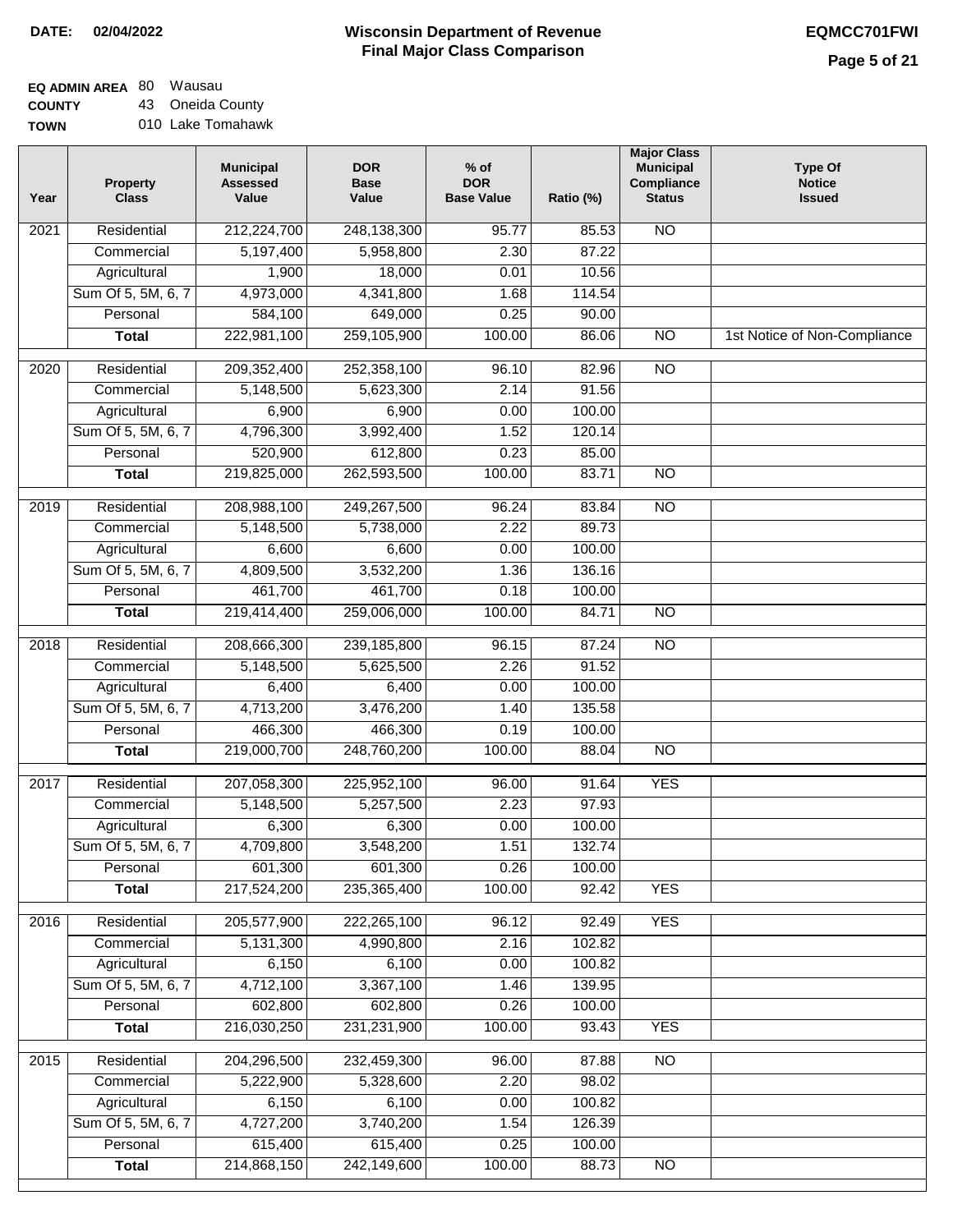# **EQ ADMIN AREA** 80 Wausau

**COUNTY TOW** 43

| JNTY | 43 Oneida County |
|------|------------------|
| NΝ   | 012 Little Rice  |

| Year              | <b>Property</b><br><b>Class</b> | <b>Municipal</b><br><b>Assessed</b><br>Value | <b>DOR</b><br><b>Base</b><br>Value | $%$ of<br><b>DOR</b><br><b>Base Value</b> | Ratio (%) | <b>Major Class</b><br><b>Municipal</b><br>Compliance<br><b>Status</b> | <b>Type Of</b><br><b>Notice</b><br><b>Issued</b> |
|-------------------|---------------------------------|----------------------------------------------|------------------------------------|-------------------------------------------|-----------|-----------------------------------------------------------------------|--------------------------------------------------|
| 2021              | Residential                     | 64,049,000                                   | 76,563,200                         | 87.69                                     | 83.66     | $\overline{NO}$                                                       |                                                  |
|                   | Commercial                      | 1,858,000                                    | 1,936,200                          | 2.22                                      | 95.96     |                                                                       |                                                  |
|                   | Agricultural                    | 0                                            | 0                                  | 0.00                                      | 0.00      |                                                                       |                                                  |
|                   | Sum Of 5, 5M, 6, 7              | 6,658,400                                    | 7,146,300                          | 8.19                                      | 93.17     |                                                                       |                                                  |
|                   | Personal                        | 1,663,379                                    | 1,663,300                          | 1.91                                      | 100.00    |                                                                       |                                                  |
|                   | <b>Total</b>                    | 74,228,779                                   | 87,309,000                         | 100.00                                    | 85.02     | $\overline{NO}$                                                       |                                                  |
| $\overline{2020}$ | Residential                     | 63,294,400                                   | 67,698,300                         | 86.73                                     | 93.49     | <b>YES</b>                                                            |                                                  |
|                   | Commercial                      | 1,858,000                                    | 1,776,400                          | 2.28                                      | 104.59    |                                                                       |                                                  |
|                   | Agricultural                    | $\Omega$                                     | 0                                  | 0.00                                      | 0.00      |                                                                       |                                                  |
|                   | Sum Of 5, 5M, 6, 7              | 6,928,800                                    | 7,046,400                          | 9.03                                      | 98.33     |                                                                       |                                                  |
|                   | Personal                        | 1,533,650                                    | 1,533,600                          | 1.96                                      | 100.00    |                                                                       |                                                  |
|                   | <b>Total</b>                    | 73,614,850                                   | 78,054,700                         | 100.00                                    | 94.31     | <b>YES</b>                                                            |                                                  |
|                   |                                 |                                              |                                    |                                           |           |                                                                       |                                                  |
| 2019              | Residential                     | 62,352,800                                   | 62,978,700                         | 86.46                                     | 99.01     | <b>YES</b>                                                            |                                                  |
|                   | Commercial                      | 1,816,300                                    | 1,684,200                          | 2.31                                      | 107.84    |                                                                       |                                                  |
|                   | Agricultural                    | $\Omega$                                     | $\Omega$                           | 0.00                                      | 0.00      |                                                                       |                                                  |
|                   | Sum Of 5, 5M, 6, 7              | 6,911,400                                    | 6,545,900                          | 8.99                                      | 105.58    |                                                                       |                                                  |
|                   | Personal                        | 1,634,275                                    | 1,634,300                          | 2.24                                      | 100.00    |                                                                       |                                                  |
|                   | <b>Total</b>                    | 72,714,775                                   | 72,843,100                         | 100.00                                    | 99.82     | <b>YES</b>                                                            |                                                  |
| 2018              | Residential                     | 62,138,800                                   | 62,680,000                         | 86.06                                     | 99.14     | <b>YES</b>                                                            |                                                  |
|                   | Commercial                      | 1,816,300                                    | 1,701,200                          | 2.34                                      | 106.77    |                                                                       |                                                  |
|                   | Agricultural                    | $\Omega$                                     | 0                                  | 0.00                                      | 0.00      |                                                                       |                                                  |
|                   | Sum Of 5, 5M, 6, 7              | 6,863,100                                    | 6,993,500                          | 9.60                                      | 98.14     |                                                                       |                                                  |
|                   | Personal                        | 1,458,803                                    | 1,458,800                          | 2.00                                      | 100.00    |                                                                       |                                                  |
|                   | <b>Total</b>                    | 72,277,003                                   | 72,833,500                         | 100.00                                    | 99.24     | <b>YES</b>                                                            |                                                  |
| 2017              | Residential                     | 61,692,800                                   | 60,927,900                         | 85.03                                     | 101.26    | <b>YES</b>                                                            |                                                  |
|                   | Commercial                      | 1,841,800                                    | 1,701,200                          | 2.37                                      | 108.26    |                                                                       |                                                  |
|                   | Agricultural                    | 0                                            | 0                                  | 0.00                                      | 0.00      |                                                                       |                                                  |
|                   | Sum Of 5, 5M, 6, 7              | 6,896,400                                    | 7,562,900                          | 10.55                                     | 91.19     | <b>YES</b>                                                            |                                                  |
|                   | Personal                        | 1,460,570                                    | 1,460,500                          | 2.04                                      | 100.00    |                                                                       |                                                  |
|                   | <b>Total</b>                    | 71,891,570                                   | 71,652,500                         | 100.00                                    | 100.33    | <b>YES</b>                                                            |                                                  |
| 2016              | Residential                     | 61,112,600                                   | 61,607,500                         | 86.20                                     | 99.20     | <b>YES</b>                                                            |                                                  |
|                   | Commercial                      | 1,842,000                                    | 1,605,100                          | 2.25                                      | 114.76    |                                                                       |                                                  |
|                   | Agricultural                    | $\Omega$                                     | 0                                  | 0.00                                      | 0.00      |                                                                       |                                                  |
|                   | Sum Of 5, 5M, 6, 7              | 6,814,800                                    | 6,820,800                          | 9.54                                      | 99.91     |                                                                       |                                                  |
|                   | Personal                        | 1,436,461                                    | 1,436,500                          | 2.01                                      | 100.00    |                                                                       |                                                  |
|                   | <b>Total</b>                    | 71,205,861                                   | 71,469,900                         | 100.00                                    | 99.63     | <b>YES</b>                                                            |                                                  |
| 2015              | Residential                     | 65,559,600                                   | 60,108,600                         | 85.06                                     | 109.07    | <b>YES</b>                                                            |                                                  |
|                   | Commercial                      | 2,124,000                                    | 1,804,800                          | 2.55                                      | 117.69    |                                                                       |                                                  |
|                   | Agricultural                    | 0                                            | 0                                  | 0.00                                      | 0.00      |                                                                       |                                                  |
|                   | Sum Of 5, 5M, 6, 7              | 6,434,000                                    | 7,436,500                          | 10.52                                     | 86.52     | NO                                                                    |                                                  |
|                   | Personal                        | 1,382,367                                    | 1,316,600                          | 1.86                                      | 105.00    |                                                                       |                                                  |
|                   | <b>Total</b>                    | 75,499,967                                   | 70,666,500                         | 100.00                                    | 106.84    | $\overline{NO}$                                                       |                                                  |
|                   |                                 |                                              |                                    |                                           |           |                                                                       |                                                  |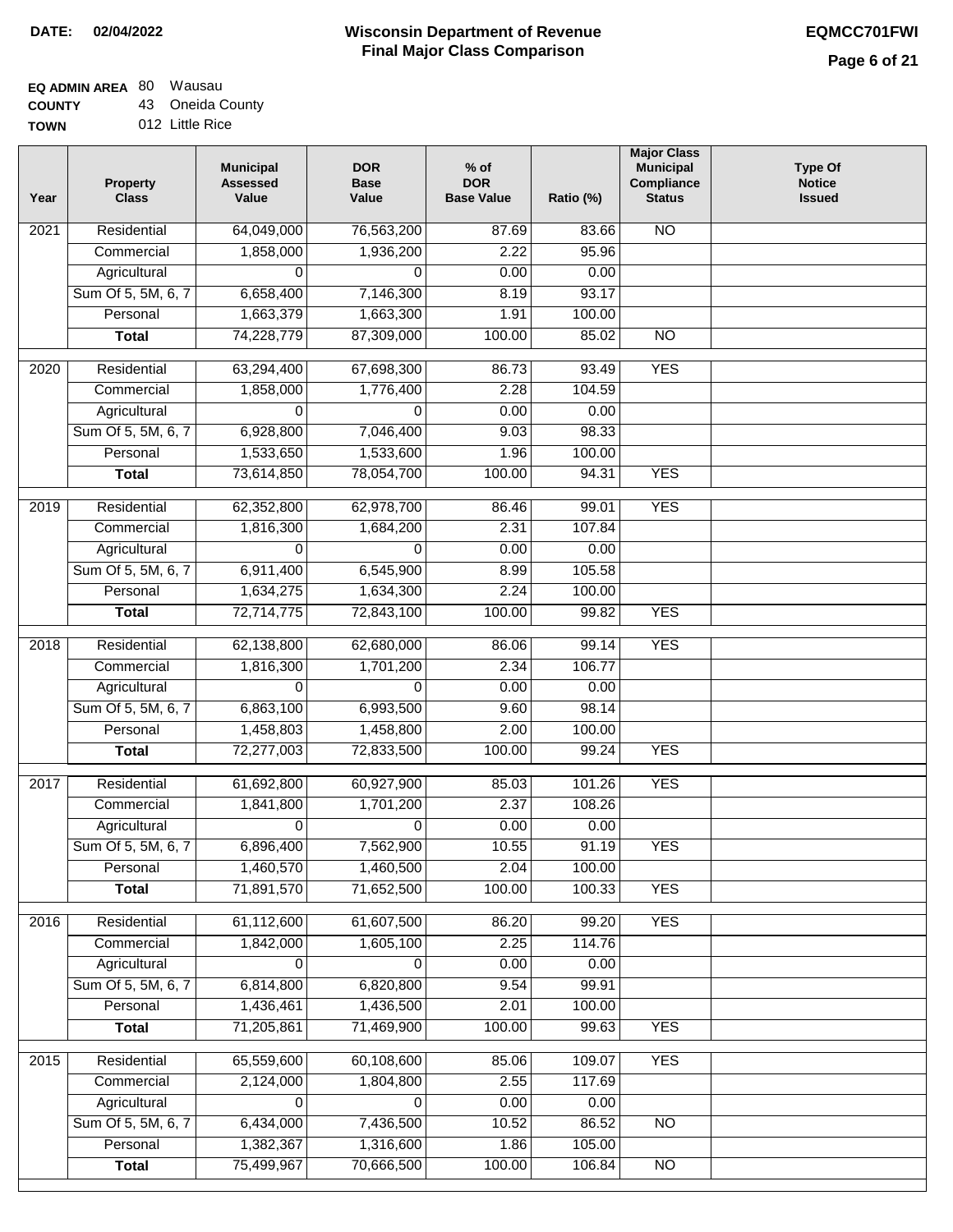## **EQ ADMIN AREA** 80 Wausau  $\sim$

| <b>COUNTY</b> | 43 Oneida County |
|---------------|------------------|
| <b>TOWN</b>   | 014 Lynne        |

| Year              | <b>Property</b><br><b>Class</b> | <b>Municipal</b><br><b>Assessed</b><br>Value | <b>DOR</b><br><b>Base</b><br>Value | $%$ of<br><b>DOR</b><br><b>Base Value</b> | Ratio (%) | <b>Major Class</b><br><b>Municipal</b><br>Compliance<br><b>Status</b> | <b>Type Of</b><br><b>Notice</b><br><b>Issued</b> |
|-------------------|---------------------------------|----------------------------------------------|------------------------------------|-------------------------------------------|-----------|-----------------------------------------------------------------------|--------------------------------------------------|
| $\overline{202}1$ | Residential                     | 27,667,500                                   | 31,372,100                         | 82.09                                     | 88.19     | $\overline{NO}$                                                       |                                                  |
|                   | Commercial                      | 1,094,800                                    | 1,096,800                          | 2.87                                      | 99.82     |                                                                       |                                                  |
|                   | Agricultural                    | 14,800                                       | 13,300                             | 0.03                                      | 111.28    |                                                                       |                                                  |
|                   | Sum Of 5, 5M, 6, 7              | 6,093,500                                    | 5,300,700                          | 13.87                                     | 114.96    | $\overline{NO}$                                                       |                                                  |
|                   | Personal                        | 419,600                                      | 432,600                            | 1.13                                      | 96.99     |                                                                       |                                                  |
|                   | <b>Total</b>                    | 35,290,200                                   | 38,215,500                         | 100.00                                    | 92.35     | $\overline{NO}$                                                       | 2nd Notice of Non-Compliance                     |
| $\overline{2020}$ | Residential                     | 27,410,500                                   | 29,348,700                         | 81.23                                     | 93.40     | <b>YES</b>                                                            |                                                  |
|                   | Commercial                      | 1,094,800                                    | 1,205,300                          | 3.34                                      | 90.83     |                                                                       |                                                  |
|                   | Agricultural                    | 12,900                                       | 12,900                             | 0.04                                      | 100.00    |                                                                       |                                                  |
|                   | Sum Of 5, 5M, 6, 7              | 6,307,600                                    | 5,157,800                          | 14.28                                     | 122.29    | $\overline{NO}$                                                       |                                                  |
|                   | Personal                        | 415,700                                      | 403,600                            | 1.12                                      | 103.00    |                                                                       |                                                  |
|                   | <b>Total</b>                    | 35,241,500                                   | 36,128,300                         | 100.00                                    | 97.55     | $\overline{NO}$                                                       | 1st Notice of Non-Compliance                     |
| 2019              | Residential                     | 27,061,200                                   | 27,463,300                         | 80.83                                     | 98.54     | <b>YES</b>                                                            |                                                  |
|                   | Commercial                      | 1,348,300                                    | 1,416,400                          | 4.17                                      | 95.19     |                                                                       |                                                  |
|                   | Agricultural                    | 12,900                                       | 12,400                             | 0.04                                      | 104.03    |                                                                       |                                                  |
|                   | Sum Of 5, 5M, 6, 7              | 6,316,400                                    | 4,674,000                          | 13.76                                     | 135.14    | $\overline{NO}$                                                       |                                                  |
|                   | Personal                        | 418,000                                      | 409,800                            | 1.21                                      | 102.00    |                                                                       |                                                  |
|                   | <b>Total</b>                    | 35,156,800                                   | 33,975,900                         | 100.00                                    | 103.48    | $\overline{NO}$                                                       |                                                  |
| 2018              | Residential                     | 26,765,000                                   | 26,093,500                         | 78.76                                     | 102.57    | <b>YES</b>                                                            |                                                  |
|                   | Commercial                      | 1,348,300                                    | 1,454,400                          | 4.39                                      | 92.70     |                                                                       |                                                  |
|                   | Agricultural                    | 12,900                                       | 12,100                             | 0.04                                      | 106.61    |                                                                       |                                                  |
|                   | Sum Of 5, 5M, 6, 7              | 6,341,200                                    | 5,180,200                          | 15.64                                     | 122.41    | $\overline{10}$                                                       |                                                  |
|                   | Personal                        | 424,000                                      | 389,000                            | 1.17                                      | 109.00    |                                                                       |                                                  |
|                   | <b>Total</b>                    | 34,891,400                                   | 33,129,200                         | 100.00                                    | 105.32    | <b>NO</b>                                                             |                                                  |
| $\overline{2017}$ | Residential                     | 26,586,200                                   | 25,879,300                         | 77.44                                     | 102.73    | <b>YES</b>                                                            |                                                  |
|                   | Commercial                      | 1,348,300                                    | 1,454,400                          | 4.35                                      | 92.70     |                                                                       |                                                  |
|                   | Agricultural                    | 12,900                                       | 11,800                             | 0.04                                      | 109.32    |                                                                       |                                                  |
|                   | Sum Of 5, 5M, 6, 7              | 6,351,200                                    | 5,669,300                          | 16.96                                     | 112.03    | <b>NO</b>                                                             |                                                  |
|                   | Personal                        | 425,400                                      | 405,200                            | 1.21                                      | 104.99    |                                                                       |                                                  |
|                   | <b>Total</b>                    | 34,724,000                                   | 33,420,000                         | 100.00                                    | 103.90    | <b>NO</b>                                                             |                                                  |
| 2016              | Residential                     | 26,339,100                                   | 26,145,500                         | 77.41                                     | 100.74    | <b>YES</b>                                                            |                                                  |
|                   | Commercial                      | 1,348,300                                    | 1,372,100                          | 4.06                                      | 98.27     |                                                                       |                                                  |
|                   | Agricultural                    | 12,900                                       | 11,600                             | 0.03                                      | 111.21    |                                                                       |                                                  |
|                   | Sum Of 5, 5M, 6, 7              | 6,330,000                                    | 5,833,400                          | 17.27                                     | 108.51    | <b>YES</b>                                                            |                                                  |
|                   | Personal                        | 423,100                                      | 410,800                            | 1.22                                      | 102.99    |                                                                       |                                                  |
|                   | <b>Total</b>                    | 34,453,400                                   | 33,773,400                         | 100.00                                    | 102.01    | <b>YES</b>                                                            |                                                  |
| 2015              | Residential                     | 26,203,100                                   | 26,231,600                         | 76.19                                     | 99.89     | <b>YES</b>                                                            |                                                  |
|                   | Commercial                      | 1,332,900                                    | 1,443,700                          | 4.19                                      | 92.33     |                                                                       |                                                  |
|                   | Agricultural                    | 12,900                                       | 11,500                             | 0.03                                      | 112.17    |                                                                       |                                                  |
|                   | Sum Of 5, 5M, 6, 7              | 6,403,800                                    | 6,328,500                          | 18.38                                     | 101.19    | <b>YES</b>                                                            |                                                  |
|                   | Personal                        | 424,300                                      | 412,000                            | 1.20                                      | 102.99    |                                                                       |                                                  |
|                   | <b>Total</b>                    | 34,377,000                                   | 34,427,300                         | 100.00                                    | 99.85     | <b>YES</b>                                                            |                                                  |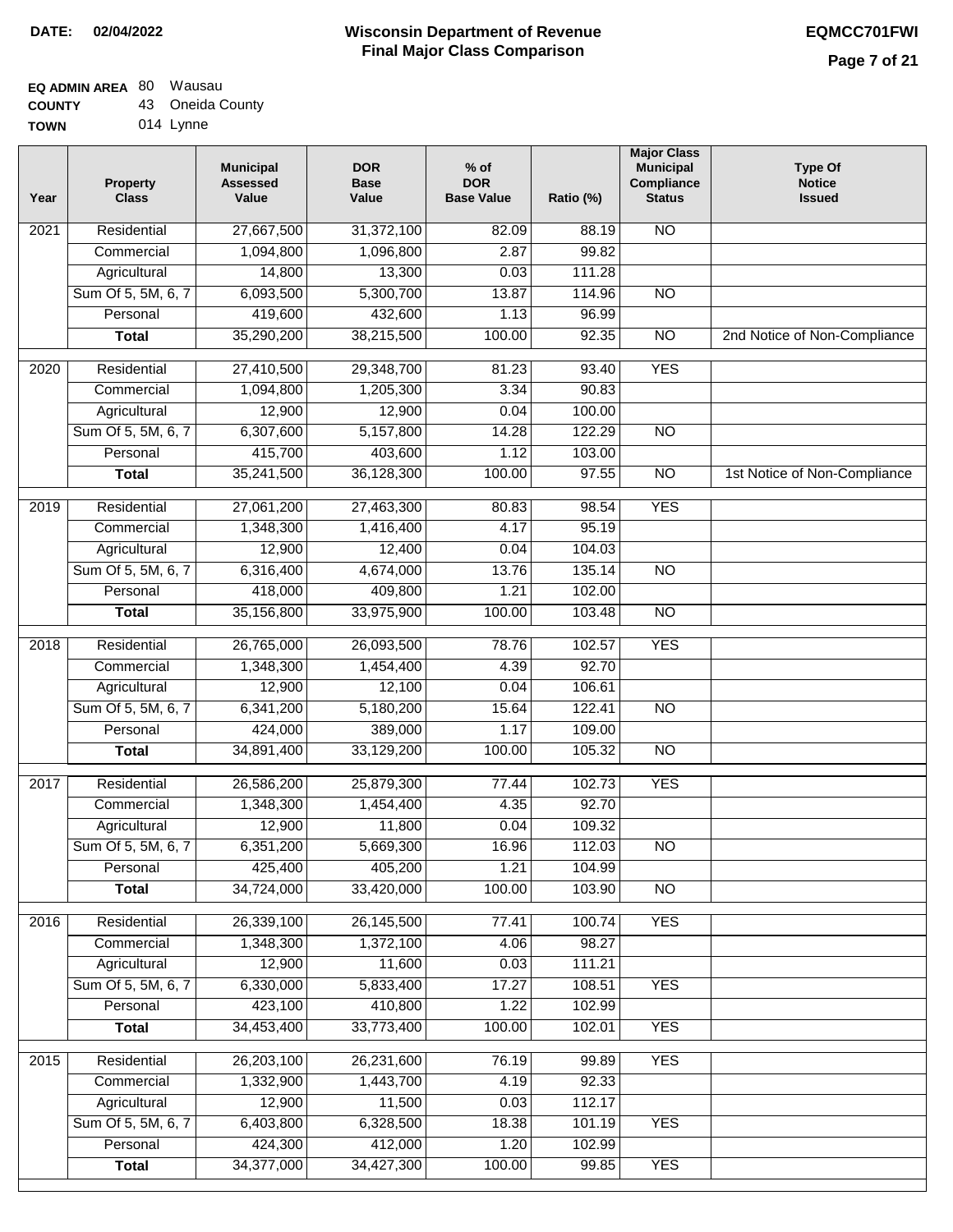# **EQ ADMIN AREA** 80 Wausau

**COUNTY TOWN** 43 Oneida County

| 016 Minocqua |  |  |  |
|--------------|--|--|--|
|--------------|--|--|--|

| Year              | <b>Property</b><br><b>Class</b> | <b>Municipal</b><br><b>Assessed</b><br>Value | <b>DOR</b><br><b>Base</b><br>Value | $%$ of<br><b>DOR</b><br><b>Base Value</b> | Ratio (%) | <b>Major Class</b><br><b>Municipal</b><br>Compliance<br><b>Status</b> | <b>Type Of</b><br><b>Notice</b><br><b>Issued</b> |
|-------------------|---------------------------------|----------------------------------------------|------------------------------------|-------------------------------------------|-----------|-----------------------------------------------------------------------|--------------------------------------------------|
| $\overline{202}1$ | Residential                     | 1,558,175,700                                | 1,596,153,700                      | 84.50                                     | 97.62     | <b>YES</b>                                                            |                                                  |
|                   | Commercial                      | 252,550,100                                  | 255,235,200                        | 13.51                                     | 98.95     | <b>YES</b>                                                            |                                                  |
|                   | Agricultural                    | 8,200                                        | 8,000                              | 0.00                                      | 102.50    |                                                                       |                                                  |
|                   | Sum Of 5, 5M, 6, 7              | 19,857,700                                   | 21,738,800                         | 1.15                                      | 91.35     |                                                                       |                                                  |
|                   | Personal                        | 15,887,630                                   | 15,887,600                         | 0.84                                      | 100.00    |                                                                       |                                                  |
|                   | <b>Total</b>                    | 1,846,479,330                                | 1,889,023,300                      | 100.00                                    | 97.75     | <b>YES</b>                                                            |                                                  |
| $\overline{2020}$ | Residential                     | 1,542,032,900                                | 1,564,231,100                      | 86.44                                     | 98.58     | <b>YES</b>                                                            |                                                  |
|                   | Commercial                      | 247,738,000                                  | 208,620,500                        | 11.53                                     | 118.75    | $\overline{NO}$                                                       |                                                  |
|                   | Agricultural                    | 7,800                                        | 7,700                              | 0.00                                      | 101.30    |                                                                       |                                                  |
|                   | Sum Of 5, 5M, 6, 7              | 19,389,200                                   | 21,047,500                         | 1.16                                      | 92.12     |                                                                       |                                                  |
|                   | Personal                        | 15,628,920                                   | 15,628,900                         | 0.86                                      | 100.00    |                                                                       |                                                  |
|                   | <b>Total</b>                    | 1,824,796,820                                | 1,809,535,700                      | 100.00                                    | 100.84    | $\overline{NO}$                                                       |                                                  |
|                   |                                 |                                              |                                    |                                           |           |                                                                       |                                                  |
| 2019              | Residential                     | 1,246,362,200                                | 1,448,156,400                      | 84.59                                     | 86.07     | $\overline{10}$                                                       |                                                  |
|                   | Commercial                      | 224,709,900                                  | 229,446,800                        | 13.40                                     | 97.94     | <b>YES</b>                                                            |                                                  |
|                   | Agricultural                    | 7,300                                        | 8,000                              | 0.00                                      | 91.25     |                                                                       |                                                  |
|                   | Sum Of 5, 5M, 6, 7              | 20,756,800                                   | 19,194,800                         | 1.12                                      | 108.14    |                                                                       |                                                  |
|                   | Personal                        | 13,608,350                                   | 15,120,300                         | 0.88                                      | 90.00     |                                                                       |                                                  |
|                   | <b>Total</b>                    | 1,505,444,550                                | 1,711,926,300                      | 100.00                                    | 87.94     | $\overline{NO}$                                                       |                                                  |
| 2018              | Residential                     | 1,235,836,200                                | 1,363,284,200                      | 84.10                                     | 90.65     | <b>YES</b>                                                            |                                                  |
|                   | Commercial                      | 223,168,400                                  | 222,794,900                        | 13.74                                     | 100.17    | <b>YES</b>                                                            |                                                  |
|                   | Agricultural                    | 8,000                                        | 7,600                              | 0.00                                      | 105.26    |                                                                       |                                                  |
|                   | Sum Of 5, 5M, 6, 7              | 20,452,300                                   | 19,303,800                         | 1.19                                      | 105.95    |                                                                       |                                                  |
|                   | Personal                        | 14,788,980                                   | 15,567,400                         | 0.96                                      | 95.00     |                                                                       |                                                  |
|                   | <b>Total</b>                    | 1,494,253,880                                | 1,620,957,900                      | 100.00                                    | 92.18     | <b>YES</b>                                                            |                                                  |
| $\overline{2017}$ | Residential                     | 1,222,920,600                                | 1,304,144,900                      | 83.93                                     | 93.77     | <b>YES</b>                                                            |                                                  |
|                   | Commercial                      | 220,056,900                                  | 209,927,200                        | 13.51                                     | 104.83    | <b>YES</b>                                                            |                                                  |
|                   | Agricultural                    | 7,800                                        | 7,500                              | 0.00                                      | 104.00    |                                                                       |                                                  |
|                   | Sum Of 5, 5M, 6, 7              | 20,679,900                                   | 18,257,300                         | 1.17                                      | 113.27    |                                                                       |                                                  |
|                   | Personal                        | 21,563,240                                   | 21,563,200                         | 1.39                                      | 100.00    |                                                                       |                                                  |
|                   | <b>Total</b>                    | 1,485,228,440                                | 1,553,900,100                      | 100.00                                    | 95.58     | <b>YES</b>                                                            |                                                  |
| 2016              | Residential                     | 1,213,417,600                                | 1,293,688,000                      | 84.30                                     | 93.80     | <b>YES</b>                                                            |                                                  |
|                   | Commercial                      | 218,824,000                                  | 200,232,400                        | 13.05                                     | 109.29    | <b>YES</b>                                                            |                                                  |
|                   | Agricultural                    | 7,600                                        | 7,400                              | 0.00                                      | 102.70    |                                                                       |                                                  |
|                   | Sum Of 5, 5M, 6, 7              | 20,631,300                                   | 19,120,600                         | 1.25                                      | 107.90    |                                                                       |                                                  |
|                   | Personal                        | 20,546,020                                   | 21,627,300                         | 1.41                                      | 95.00     |                                                                       |                                                  |
|                   | <b>Total</b>                    | 1,473,426,520                                | 1,534,675,700                      | 100.00                                    | 96.01     | <b>YES</b>                                                            |                                                  |
| 2015              | Residential                     | 1,203,217,700                                | 1,287,636,300                      | 85.04                                     | 93.44     | <b>YES</b>                                                            |                                                  |
|                   | Commercial                      | 218,198,900                                  | 184,495,500                        | 12.18                                     | 118.27    | $\overline{NO}$                                                       |                                                  |
|                   | Agricultural                    | 7,400                                        | 7,300                              | 0.00                                      | 101.37    |                                                                       |                                                  |
|                   | Sum Of 5, 5M, 6, 7              | 20,284,300                                   | 19,791,600                         | 1.31                                      | 102.49    |                                                                       |                                                  |
|                   | Personal                        | 22,298,630                                   | 22,298,700                         | 1.47                                      | 100.00    |                                                                       |                                                  |
|                   | <b>Total</b>                    | 1,464,006,930                                | 1,514,229,400                      | 100.00                                    | 96.68     | $\overline{NO}$                                                       |                                                  |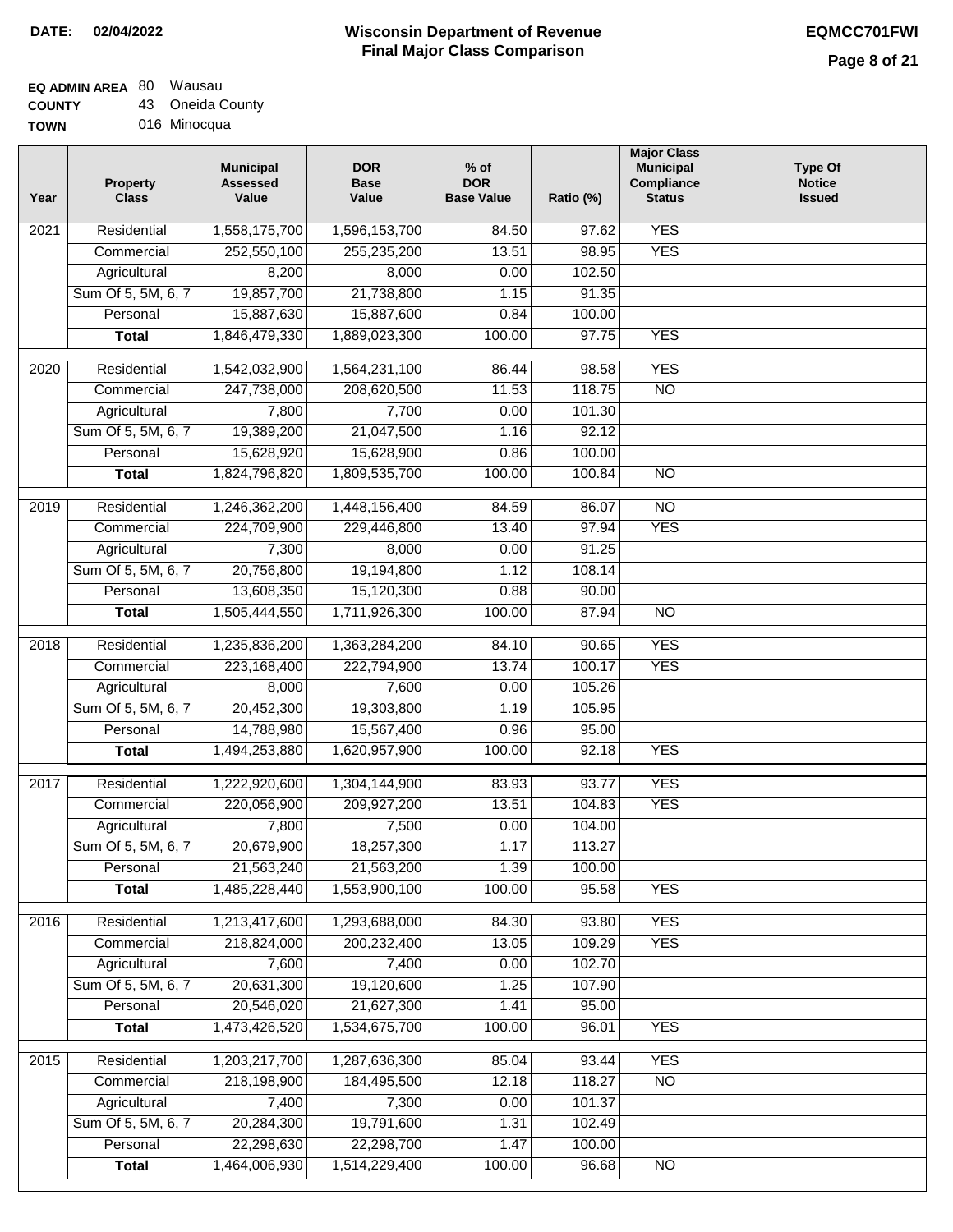## **Wisconsin Department of Revenue Final Major Class Comparison DATE: 02/04/2022 EQMCC701FWI**

## **EQ ADMIN AREA** 80 Wausau **COUNTY**

**TOWN** 43 Oneida County 018 Monico

| Year | Property<br><b>Class</b>           | <b>Municipal</b><br><b>Assessed</b><br>Value | <b>DOR</b><br><b>Base</b><br>Value | $%$ of<br><b>DOR</b><br><b>Base Value</b> | Ratio (%)        | <b>Major Class</b><br><b>Municipal</b><br>Compliance<br><b>Status</b> | <b>Type Of</b><br><b>Notice</b><br><b>Issued</b> |
|------|------------------------------------|----------------------------------------------|------------------------------------|-------------------------------------------|------------------|-----------------------------------------------------------------------|--------------------------------------------------|
| 2021 | Residential                        | 20,467,100                                   | 21,316,000                         | 73.97                                     | 96.02            | <b>YES</b>                                                            |                                                  |
|      | Commercial                         | 1,319,300                                    | 1,248,300                          | 4.33                                      | 105.69           |                                                                       |                                                  |
|      | Agricultural                       | 14,500                                       | 14,600                             | 0.05                                      | 99.32            |                                                                       |                                                  |
|      | Sum Of 5, 5M, 6, 7                 | 6,608,800                                    | 6,197,600                          | 21.51                                     | 106.63           | <b>YES</b>                                                            |                                                  |
|      | Personal                           | 38,800                                       | 38,800                             | 0.13                                      | 100.00           |                                                                       |                                                  |
|      | <b>Total</b>                       | 28,448,500                                   | 28,815,300                         | 100.00                                    | 98.73            | <b>YES</b>                                                            |                                                  |
| 2020 | Residential                        | 20,170,800                                   | 20,443,700                         | 74.49                                     | 98.67            | <b>YES</b>                                                            |                                                  |
|      | Commercial                         | 1,156,500                                    | 1,079,200                          | 3.93                                      | 107.16           |                                                                       |                                                  |
|      | Agricultural                       | 13,800                                       | 13,900                             | 0.05                                      | 99.28            |                                                                       |                                                  |
|      | Sum Of 5, 5M, 6, 7                 | 6,635,700                                    | 5,855,900                          | 21.34                                     | 113.32           | $\overline{NO}$                                                       |                                                  |
|      | Personal                           | 51,200                                       | 51,200                             | 0.19                                      | 100.00           |                                                                       |                                                  |
|      | <b>Total</b>                       | 28,028,000                                   | 27,443,900                         | 100.00                                    | 102.13           | $\overline{NO}$                                                       |                                                  |
| 2019 | Residential                        | 20,022,500                                   | 20,309,400                         | 73.28                                     | 98.59            | <b>YES</b>                                                            |                                                  |
|      | Commercial                         | 1,160,000                                    | 1,121,400                          | 4.05                                      | 103.44           |                                                                       |                                                  |
|      | Agricultural                       | 13,400                                       | 13,400                             | 0.05                                      | 100.00           |                                                                       |                                                  |
|      | Sum Of 5, 5M, 6, 7                 | 6,634,800                                    | 6,187,900                          | 22.33                                     | 107.22           | <b>YES</b>                                                            |                                                  |
|      | Personal                           | 77,900                                       | 81,100                             | 0.29                                      | 96.05            |                                                                       |                                                  |
|      | <b>Total</b>                       | 27,908,600                                   | 27,713,200                         | 100.00                                    | 100.71           | <b>YES</b>                                                            |                                                  |
|      |                                    |                                              |                                    |                                           |                  |                                                                       |                                                  |
| 2018 | Residential                        | 19,854,600                                   | 20,129,500                         | 73.20                                     | 98.63            | <b>YES</b>                                                            |                                                  |
|      | Commercial                         | 1,160,000                                    | 1,105,000                          | 4.02<br>0.05                              | 104.98<br>100.00 |                                                                       |                                                  |
|      | Agricultural<br>Sum Of 5, 5M, 6, 7 | 12,800<br>6,825,700                          | 12,800<br>6,157,900                | 22.39                                     | 110.84           | $\overline{NO}$                                                       |                                                  |
|      | Personal                           | 90,300                                       | 94,000                             | 0.34                                      | 96.06            |                                                                       |                                                  |
|      | <b>Total</b>                       | 27,943,400                                   | 27,499,200                         | 100.00                                    | 101.62           | <b>NO</b>                                                             |                                                  |
|      |                                    |                                              |                                    |                                           |                  |                                                                       |                                                  |
| 2017 | Residential                        | 19,723,300                                   | 19,763,100                         | 71.42                                     | 99.80            | <b>YES</b>                                                            |                                                  |
|      | Commercial                         | 1,186,100                                    | 1,177,700                          | 4.26                                      | 100.71           |                                                                       |                                                  |
|      | Agricultural                       | 12,400                                       | 12,500                             | 0.05                                      | 99.20            |                                                                       |                                                  |
|      | Sum Of 5, 5M, 6, 7                 | 6,948,900                                    | 6,563,400                          | 23.72                                     | 105.87           | <b>YES</b>                                                            |                                                  |
|      | Personal                           | 155,400                                      | 154,600                            | 0.56                                      | 100.52           |                                                                       |                                                  |
|      | <b>Total</b>                       | 28,026,100                                   | 27,671,300                         | 100.00                                    | 101.28           | <b>YES</b>                                                            |                                                  |
| 2016 | Residential                        | 19,694,500                                   | 19,892,900                         | 71.60                                     | 99.00            | <b>YES</b>                                                            |                                                  |
|      | Commercial                         | 1,195,400                                    | 1,140,400                          | 4.10                                      | 104.82           |                                                                       |                                                  |
|      | Agricultural                       | 12,300                                       | 12,200                             | 0.04                                      | 100.82           |                                                                       |                                                  |
|      | Sum Of 5, 5M, 6, 7                 | 7,010,800                                    | 6,531,900                          | 23.51                                     | 107.33           | <b>YES</b>                                                            |                                                  |
|      | Personal                           | 213,100                                      | 206,900                            | 0.74                                      | 103.00           |                                                                       |                                                  |
|      | <b>Total</b>                       | 28,126,100                                   | 27,784,300                         | 100.00                                    | 101.23           | <b>YES</b>                                                            |                                                  |
| 2015 | Residential                        | 19,572,200                                   | 19,967,300                         | 70.65                                     | 98.02            | <b>YES</b>                                                            |                                                  |
|      | Commercial                         | 1,196,100                                    | 1,188,400                          | 4.20                                      | 100.65           |                                                                       |                                                  |
|      | Agricultural                       | 11,900                                       | 12,100                             | 0.04                                      | 98.35            |                                                                       |                                                  |
|      | Sum Of 5, 5M, 6, 7                 | 7,092,600                                    | 6,776,500                          | 23.98                                     | 104.66           | <b>YES</b>                                                            |                                                  |
|      | Personal                           | 346,000                                      | 317,500                            | 1.12                                      | 108.98           |                                                                       |                                                  |
|      | <b>Total</b>                       | 28,218,800                                   | 28,261,800                         | 100.00                                    | 99.85            | <b>YES</b>                                                            |                                                  |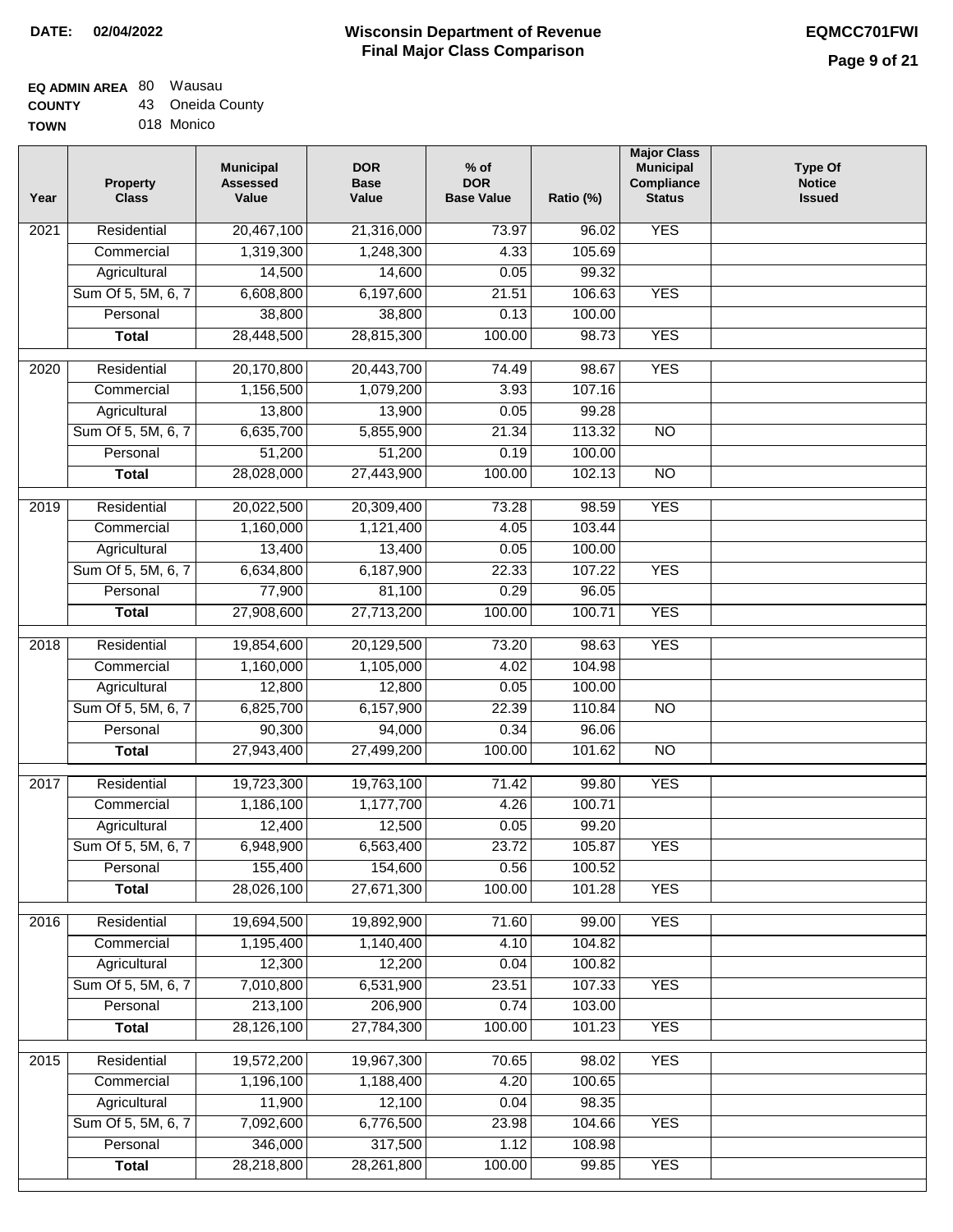## **Wisconsin Department of Revenue Final Major Class Comparison DATE: 02/04/2022 EQMCC701FWI**

٦

# **EQ ADMIN AREA** 80 Wausau

**COUNTY TOWN** 43 Oneida County 020 Newbold

| Year             | <b>Property</b><br><b>Class</b> | <b>Municipal</b><br><b>Assessed</b><br>Value | <b>DOR</b><br><b>Base</b><br>Value | $%$ of<br><b>DOR</b><br><b>Base Value</b> | Ratio (%) | <b>Major Class</b><br><b>Municipal</b><br>Compliance<br><b>Status</b> | <b>Type Of</b><br><b>Notice</b><br><b>Issued</b> |
|------------------|---------------------------------|----------------------------------------------|------------------------------------|-------------------------------------------|-----------|-----------------------------------------------------------------------|--------------------------------------------------|
| 2021             | Residential                     | 498,421,900                                  | 512,391,900                        | 93.63                                     | 97.27     | <b>YES</b>                                                            |                                                  |
|                  | Commercial                      | 13,850,300                                   | 13,331,900                         | 2.44                                      | 103.89    |                                                                       |                                                  |
|                  | Agricultural                    | 96,200                                       | 96,100                             | 0.02                                      | 100.10    |                                                                       |                                                  |
|                  | Sum Of 5, 5M, 6, 7              | 22,236,800                                   | 20,702,300                         | 3.78                                      | 107.41    |                                                                       |                                                  |
|                  | Personal                        | 741,000                                      | 741,000                            | 0.14                                      | 100.00    |                                                                       |                                                  |
|                  | <b>Total</b>                    | 535,346,200                                  | 547,263,200                        | 100.00                                    | 97.82     | <b>YES</b>                                                            |                                                  |
| 2020             | Residential                     | 493,134,700                                  | 522,865,200                        | 93.70                                     | 94.31     | <b>YES</b>                                                            |                                                  |
|                  | Commercial                      | 13,158,600                                   | 12,767,700                         | 2.29                                      | 103.06    |                                                                       |                                                  |
|                  | Agricultural                    | 92,400                                       | 92,500                             | 0.02                                      | 99.89     |                                                                       |                                                  |
|                  | Sum Of 5, 5M, 6, 7              | 22,387,200                                   | 21,544,200                         | 3.86                                      | 103.91    |                                                                       |                                                  |
|                  | Personal                        | 756,400                                      | 756,400                            | 0.14                                      | 100.00    |                                                                       |                                                  |
|                  | <b>Total</b>                    | 529,529,300                                  | 558,026,000                        | 100.00                                    | 94.89     | <b>YES</b>                                                            |                                                  |
|                  |                                 |                                              |                                    |                                           |           |                                                                       |                                                  |
| $\frac{1}{2019}$ | Residential                     | 489,565,100                                  | 499,225,700                        | 93.17                                     | 98.06     | <b>YES</b>                                                            |                                                  |
|                  | Commercial                      | 12,331,300                                   | 12,291,000                         | 2.29                                      | 100.33    |                                                                       |                                                  |
|                  | Agricultural                    | 88,800                                       | 88,500                             | 0.02                                      | 100.34    |                                                                       |                                                  |
|                  | Sum Of 5, 5M, 6, 7              | 22,475,000                                   | 23,346,700                         | 4.36                                      | 96.27     |                                                                       |                                                  |
|                  | Personal                        | 853,300                                      | 853,300                            | 0.16                                      | 100.00    |                                                                       |                                                  |
|                  | <b>Total</b>                    | 525,313,500                                  | 535,805,200                        | 100.00                                    | 98.04     | <b>YES</b>                                                            |                                                  |
| 2018             | Residential                     | 485,267,000                                  | 485,268,800                        | 93.28                                     | 100.00    | <b>YES</b>                                                            |                                                  |
|                  | Commercial                      | 12,187,500                                   | 12,395,100                         | 2.38                                      | 98.33     |                                                                       |                                                  |
|                  | Agricultural                    | 86,500                                       | 85,200                             | 0.02                                      | 101.53    |                                                                       |                                                  |
|                  | Sum Of 5, 5M, 6, 7              | 22,528,800                                   | 21,611,800                         | 4.15                                      | 104.24    |                                                                       |                                                  |
|                  | Personal                        | 862,100                                      | 862,100                            | 0.17                                      | 100.00    |                                                                       |                                                  |
|                  | <b>Total</b>                    | 520,931,900                                  | 520,223,000                        | 100.00                                    | 100.14    | <b>YES</b>                                                            |                                                  |
| 2017             | Residential                     | 481,501,700                                  | 471,244,300                        | 92.67                                     | 102.18    | <b>YES</b>                                                            |                                                  |
|                  | Commercial                      | 12,551,100                                   | 13,191,700                         | 2.59                                      | 95.14     |                                                                       |                                                  |
|                  | Agricultural                    | 81,700                                       | 82,900                             | 0.02                                      | 98.55     |                                                                       |                                                  |
|                  | Sum Of 5, 5M, 6, 7              | 22,455,600                                   | 22,332,700                         | 4.39                                      | 100.55    |                                                                       |                                                  |
|                  | Personal                        | 1,685,600                                    | 1,685,600                          | 0.33                                      | 100.00    |                                                                       |                                                  |
|                  | <b>Total</b>                    | 518,275,700                                  | 508,537,200                        | 100.00                                    | 101.92    | <b>YES</b>                                                            |                                                  |
|                  | Residential                     |                                              |                                    |                                           |           |                                                                       |                                                  |
| 2016             |                                 | 478,534,400                                  | 453,677,800                        | 92.57                                     | 105.48    | <b>YES</b>                                                            |                                                  |
|                  | Commercial                      | 12,726,100                                   | 12,720,200                         | 2.60                                      | 100.05    |                                                                       |                                                  |
|                  | Agricultural                    | 81,900                                       | 82,900                             | 0.02                                      | 98.79     |                                                                       |                                                  |
|                  | Sum Of 5, 5M, 6, 7              | 22,421,000                                   | 21,923,800                         | 4.47                                      | 102.27    |                                                                       |                                                  |
|                  | Personal                        | 1,693,400                                    | 1,693,400                          | 0.35                                      | 100.00    |                                                                       |                                                  |
|                  | <b>Total</b>                    | 515,456,800                                  | 490,098,100                        | 100.00                                    | 105.17    | <b>YES</b>                                                            |                                                  |
| 2015             | Residential                     | 473,981,100                                  | 481,372,100                        | 92.93                                     | 98.46     | <b>YES</b>                                                            |                                                  |
|                  | Commercial                      | 12,635,900                                   | 13,156,300                         | 2.54                                      | 96.04     |                                                                       |                                                  |
|                  | Agricultural                    | 83,100                                       | 83,500                             | 0.02                                      | 99.52     |                                                                       |                                                  |
|                  | Sum Of 5, 5M, 6, 7              | 22,912,000                                   | 21,933,100                         | 4.23                                      | 104.46    |                                                                       |                                                  |
|                  | Personal                        | 1,460,200                                    | 1,460,200                          | 0.28                                      | 100.00    |                                                                       |                                                  |
|                  | <b>Total</b>                    | 511,072,300                                  | 518,005,200                        | 100.00                                    | 98.66     | <b>YES</b>                                                            |                                                  |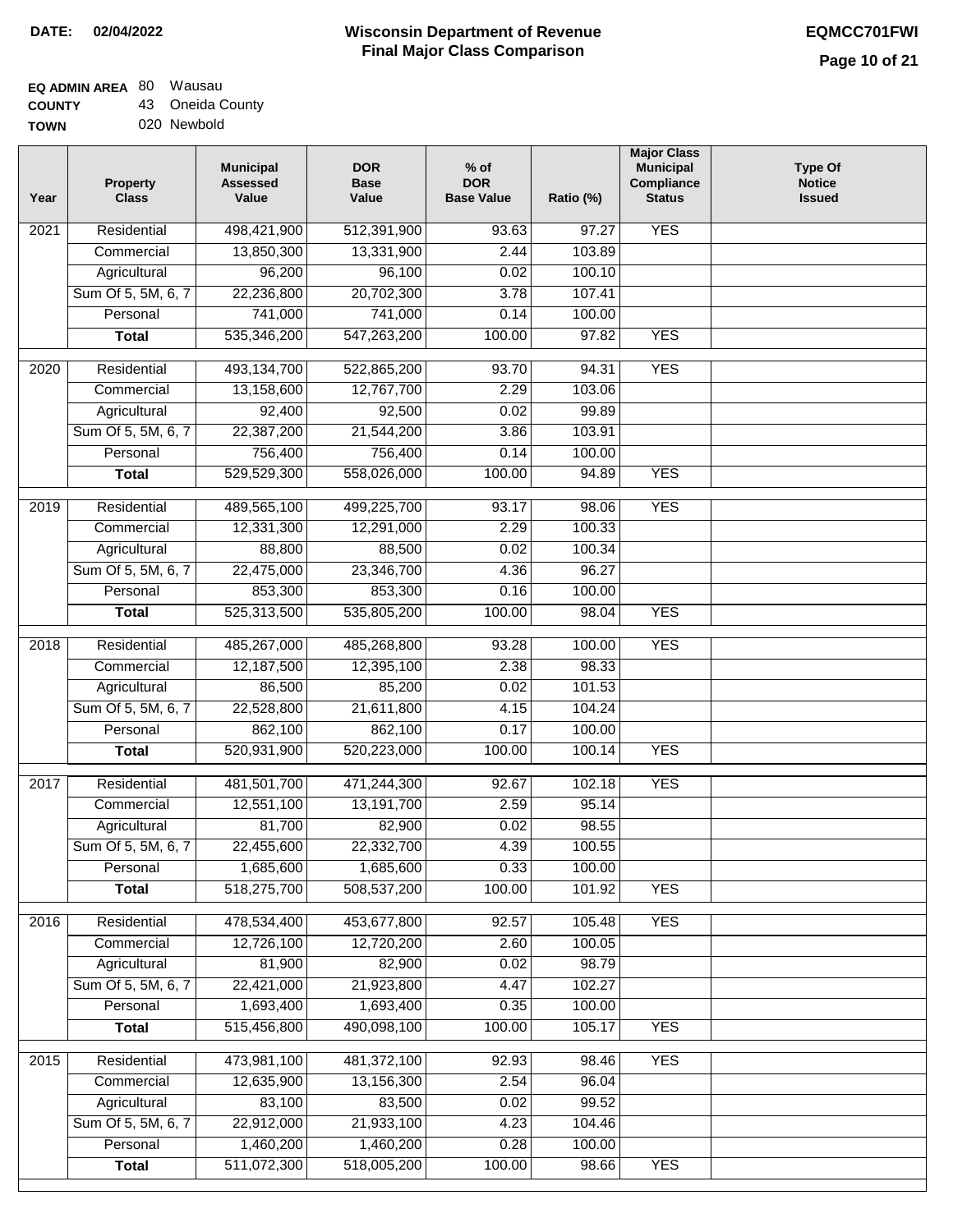# **EQ ADMIN AREA** 80 Wausau

**COUNTY TOWN** 43 Oneida County 022 Nokomis

| Year              | <b>Property</b><br><b>Class</b> | <b>Municipal</b><br><b>Assessed</b><br>Value | <b>DOR</b><br><b>Base</b><br>Value | $%$ of<br><b>DOR</b><br><b>Base Value</b> | Ratio (%)       | <b>Major Class</b><br><b>Municipal</b><br>Compliance<br><b>Status</b> | <b>Type Of</b><br><b>Notice</b><br><b>Issued</b> |
|-------------------|---------------------------------|----------------------------------------------|------------------------------------|-------------------------------------------|-----------------|-----------------------------------------------------------------------|--------------------------------------------------|
| $\overline{202}1$ | Residential                     | 217,053,000                                  | 288,537,400                        | 95.58                                     | 75.23           | <b>NO</b>                                                             |                                                  |
|                   | Commercial                      | 7,817,700                                    | 7,282,300                          | 2.41                                      | 107.35          |                                                                       |                                                  |
|                   | Agricultural                    | 25,900                                       | 28,600                             | 0.01                                      | 90.56           |                                                                       |                                                  |
|                   | Sum Of 5, 5M, 6, 7              | 4,187,000                                    | 5,804,000                          | 1.92                                      | 72.14           |                                                                       |                                                  |
|                   | Personal                        | 210,230                                      | 233,500                            | 0.08                                      | 90.03           |                                                                       |                                                  |
|                   | <b>Total</b>                    | 229,293,830                                  | 301,885,800                        | 100.00                                    | 75.95           | $\overline{NO}$                                                       |                                                  |
| 2020              | Residential                     | 213,100,900                                  | 253,693,400                        | 95.01                                     | 84.00           | $\overline{NO}$                                                       |                                                  |
|                   | Commercial                      | 7,752,000                                    | 7,509,700                          | 2.81                                      | 103.23          |                                                                       |                                                  |
|                   | Agricultural                    | 24,600                                       | 27,400                             | 0.01                                      | 89.78           |                                                                       |                                                  |
|                   | Sum Of 5, 5M, 6, 7              | 4,216,500                                    | 5,545,500                          | 2.08                                      | 76.03           |                                                                       |                                                  |
|                   | Personal                        | 208,020                                      | 231,100                            | 0.09                                      | 90.01           |                                                                       |                                                  |
|                   | <b>Total</b>                    | 225,302,020                                  | 267,007,100                        | 100.00                                    | 84.38           | $\overline{NO}$                                                       |                                                  |
|                   |                                 |                                              |                                    |                                           |                 |                                                                       |                                                  |
| 2019              | Residential<br>Commercial       | 209,282,300                                  | 235,529,500                        | 94.92<br>2.74                             | 88.86<br>107.40 | $\overline{NO}$                                                       |                                                  |
|                   |                                 | 7,303,300                                    | 6,799,800<br>26,300                |                                           |                 |                                                                       |                                                  |
|                   | Agricultural                    | 23,900<br>4,446,000                          |                                    | 0.01                                      | 90.87           |                                                                       |                                                  |
|                   | Sum Of 5, 5M, 6, 7              | 191,860                                      | 5,567,000<br>213,100               | 2.24                                      | 79.86           |                                                                       |                                                  |
|                   | Personal                        |                                              |                                    | 0.09<br>100.00                            | 90.03           |                                                                       |                                                  |
|                   | <b>Total</b>                    | 221, 247, 360                                | 248, 135, 700                      |                                           | 89.16           | $\overline{NO}$                                                       |                                                  |
| 2018              | Residential                     | 207,080,200                                  | 223,950,800                        | 94.60                                     | 92.47           | <b>YES</b>                                                            |                                                  |
|                   | Commercial                      | 7,282,600                                    | 6,845,300                          | 2.89                                      | 106.39          |                                                                       |                                                  |
|                   | Agricultural                    | 25,900                                       | 25,800                             | 0.01                                      | 100.39          |                                                                       |                                                  |
|                   | Sum Of 5, 5M, 6, 7              | 4,571,700                                    | 5,722,300                          | 2.42                                      | 79.89           |                                                                       |                                                  |
|                   | Personal                        | 191,860                                      | 191,900                            | 0.08                                      | 99.98           |                                                                       |                                                  |
|                   | <b>Total</b>                    | 219,152,260                                  | 236,736,100                        | 100.00                                    | 92.57           | <b>YES</b>                                                            |                                                  |
| 2017              | Residential                     | 204,804,700                                  | 211,024,200                        | 94.38                                     | 97.05           | <b>YES</b>                                                            |                                                  |
|                   | Commercial                      | 7,146,300                                    | 7,062,100                          | 3.16                                      | 101.19          |                                                                       |                                                  |
|                   | Agricultural                    | 25,200                                       | 25,000                             | 0.01                                      | 100.80          |                                                                       |                                                  |
|                   | Sum Of 5, 5M, 6, 7              | 4,304,600                                    | 5,004,200                          | 2.24                                      | 86.02           |                                                                       |                                                  |
|                   | Personal                        | 463,780                                      | 463,800                            | 0.21                                      | 100.00          |                                                                       |                                                  |
|                   | <b>Total</b>                    | 216,744,580                                  | 223,579,300                        | 100.00                                    | 96.94           | <b>YES</b>                                                            |                                                  |
| 2016              | Residential                     | 202,051,700                                  | 210,340,200                        | 94.73                                     | 96.06           | <b>YES</b>                                                            |                                                  |
|                   | Commercial                      | 6,776,200                                    | 6,323,000                          | 2.85                                      | 107.17          |                                                                       |                                                  |
|                   | Agricultural                    | 24,600                                       | 24,700                             | 0.01                                      | 99.60           |                                                                       |                                                  |
|                   | Sum Of 5, 5M, 6, 7              | 4,305,400                                    | 4,867,500                          | 2.19                                      | 88.45           |                                                                       |                                                  |
|                   | Personal                        | 478,890                                      | 478,900                            | 0.22                                      | 100.00          |                                                                       |                                                  |
|                   | <b>Total</b>                    | 213,636,790                                  | 222,034,300                        | 100.00                                    | 96.22           | <b>YES</b>                                                            |                                                  |
| 2015              | Residential                     | 200,661,600                                  | 200,729,100                        | 94.00                                     | 99.97           | <b>YES</b>                                                            |                                                  |
|                   | Commercial                      | 6,770,700                                    | 6,940,700                          | 3.25                                      | 97.55           |                                                                       |                                                  |
|                   | Agricultural                    | 24,400                                       | 24,400                             | 0.01                                      | 100.00          |                                                                       |                                                  |
|                   | Sum Of 5, 5M, 6, 7              | 4,309,700                                    | 5,335,900                          | 2.50                                      | 80.77           |                                                                       |                                                  |
|                   | Personal                        | 518,140                                      | 518,200                            | 0.24                                      | 99.99           |                                                                       |                                                  |
|                   | <b>Total</b>                    | 212,284,540                                  | 213,548,300                        | 100.00                                    | 99.41           | <b>YES</b>                                                            |                                                  |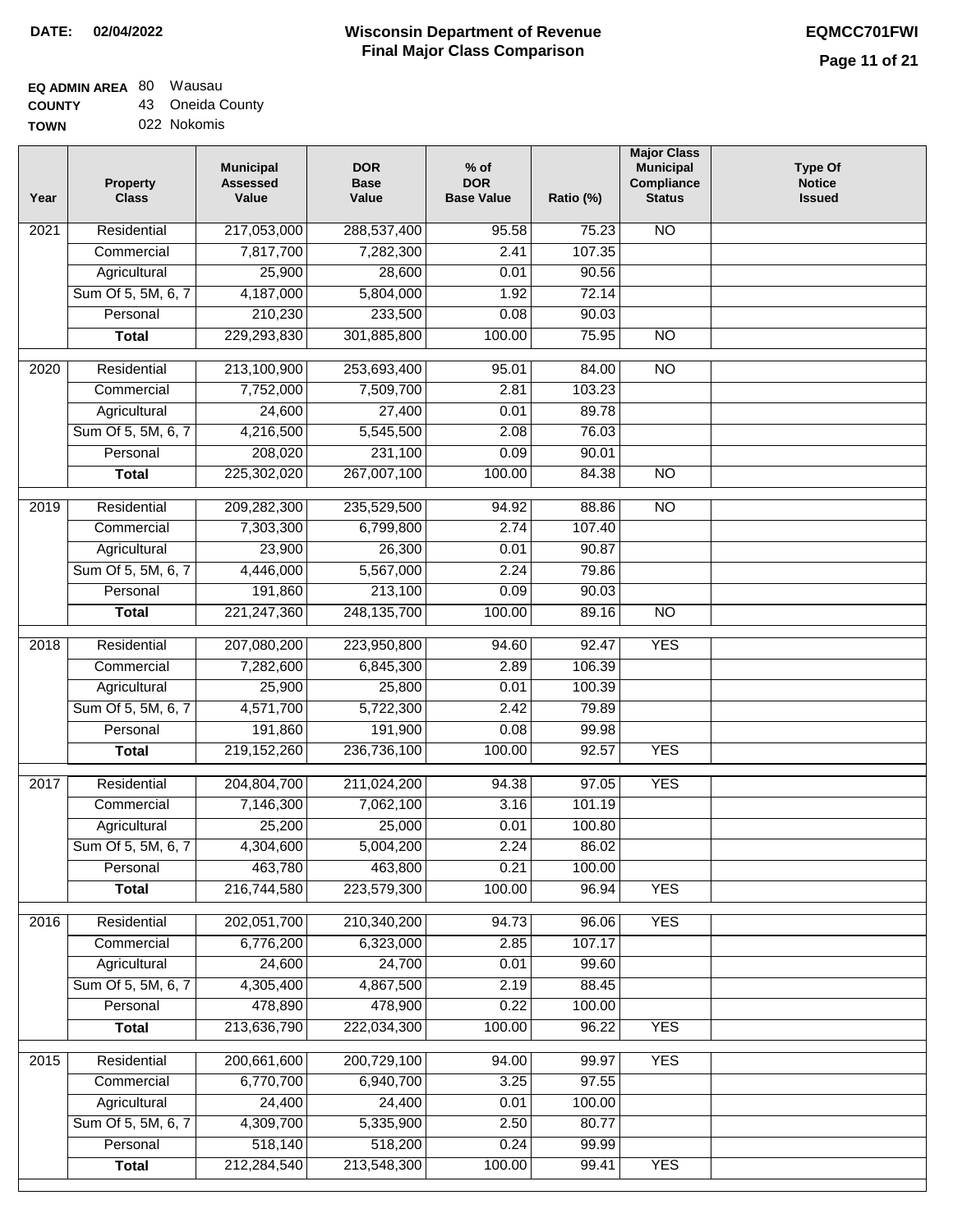## **Wisconsin Department of Revenue DATE: 02/04/2022 EQMCC701FWI Final Major Class Comparison**

#### **EQ ADMIN AREA COUNTY**  $\overline{1}$ Wausau

| <b>COUNTY</b> | 43 Oneida County |
|---------------|------------------|
| <b>TOWN</b>   | 024 Pelican      |

**Personal Total**

 10,559,600 304,522,900

 10,559,600 303,631,000

 3.48 100.00  100.00 100.29

YES

| Year              | Property<br><b>Class</b> | <b>Municipal</b><br><b>Assessed</b><br>Value | <b>DOR</b><br><b>Base</b><br>Value | $%$ of<br><b>DOR</b><br><b>Base Value</b> | Ratio (%) | <b>Major Class</b><br><b>Municipal</b><br>Compliance<br><b>Status</b> | <b>Type Of</b><br><b>Notice</b><br><b>Issued</b> |
|-------------------|--------------------------|----------------------------------------------|------------------------------------|-------------------------------------------|-----------|-----------------------------------------------------------------------|--------------------------------------------------|
| $\overline{202}1$ | Residential              | 268,505,300                                  | 275,942,600                        | 87.70                                     | 97.30     | <b>YES</b>                                                            |                                                  |
|                   | Commercial               | 18,779,900                                   | 19,768,800                         | 6.28                                      | 95.00     |                                                                       |                                                  |
|                   | Agricultural             | 50,900                                       | 51,000                             | 0.02                                      | 99.80     |                                                                       |                                                  |
|                   | Sum Of 5, 5M, 6, 7       | 18,381,500                                   | 16,729,300                         | 5.32                                      | 109.88    |                                                                       |                                                  |
|                   | Personal                 | 2,138,400                                    | 2,138,400                          | 0.68                                      | 100.00    |                                                                       |                                                  |
|                   | <b>Total</b>             | 307,856,000                                  | 314,630,100                        | 100.00                                    | 97.85     | <b>YES</b>                                                            |                                                  |
| 2020              | Residential              | 265,347,100                                  | 281,441,300                        | 88.12                                     | 94.28     | <b>YES</b>                                                            |                                                  |
|                   | Commercial               | 18,748,600                                   | 19,350,500                         | 6.06                                      | 96.89     |                                                                       |                                                  |
|                   | Agricultural             | 50,500                                       | 50,300                             | 0.02                                      | 100.40    |                                                                       |                                                  |
|                   | Sum Of 5, 5M, 6, 7       | 18,415,100                                   | 16,367,800                         | 5.13                                      | 112.51    |                                                                       |                                                  |
|                   | Personal                 | 2,156,300                                    | 2,156,300                          | 0.68                                      | 100.00    |                                                                       |                                                  |
|                   | <b>Total</b>             | 304,717,600                                  | 319,366,200                        | 100.00                                    | 95.41     | <b>YES</b>                                                            |                                                  |
| 2019              | Residential              | 263,176,100                                  | 270,860,700                        | 87.44                                     | 97.16     | <b>YES</b>                                                            |                                                  |
|                   | Commercial               | 18,554,900                                   | 18,797,000                         | 6.07                                      | 98.71     |                                                                       |                                                  |
|                   | Agricultural             | 48,400                                       | 48,100                             | 0.02                                      | 100.62    |                                                                       |                                                  |
|                   | Sum Of 5, 5M, 6, 7       | 18,437,900                                   | 18,031,800                         | 5.82                                      | 102.25    |                                                                       |                                                  |
|                   | Personal                 | 2,042,900                                    | 2,042,900                          | 0.66                                      | 100.00    |                                                                       |                                                  |
|                   | <b>Total</b>             | 302,260,200                                  | 309,780,500                        | 100.00                                    | 97.57     | <b>YES</b>                                                            |                                                  |
| $\overline{2018}$ | Residential              | 261,433,300                                  | 261, 107, 900                      | 87.41                                     | 100.12    | <b>YES</b>                                                            |                                                  |
|                   | Commercial               | 18,532,200                                   | 19,091,300                         | 6.39                                      | 97.07     |                                                                       |                                                  |
|                   | Agricultural             | 46,800                                       | 46,800                             | 0.02                                      | 100.00    |                                                                       |                                                  |
|                   | Sum Of 5, 5M, 6, 7       | 18,309,100                                   | 16,440,800                         | 5.50                                      | 111.36    |                                                                       |                                                  |
|                   | Personal                 | 2,028,400                                    | 2,028,400                          | 0.68                                      | 100.00    |                                                                       |                                                  |
|                   | <b>Total</b>             | 300,349,800                                  | 298,715,200                        | 100.00                                    | 100.55    | <b>YES</b>                                                            |                                                  |
| 2017              | Residential              | 260,546,300                                  | 254,718,900                        | 83.80                                     | 102.29    | <b>YES</b>                                                            |                                                  |
|                   | Commercial               | 18,571,700                                   | 19,885,800                         | 6.54                                      | 93.39     |                                                                       |                                                  |
|                   | Agricultural             | 45,300                                       | 45,400                             | 0.01                                      | 99.78     |                                                                       |                                                  |
|                   | Sum Of 5, 5M, 6, 7       | 18,402,300                                   | 18,137,100                         | 5.97                                      | 101.46    |                                                                       |                                                  |
|                   | Personal                 | 11,183,300                                   | 11,183,300                         | 3.68                                      | 100.00    |                                                                       |                                                  |
|                   | <b>Total</b>             | 308,748,900                                  | 303,970,500                        | 100.00                                    | 101.57    | <b>YES</b>                                                            |                                                  |
| 2016              | Residential              | 259,663,400                                  | 248,230,900                        | 83.73                                     | 104.61    | <b>YES</b>                                                            |                                                  |
|                   | Commercial               | 18,384,500                                   | 18,946,900                         | 6.39                                      | 97.03     |                                                                       |                                                  |
|                   | Agricultural             | 44,000                                       | 44,500                             | 0.02                                      | 98.88     |                                                                       |                                                  |
|                   | Sum Of 5, 5M, 6, 7       | 18,393,600                                   | 18,309,200                         | 6.18                                      | 100.46    |                                                                       |                                                  |
|                   | Personal                 | 10,928,200                                   | 10,928,200                         | 3.69                                      | 100.00    |                                                                       |                                                  |
|                   | <b>Total</b>             | 307,413,700                                  | 296,459,700                        | 100.00                                    | 103.69    | <b>YES</b>                                                            |                                                  |
| 2015              | Residential              | 257,921,600                                  | 256,321,400                        | 84.42                                     | 100.62    | <b>YES</b>                                                            |                                                  |
|                   | Commercial               | 17,676,400                                   | 19,010,000                         | 6.26                                      | 92.98     | <b>YES</b>                                                            |                                                  |
|                   | Agricultural             | 44,000                                       | 43,700                             | 0.01                                      | 100.69    |                                                                       |                                                  |
|                   | Sum Of 5, 5M, 6, 7       | 18,321,300                                   | 17,696,300                         | 5.83                                      | 103.53    | <b>YES</b>                                                            |                                                  |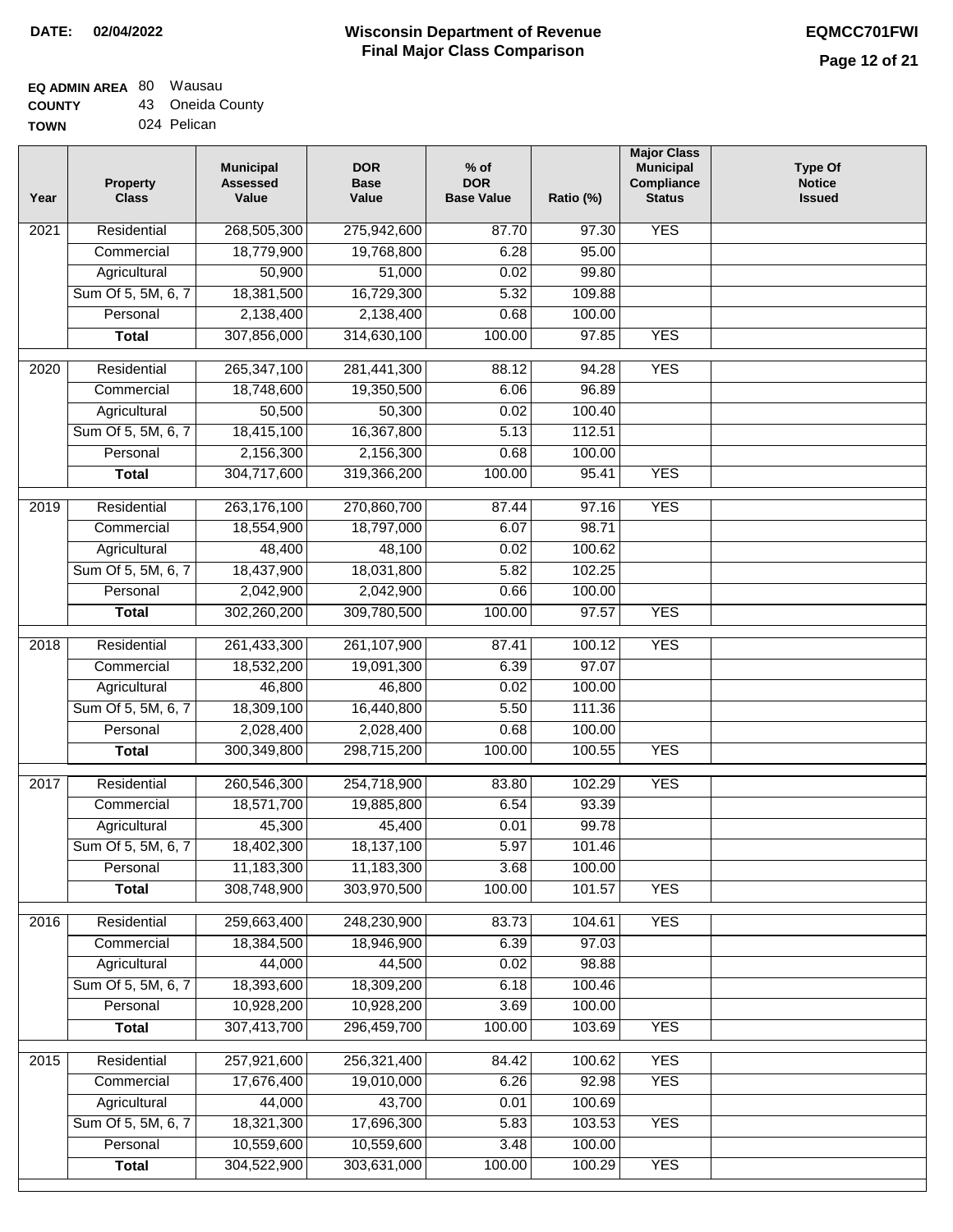## **Wisconsin Department of Revenue Final Major Class Comparison DATE: 02/04/2022 EQMCC701FWI**

٦

### **EQ ADMIN AREA** 80 Wausau **COUNTY** 43 Oneida County

| <b>000011</b> | ---- | -------   |  |
|---------------|------|-----------|--|
| <b>TOWN</b>   |      | 026 Piehl |  |

| Year | <b>Property</b><br><b>Class</b> | <b>Municipal</b><br><b>Assessed</b><br>Value | <b>DOR</b><br><b>Base</b><br>Value | $%$ of<br><b>DOR</b><br><b>Base Value</b> | Ratio (%) | <b>Major Class</b><br><b>Municipal</b><br>Compliance<br><b>Status</b> | <b>Type Of</b><br><b>Notice</b><br><b>Issued</b> |
|------|---------------------------------|----------------------------------------------|------------------------------------|-------------------------------------------|-----------|-----------------------------------------------------------------------|--------------------------------------------------|
| 2021 | Residential                     | 10,812,400                                   | 11,508,500                         | 66.02                                     | 93.95     | <b>YES</b>                                                            |                                                  |
|      | Commercial                      | 296,200                                      | 339,000                            | 1.94                                      | 87.37     |                                                                       |                                                  |
|      | Agricultural                    | 3,100                                        | 3,100                              | 0.02                                      | 100.00    |                                                                       |                                                  |
|      | Sum Of 5, 5M, 6, 7              | 5,622,700                                    | 5,392,900                          | 30.94                                     | 104.26    | <b>YES</b>                                                            |                                                  |
|      | Personal                        | 189,100                                      | 189,100                            | 1.08                                      | 100.00    |                                                                       |                                                  |
|      | <b>Total</b>                    | 16,923,500                                   | 17,432,600                         | 100.00                                    | 97.08     | <b>YES</b>                                                            |                                                  |
| 2020 | Residential                     | 10,476,600                                   | 10,953,700                         | 66.84                                     | 95.64     | <b>YES</b>                                                            |                                                  |
|      | Commercial                      | 211,400                                      | 249,200                            | 1.52                                      | 84.83     |                                                                       |                                                  |
|      | Agricultural                    | 2,900                                        | 2,900                              | 0.02                                      | 100.00    |                                                                       |                                                  |
|      | Sum Of 5, 5M, 6, 7              | 5,589,700                                    | 5,009,200                          | 30.57                                     | 111.59    | $\overline{NO}$                                                       |                                                  |
|      | Personal                        | 173,400                                      | 173,400                            | 1.06                                      | 100.00    |                                                                       |                                                  |
|      | <b>Total</b>                    | 16,454,000                                   | 16,388,400                         | 100.00                                    | 100.40    | $\overline{NO}$                                                       |                                                  |
| 2019 | Residential                     | 10,330,000                                   | 10,701,600                         | 64.86                                     | 96.53     | <b>YES</b>                                                            |                                                  |
|      | Commercial                      | 211,600                                      | 256,900                            | 1.56                                      | 82.37     |                                                                       |                                                  |
|      | Agricultural                    | 2,800                                        | 2,700                              | 0.02                                      | 103.70    |                                                                       |                                                  |
|      | Sum Of 5, 5M, 6, 7              | 5,712,900                                    | 5,366,200                          | 32.52                                     | 106.46    | <b>YES</b>                                                            |                                                  |
|      | Personal                        | 172,600                                      | 172,600                            | 1.05                                      | 100.00    |                                                                       |                                                  |
|      | <b>Total</b>                    | 16,429,900                                   | 16,500,000                         | 100.00                                    | 99.58     | <b>YES</b>                                                            |                                                  |
| 2018 | Residential                     | 10,217,100                                   | 10,284,300                         | 64.73                                     | 99.35     | <b>YES</b>                                                            |                                                  |
|      | Commercial                      | 211,600                                      | 262,200                            | 1.65                                      | 80.70     |                                                                       |                                                  |
|      | Agricultural                    | 0                                            | $\Omega$                           | 0.00                                      | 0.00      |                                                                       |                                                  |
|      | Sum Of 5, 5M, 6, 7              | 5,692,400                                    | 5,128,200                          | 32.28                                     | 111.00    | <b>NO</b>                                                             |                                                  |
|      | Personal                        | 213,100                                      | 213,100                            | 1.34                                      | 100.00    |                                                                       |                                                  |
|      | <b>Total</b>                    | 16,334,200                                   | 15,887,800                         | 100.00                                    | 102.81    | <b>NO</b>                                                             |                                                  |
| 2017 | Residential                     | 10,017,100                                   | 9,991,400                          | 63.08                                     | 100.26    | <b>YES</b>                                                            |                                                  |
|      | Commercial                      | 210,700                                      | 272,200                            | 1.72                                      | 77.41     |                                                                       |                                                  |
|      | Agricultural                    | 0                                            | 0                                  | 0.00                                      | 0.00      |                                                                       |                                                  |
|      | Sum Of 5, 5M, 6, 7              | 5,822,000                                    | 5,501,100                          | 34.73                                     | 105.83    | <b>YES</b>                                                            |                                                  |
|      | Personal                        | 74,500                                       | 74,500                             | 0.47                                      | 100.00    |                                                                       |                                                  |
|      | <b>Total</b>                    | 16,124,300                                   | 15,839,200                         | 100.00                                    | 101.80    | <b>YES</b>                                                            |                                                  |
| 2016 | Residential                     | 10,021,900                                   | 10,078,600                         | 63.30                                     | 99.44     | <b>YES</b>                                                            |                                                  |
|      | Commercial                      | 210,700                                      | 261,700                            | 1.64                                      | 80.51     |                                                                       |                                                  |
|      | Agricultural                    | 0                                            | 0                                  | 0.00                                      | 0.00      |                                                                       |                                                  |
|      | Sum Of 5, 5M, 6, 7              | 5,829,200                                    | 5,508,000                          | 34.59                                     | 105.83    | <b>YES</b>                                                            |                                                  |
|      | Personal                        | 74,800                                       | 74,800                             | 0.47                                      | 100.00    |                                                                       |                                                  |
|      | <b>Total</b>                    | 16,136,600                                   | 15,923,100                         | 100.00                                    | 101.34    | <b>YES</b>                                                            |                                                  |
| 2015 | Residential                     | 10,025,600                                   | 10,183,900                         | 63.96                                     | 98.45     | <b>YES</b>                                                            |                                                  |
|      | Commercial                      | 181,600                                      | 244,700                            | 1.54                                      | 74.21     |                                                                       |                                                  |
|      | Agricultural                    | 0                                            | 0                                  | 0.00                                      | 0.00      |                                                                       |                                                  |
|      | Sum Of 5, 5M, 6, 7              | 5,808,400                                    | 5,417,500                          | 34.03                                     | 107.22    | <b>YES</b>                                                            |                                                  |
|      | Personal                        | 75,700                                       | 75,700                             | 0.48                                      | 100.00    |                                                                       |                                                  |
|      | <b>Total</b>                    | 16,091,300                                   | 15,921,800                         | 100.00                                    | 101.06    | <b>YES</b>                                                            |                                                  |
|      |                                 |                                              |                                    |                                           |           |                                                                       |                                                  |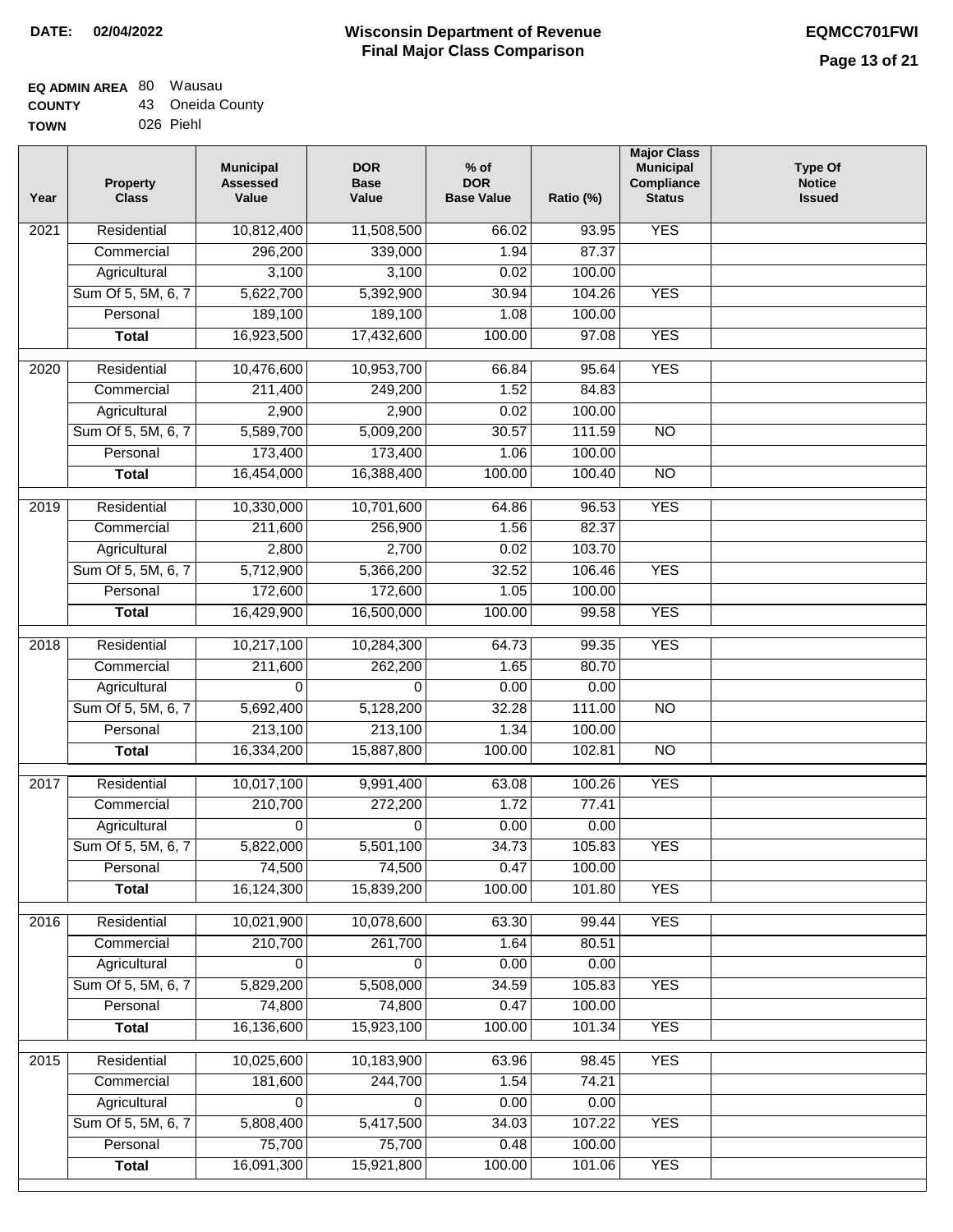# **EQ ADMIN AREA** 80 Wausau

**COUNTY TOWN** 43 Oneida County 028 Pine Lake

| Year | Property<br><b>Class</b> | <b>Municipal</b><br><b>Assessed</b><br>Value | <b>DOR</b><br><b>Base</b><br>Value | $%$ of<br><b>DOR</b><br><b>Base Value</b> | Ratio (%) | <b>Major Class</b><br><b>Municipal</b><br>Compliance<br><b>Status</b> | <b>Type Of</b><br><b>Notice</b><br><b>Issued</b> |
|------|--------------------------|----------------------------------------------|------------------------------------|-------------------------------------------|-----------|-----------------------------------------------------------------------|--------------------------------------------------|
| 2021 | Residential              | 280,404,000                                  | 308,389,900                        | 92.76                                     | 90.93     | <b>YES</b>                                                            |                                                  |
|      | Commercial               | 10,495,300                                   | 10,399,400                         | 3.13                                      | 100.92    |                                                                       |                                                  |
|      | Agricultural             | 14,300                                       | 14,100                             | 0.00                                      | 101.42    |                                                                       |                                                  |
|      | Sum Of 5, 5M, 6, 7       | 13,492,300                                   | 12,975,200                         | 3.90                                      | 103.99    |                                                                       |                                                  |
|      | Personal                 | 627,500                                      | 697,200                            | 0.21                                      | 90.00     |                                                                       |                                                  |
|      | <b>Total</b>             | 305,033,400                                  | 332,475,800                        | 100.00                                    | 91.75     | <b>YES</b>                                                            |                                                  |
| 2020 | Residential              | 278,672,900                                  | 297,678,200                        | 92.67                                     | 93.62     | <b>YES</b>                                                            |                                                  |
|      | Commercial               | 10,673,600                                   | 10,711,000                         | 3.33                                      | 99.65     |                                                                       |                                                  |
|      | Agricultural             | 13,900                                       | 13,600                             | 0.00                                      | 102.21    |                                                                       |                                                  |
|      | Sum Of 5, 5M, 6, 7       | 13,510,400                                   | 12,237,300                         | 3.81                                      | 110.40    |                                                                       |                                                  |
|      | Personal                 | 568,500                                      | 568,500                            | 0.18                                      | 100.00    |                                                                       |                                                  |
|      | <b>Total</b>             | 303,439,300                                  | 321,208,600                        | 100.00                                    | 94.47     | <b>YES</b>                                                            |                                                  |
|      |                          |                                              |                                    |                                           |           |                                                                       |                                                  |
| 2019 | Residential              | 275,808,800                                  | 288,602,100                        | 92.40                                     | 95.57     | <b>YES</b>                                                            |                                                  |
|      | Commercial               | 10,623,600                                   | 10,452,000                         | 3.35                                      | 101.64    |                                                                       |                                                  |
|      | Agricultural             | 13,500                                       | 13,100                             | 0.00                                      | 103.05    |                                                                       |                                                  |
|      | Sum Of 5, 5M, 6, 7       | 13,550,800                                   | 12,664,600                         | 4.05                                      | 107.00    |                                                                       |                                                  |
|      | Personal                 | 598,000                                      | 598,000                            | 0.19                                      | 100.00    |                                                                       |                                                  |
|      | <b>Total</b>             | 300,594,700                                  | 312,329,800                        | 100.00                                    | 96.24     | <b>YES</b>                                                            |                                                  |
| 2018 | Residential              | 274,287,100                                  | 283,295,100                        | 92.51                                     | 96.82     | <b>YES</b>                                                            |                                                  |
|      | Commercial               | 10,591,000                                   | 10,632,100                         | 3.47                                      | 99.61     |                                                                       |                                                  |
|      | Agricultural             | 13,000                                       | 12,700                             | 0.00                                      | 102.36    |                                                                       |                                                  |
|      | Sum Of 5, 5M, 6, 7       | 13,640,900                                   | 11,653,700                         | 3.81                                      | 117.05    |                                                                       |                                                  |
|      | Personal                 | 602,500                                      | 634,200                            | 0.21                                      | 95.00     |                                                                       |                                                  |
|      | <b>Total</b>             | 299,134,500                                  | 306,227,800                        | 100.00                                    | 97.68     | <b>YES</b>                                                            |                                                  |
| 2017 | Residential              | 273,833,900                                  | 276,625,800                        | 91.69                                     | 98.99     | <b>YES</b>                                                            |                                                  |
|      | Commercial               | 10,442,800                                   | 11,025,900                         | 3.65                                      | 94.71     |                                                                       |                                                  |
|      | Agricultural             | 12,200                                       | 12,300                             | 0.00                                      | 99.19     |                                                                       |                                                  |
|      | Sum Of 5, 5M, 6, 7       | 13,798,300                                   | 13,070,200                         | 4.33                                      | 105.57    |                                                                       |                                                  |
|      | Personal                 | 952,800                                      | 952,800                            | 0.32                                      | 100.00    |                                                                       |                                                  |
|      | <b>Total</b>             | 299,040,000                                  | 301,687,000                        | 100.00                                    | 99.12     | <b>YES</b>                                                            |                                                  |
| 2016 | Residential              | 273,276,600                                  | 267,558,500                        | 91.57                                     | 102.14    | <b>YES</b>                                                            |                                                  |
|      | Commercial               | 10,453,000                                   | 10,392,000                         | 3.56                                      | 100.59    |                                                                       |                                                  |
|      | Agricultural             | 12,100                                       | 12,200                             | 0.00                                      | 99.18     |                                                                       |                                                  |
|      | Sum Of 5, 5M, 6, 7       | 13,819,100                                   | 13,350,300                         | 4.57                                      | 103.51    |                                                                       |                                                  |
|      | Personal                 | 915,500                                      | 880,000                            | 0.30                                      | 104.03    |                                                                       |                                                  |
|      | <b>Total</b>             | 298,476,300                                  | 292,193,000                        | 100.00                                    | 102.15    | <b>YES</b>                                                            |                                                  |
| 2015 | Residential              | 272,315,100                                  | 260,814,300                        | 91.04                                     | 104.41    | <b>YES</b>                                                            |                                                  |
|      | Commercial               | 10,906,500                                   | 11,042,400                         | 3.85                                      | 98.77     |                                                                       |                                                  |
|      | Agricultural             | 11,900                                       | 11,900                             | 0.00                                      | 100.00    |                                                                       |                                                  |
|      | Sum Of 5, 5M, 6, 7       | 13,798,300                                   | 13,653,100                         | 4.77                                      | 101.06    |                                                                       |                                                  |
|      | Personal                 | 977,000                                      | 949,500                            | 0.33                                      | 102.90    |                                                                       |                                                  |
|      | <b>Total</b>             | 298,008,800                                  | 286,471,200                        | 100.00                                    | 104.03    | <b>YES</b>                                                            |                                                  |
|      |                          |                                              |                                    |                                           |           |                                                                       |                                                  |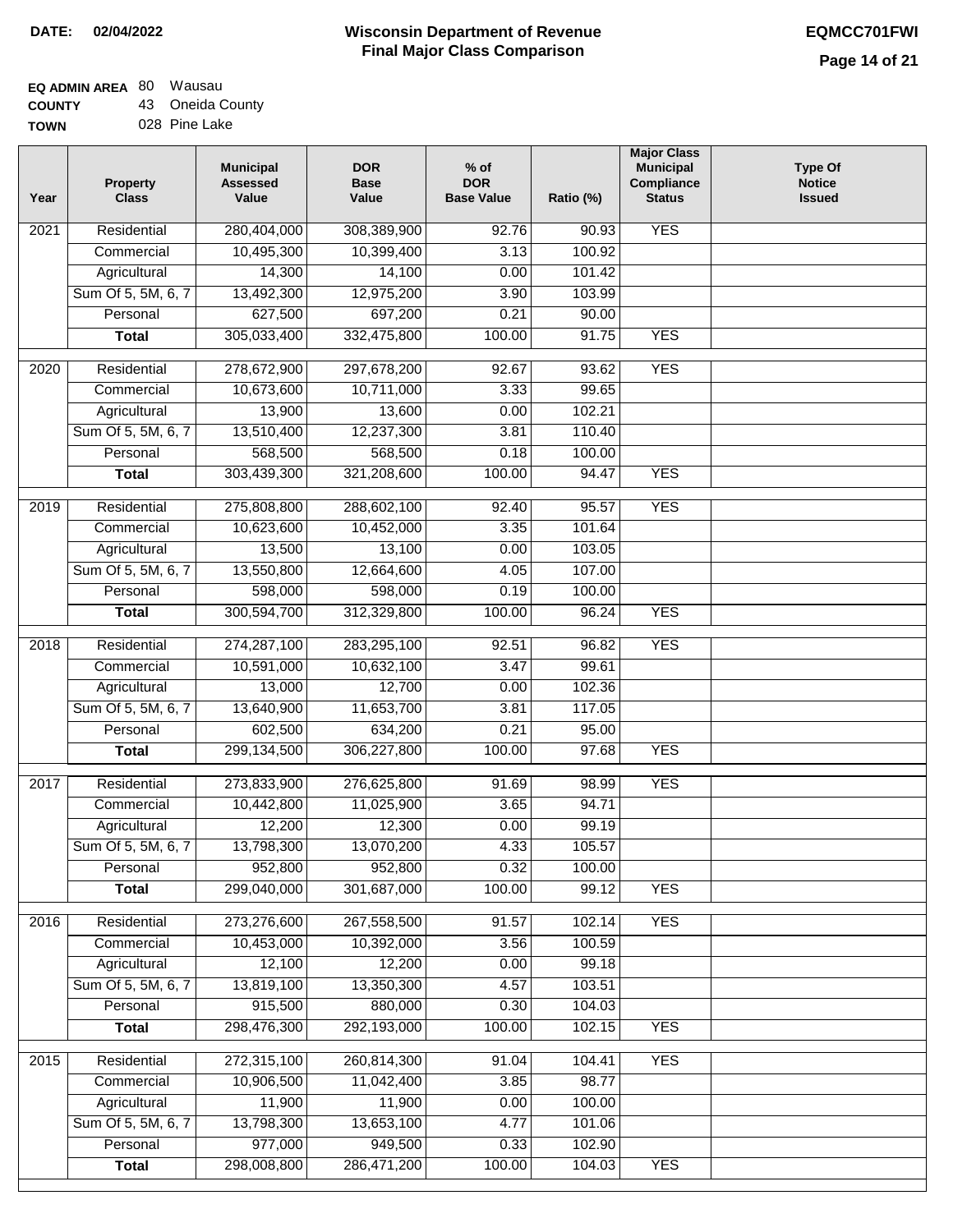## **EQ ADMIN AREA** 80 Wausau **COUNTY** 43 Oneida County

**TOWN** 030 Schoepke

| <b>YES</b><br>109,262,300<br>2021<br>Residential<br>114,445,200<br>95.47<br>87.46<br>5,485,300<br>4.19<br>Commercial<br>5,483,200<br>100.04<br>141,000<br>Agricultural<br>146,100<br>0.11<br>96.51<br>Sum Of 5, 5M, 6, 7<br>10,510,500<br>10,519,600<br>8.04<br>99.91<br>258,100<br>258,100<br>Personal<br>0.20<br>100.00<br>125,657,200<br>130,852,200<br>100.00<br>96.03<br><b>YES</b><br><b>Total</b><br><b>YES</b><br>2020<br>Residential<br>108,260,300<br>111,218,900<br>87.68<br>97.34<br>105.95<br>5,642,800<br>5,325,900<br>4.20<br>Commercial<br>140,700<br>140,000<br>0.11<br>100.50<br>Agricultural<br>Sum Of 5, 5M, 6, 7<br>10,523,100<br>9,888,800<br>106.41<br>7.80<br>272,700<br>267,400<br>0.21<br>Personal<br>101.98<br>124,839,600<br>126,841,000<br><b>YES</b><br>100.00<br>98.42<br><b>Total</b><br>107,165,000<br><b>YES</b><br>2019<br>Residential<br>109,135,600<br>86.97<br>98.19<br>5,642,800<br>102.77<br>Commercial<br>5,490,600<br>4.38<br>133,400<br>134,300<br>0.11<br>99.33<br>Agricultural<br>Sum Of 5, 5M, 6, 7<br>10,520,500<br>10,447,700<br>8.33<br>100.70<br>277,100<br>Personal<br>279,900<br>0.22<br>99.00<br>123,738,800<br>100.00<br><b>YES</b><br>125,488,100<br>98.61<br><b>Total</b><br>Residential<br>106,523,900<br>104,310,000<br>102.12<br><b>YES</b><br>2018<br>86.52<br>Commercial<br>5,473,000<br>5,427,500<br>4.50<br>100.84<br>135,900<br>130,700<br>103.98<br>Agricultural<br>0.11<br>Sum Of 5, 5M, 6, 7<br>10,535,600<br>10,441,300<br>100.90<br>8.66<br>Personal<br>259,600<br>249,700<br>0.21<br>103.96<br>122,928,000<br>120,559,200<br>100.00<br>101.96<br><b>YES</b><br><b>Total</b><br>2017<br>Residential<br>106,172,300<br>103,899,300<br><b>YES</b><br>86.14<br>102.19<br>5,346,800<br>5,532,500<br>4.59<br>96.64<br>Commercial<br>132,900<br>127,400<br>0.11<br>104.32<br>Agricultural<br>10,425,300<br>Sum Of 5, 5M, 6, 7<br>10,704,100<br>8.87<br>97.40<br>360,400<br>0.29<br>346,500<br>104.01<br>Personal<br>122,437,700<br>120,609,800<br>100.00<br>101.52<br><b>YES</b><br><b>Total</b><br><b>YES</b><br>Residential<br>105,880,900<br>104,508,900<br>2016<br>86.16<br>101.31<br>5,386,600<br>4.46<br>99.62<br>Commercial<br>5,406,900<br>124,300<br>125,400<br>0.10<br>99.12<br>Agricultural<br>Sum Of 5, 5M, 6, 7<br>10,319,300<br>10,895,200<br>8.98<br>94.71<br>361,700<br>361,700<br>0.30<br>100.00<br>Personal<br>122,072,800<br>121,298,100<br>100.00<br>100.64<br><b>YES</b><br><b>Total</b><br><b>YES</b><br>Residential<br>105,235,600<br>106,023,700<br>86.29<br>99.26<br>2015<br>5,361,300<br>5,605,900<br>4.56<br>95.64<br>Commercial<br>124,200<br>123,900<br>0.10<br>100.24<br>Agricultural<br>Sum Of 5, 5M, 6, 7<br>10,439,300<br>10,726,100<br>8.73<br>97.33<br><b>YES</b><br>382,800<br>382,800<br>Personal<br>0.31<br>100.00<br>121,543,200<br>122,862,400<br>100.00<br>98.93<br><b>Total</b><br><b>YES</b> | Year | <b>Property</b><br><b>Class</b> | <b>Municipal</b><br><b>Assessed</b><br>Value | <b>DOR</b><br><b>Base</b><br>Value | $%$ of<br><b>DOR</b><br><b>Base Value</b> | Ratio (%) | <b>Major Class</b><br><b>Municipal</b><br>Compliance<br><b>Status</b> | <b>Type Of</b><br><b>Notice</b><br><b>Issued</b> |
|--------------------------------------------------------------------------------------------------------------------------------------------------------------------------------------------------------------------------------------------------------------------------------------------------------------------------------------------------------------------------------------------------------------------------------------------------------------------------------------------------------------------------------------------------------------------------------------------------------------------------------------------------------------------------------------------------------------------------------------------------------------------------------------------------------------------------------------------------------------------------------------------------------------------------------------------------------------------------------------------------------------------------------------------------------------------------------------------------------------------------------------------------------------------------------------------------------------------------------------------------------------------------------------------------------------------------------------------------------------------------------------------------------------------------------------------------------------------------------------------------------------------------------------------------------------------------------------------------------------------------------------------------------------------------------------------------------------------------------------------------------------------------------------------------------------------------------------------------------------------------------------------------------------------------------------------------------------------------------------------------------------------------------------------------------------------------------------------------------------------------------------------------------------------------------------------------------------------------------------------------------------------------------------------------------------------------------------------------------------------------------------------------------------------------------------------------------------------------------------------------------------------------------------------------------------------------------------------------------------------------------------------------------------------------------------------------------------------------------------------------------------------------------------------------------------------------------------------------------------------------------------------------------|------|---------------------------------|----------------------------------------------|------------------------------------|-------------------------------------------|-----------|-----------------------------------------------------------------------|--------------------------------------------------|
|                                                                                                                                                                                                                                                                                                                                                                                                                                                                                                                                                                                                                                                                                                                                                                                                                                                                                                                                                                                                                                                                                                                                                                                                                                                                                                                                                                                                                                                                                                                                                                                                                                                                                                                                                                                                                                                                                                                                                                                                                                                                                                                                                                                                                                                                                                                                                                                                                                                                                                                                                                                                                                                                                                                                                                                                                                                                                                        |      |                                 |                                              |                                    |                                           |           |                                                                       |                                                  |
|                                                                                                                                                                                                                                                                                                                                                                                                                                                                                                                                                                                                                                                                                                                                                                                                                                                                                                                                                                                                                                                                                                                                                                                                                                                                                                                                                                                                                                                                                                                                                                                                                                                                                                                                                                                                                                                                                                                                                                                                                                                                                                                                                                                                                                                                                                                                                                                                                                                                                                                                                                                                                                                                                                                                                                                                                                                                                                        |      |                                 |                                              |                                    |                                           |           |                                                                       |                                                  |
|                                                                                                                                                                                                                                                                                                                                                                                                                                                                                                                                                                                                                                                                                                                                                                                                                                                                                                                                                                                                                                                                                                                                                                                                                                                                                                                                                                                                                                                                                                                                                                                                                                                                                                                                                                                                                                                                                                                                                                                                                                                                                                                                                                                                                                                                                                                                                                                                                                                                                                                                                                                                                                                                                                                                                                                                                                                                                                        |      |                                 |                                              |                                    |                                           |           |                                                                       |                                                  |
|                                                                                                                                                                                                                                                                                                                                                                                                                                                                                                                                                                                                                                                                                                                                                                                                                                                                                                                                                                                                                                                                                                                                                                                                                                                                                                                                                                                                                                                                                                                                                                                                                                                                                                                                                                                                                                                                                                                                                                                                                                                                                                                                                                                                                                                                                                                                                                                                                                                                                                                                                                                                                                                                                                                                                                                                                                                                                                        |      |                                 |                                              |                                    |                                           |           |                                                                       |                                                  |
|                                                                                                                                                                                                                                                                                                                                                                                                                                                                                                                                                                                                                                                                                                                                                                                                                                                                                                                                                                                                                                                                                                                                                                                                                                                                                                                                                                                                                                                                                                                                                                                                                                                                                                                                                                                                                                                                                                                                                                                                                                                                                                                                                                                                                                                                                                                                                                                                                                                                                                                                                                                                                                                                                                                                                                                                                                                                                                        |      |                                 |                                              |                                    |                                           |           |                                                                       |                                                  |
|                                                                                                                                                                                                                                                                                                                                                                                                                                                                                                                                                                                                                                                                                                                                                                                                                                                                                                                                                                                                                                                                                                                                                                                                                                                                                                                                                                                                                                                                                                                                                                                                                                                                                                                                                                                                                                                                                                                                                                                                                                                                                                                                                                                                                                                                                                                                                                                                                                                                                                                                                                                                                                                                                                                                                                                                                                                                                                        |      |                                 |                                              |                                    |                                           |           |                                                                       |                                                  |
|                                                                                                                                                                                                                                                                                                                                                                                                                                                                                                                                                                                                                                                                                                                                                                                                                                                                                                                                                                                                                                                                                                                                                                                                                                                                                                                                                                                                                                                                                                                                                                                                                                                                                                                                                                                                                                                                                                                                                                                                                                                                                                                                                                                                                                                                                                                                                                                                                                                                                                                                                                                                                                                                                                                                                                                                                                                                                                        |      |                                 |                                              |                                    |                                           |           |                                                                       |                                                  |
|                                                                                                                                                                                                                                                                                                                                                                                                                                                                                                                                                                                                                                                                                                                                                                                                                                                                                                                                                                                                                                                                                                                                                                                                                                                                                                                                                                                                                                                                                                                                                                                                                                                                                                                                                                                                                                                                                                                                                                                                                                                                                                                                                                                                                                                                                                                                                                                                                                                                                                                                                                                                                                                                                                                                                                                                                                                                                                        |      |                                 |                                              |                                    |                                           |           |                                                                       |                                                  |
|                                                                                                                                                                                                                                                                                                                                                                                                                                                                                                                                                                                                                                                                                                                                                                                                                                                                                                                                                                                                                                                                                                                                                                                                                                                                                                                                                                                                                                                                                                                                                                                                                                                                                                                                                                                                                                                                                                                                                                                                                                                                                                                                                                                                                                                                                                                                                                                                                                                                                                                                                                                                                                                                                                                                                                                                                                                                                                        |      |                                 |                                              |                                    |                                           |           |                                                                       |                                                  |
|                                                                                                                                                                                                                                                                                                                                                                                                                                                                                                                                                                                                                                                                                                                                                                                                                                                                                                                                                                                                                                                                                                                                                                                                                                                                                                                                                                                                                                                                                                                                                                                                                                                                                                                                                                                                                                                                                                                                                                                                                                                                                                                                                                                                                                                                                                                                                                                                                                                                                                                                                                                                                                                                                                                                                                                                                                                                                                        |      |                                 |                                              |                                    |                                           |           |                                                                       |                                                  |
|                                                                                                                                                                                                                                                                                                                                                                                                                                                                                                                                                                                                                                                                                                                                                                                                                                                                                                                                                                                                                                                                                                                                                                                                                                                                                                                                                                                                                                                                                                                                                                                                                                                                                                                                                                                                                                                                                                                                                                                                                                                                                                                                                                                                                                                                                                                                                                                                                                                                                                                                                                                                                                                                                                                                                                                                                                                                                                        |      |                                 |                                              |                                    |                                           |           |                                                                       |                                                  |
|                                                                                                                                                                                                                                                                                                                                                                                                                                                                                                                                                                                                                                                                                                                                                                                                                                                                                                                                                                                                                                                                                                                                                                                                                                                                                                                                                                                                                                                                                                                                                                                                                                                                                                                                                                                                                                                                                                                                                                                                                                                                                                                                                                                                                                                                                                                                                                                                                                                                                                                                                                                                                                                                                                                                                                                                                                                                                                        |      |                                 |                                              |                                    |                                           |           |                                                                       |                                                  |
|                                                                                                                                                                                                                                                                                                                                                                                                                                                                                                                                                                                                                                                                                                                                                                                                                                                                                                                                                                                                                                                                                                                                                                                                                                                                                                                                                                                                                                                                                                                                                                                                                                                                                                                                                                                                                                                                                                                                                                                                                                                                                                                                                                                                                                                                                                                                                                                                                                                                                                                                                                                                                                                                                                                                                                                                                                                                                                        |      |                                 |                                              |                                    |                                           |           |                                                                       |                                                  |
|                                                                                                                                                                                                                                                                                                                                                                                                                                                                                                                                                                                                                                                                                                                                                                                                                                                                                                                                                                                                                                                                                                                                                                                                                                                                                                                                                                                                                                                                                                                                                                                                                                                                                                                                                                                                                                                                                                                                                                                                                                                                                                                                                                                                                                                                                                                                                                                                                                                                                                                                                                                                                                                                                                                                                                                                                                                                                                        |      |                                 |                                              |                                    |                                           |           |                                                                       |                                                  |
|                                                                                                                                                                                                                                                                                                                                                                                                                                                                                                                                                                                                                                                                                                                                                                                                                                                                                                                                                                                                                                                                                                                                                                                                                                                                                                                                                                                                                                                                                                                                                                                                                                                                                                                                                                                                                                                                                                                                                                                                                                                                                                                                                                                                                                                                                                                                                                                                                                                                                                                                                                                                                                                                                                                                                                                                                                                                                                        |      |                                 |                                              |                                    |                                           |           |                                                                       |                                                  |
|                                                                                                                                                                                                                                                                                                                                                                                                                                                                                                                                                                                                                                                                                                                                                                                                                                                                                                                                                                                                                                                                                                                                                                                                                                                                                                                                                                                                                                                                                                                                                                                                                                                                                                                                                                                                                                                                                                                                                                                                                                                                                                                                                                                                                                                                                                                                                                                                                                                                                                                                                                                                                                                                                                                                                                                                                                                                                                        |      |                                 |                                              |                                    |                                           |           |                                                                       |                                                  |
|                                                                                                                                                                                                                                                                                                                                                                                                                                                                                                                                                                                                                                                                                                                                                                                                                                                                                                                                                                                                                                                                                                                                                                                                                                                                                                                                                                                                                                                                                                                                                                                                                                                                                                                                                                                                                                                                                                                                                                                                                                                                                                                                                                                                                                                                                                                                                                                                                                                                                                                                                                                                                                                                                                                                                                                                                                                                                                        |      |                                 |                                              |                                    |                                           |           |                                                                       |                                                  |
|                                                                                                                                                                                                                                                                                                                                                                                                                                                                                                                                                                                                                                                                                                                                                                                                                                                                                                                                                                                                                                                                                                                                                                                                                                                                                                                                                                                                                                                                                                                                                                                                                                                                                                                                                                                                                                                                                                                                                                                                                                                                                                                                                                                                                                                                                                                                                                                                                                                                                                                                                                                                                                                                                                                                                                                                                                                                                                        |      |                                 |                                              |                                    |                                           |           |                                                                       |                                                  |
|                                                                                                                                                                                                                                                                                                                                                                                                                                                                                                                                                                                                                                                                                                                                                                                                                                                                                                                                                                                                                                                                                                                                                                                                                                                                                                                                                                                                                                                                                                                                                                                                                                                                                                                                                                                                                                                                                                                                                                                                                                                                                                                                                                                                                                                                                                                                                                                                                                                                                                                                                                                                                                                                                                                                                                                                                                                                                                        |      |                                 |                                              |                                    |                                           |           |                                                                       |                                                  |
|                                                                                                                                                                                                                                                                                                                                                                                                                                                                                                                                                                                                                                                                                                                                                                                                                                                                                                                                                                                                                                                                                                                                                                                                                                                                                                                                                                                                                                                                                                                                                                                                                                                                                                                                                                                                                                                                                                                                                                                                                                                                                                                                                                                                                                                                                                                                                                                                                                                                                                                                                                                                                                                                                                                                                                                                                                                                                                        |      |                                 |                                              |                                    |                                           |           |                                                                       |                                                  |
|                                                                                                                                                                                                                                                                                                                                                                                                                                                                                                                                                                                                                                                                                                                                                                                                                                                                                                                                                                                                                                                                                                                                                                                                                                                                                                                                                                                                                                                                                                                                                                                                                                                                                                                                                                                                                                                                                                                                                                                                                                                                                                                                                                                                                                                                                                                                                                                                                                                                                                                                                                                                                                                                                                                                                                                                                                                                                                        |      |                                 |                                              |                                    |                                           |           |                                                                       |                                                  |
|                                                                                                                                                                                                                                                                                                                                                                                                                                                                                                                                                                                                                                                                                                                                                                                                                                                                                                                                                                                                                                                                                                                                                                                                                                                                                                                                                                                                                                                                                                                                                                                                                                                                                                                                                                                                                                                                                                                                                                                                                                                                                                                                                                                                                                                                                                                                                                                                                                                                                                                                                                                                                                                                                                                                                                                                                                                                                                        |      |                                 |                                              |                                    |                                           |           |                                                                       |                                                  |
|                                                                                                                                                                                                                                                                                                                                                                                                                                                                                                                                                                                                                                                                                                                                                                                                                                                                                                                                                                                                                                                                                                                                                                                                                                                                                                                                                                                                                                                                                                                                                                                                                                                                                                                                                                                                                                                                                                                                                                                                                                                                                                                                                                                                                                                                                                                                                                                                                                                                                                                                                                                                                                                                                                                                                                                                                                                                                                        |      |                                 |                                              |                                    |                                           |           |                                                                       |                                                  |
|                                                                                                                                                                                                                                                                                                                                                                                                                                                                                                                                                                                                                                                                                                                                                                                                                                                                                                                                                                                                                                                                                                                                                                                                                                                                                                                                                                                                                                                                                                                                                                                                                                                                                                                                                                                                                                                                                                                                                                                                                                                                                                                                                                                                                                                                                                                                                                                                                                                                                                                                                                                                                                                                                                                                                                                                                                                                                                        |      |                                 |                                              |                                    |                                           |           |                                                                       |                                                  |
|                                                                                                                                                                                                                                                                                                                                                                                                                                                                                                                                                                                                                                                                                                                                                                                                                                                                                                                                                                                                                                                                                                                                                                                                                                                                                                                                                                                                                                                                                                                                                                                                                                                                                                                                                                                                                                                                                                                                                                                                                                                                                                                                                                                                                                                                                                                                                                                                                                                                                                                                                                                                                                                                                                                                                                                                                                                                                                        |      |                                 |                                              |                                    |                                           |           |                                                                       |                                                  |
|                                                                                                                                                                                                                                                                                                                                                                                                                                                                                                                                                                                                                                                                                                                                                                                                                                                                                                                                                                                                                                                                                                                                                                                                                                                                                                                                                                                                                                                                                                                                                                                                                                                                                                                                                                                                                                                                                                                                                                                                                                                                                                                                                                                                                                                                                                                                                                                                                                                                                                                                                                                                                                                                                                                                                                                                                                                                                                        |      |                                 |                                              |                                    |                                           |           |                                                                       |                                                  |
|                                                                                                                                                                                                                                                                                                                                                                                                                                                                                                                                                                                                                                                                                                                                                                                                                                                                                                                                                                                                                                                                                                                                                                                                                                                                                                                                                                                                                                                                                                                                                                                                                                                                                                                                                                                                                                                                                                                                                                                                                                                                                                                                                                                                                                                                                                                                                                                                                                                                                                                                                                                                                                                                                                                                                                                                                                                                                                        |      |                                 |                                              |                                    |                                           |           |                                                                       |                                                  |
|                                                                                                                                                                                                                                                                                                                                                                                                                                                                                                                                                                                                                                                                                                                                                                                                                                                                                                                                                                                                                                                                                                                                                                                                                                                                                                                                                                                                                                                                                                                                                                                                                                                                                                                                                                                                                                                                                                                                                                                                                                                                                                                                                                                                                                                                                                                                                                                                                                                                                                                                                                                                                                                                                                                                                                                                                                                                                                        |      |                                 |                                              |                                    |                                           |           |                                                                       |                                                  |
|                                                                                                                                                                                                                                                                                                                                                                                                                                                                                                                                                                                                                                                                                                                                                                                                                                                                                                                                                                                                                                                                                                                                                                                                                                                                                                                                                                                                                                                                                                                                                                                                                                                                                                                                                                                                                                                                                                                                                                                                                                                                                                                                                                                                                                                                                                                                                                                                                                                                                                                                                                                                                                                                                                                                                                                                                                                                                                        |      |                                 |                                              |                                    |                                           |           |                                                                       |                                                  |
|                                                                                                                                                                                                                                                                                                                                                                                                                                                                                                                                                                                                                                                                                                                                                                                                                                                                                                                                                                                                                                                                                                                                                                                                                                                                                                                                                                                                                                                                                                                                                                                                                                                                                                                                                                                                                                                                                                                                                                                                                                                                                                                                                                                                                                                                                                                                                                                                                                                                                                                                                                                                                                                                                                                                                                                                                                                                                                        |      |                                 |                                              |                                    |                                           |           |                                                                       |                                                  |
|                                                                                                                                                                                                                                                                                                                                                                                                                                                                                                                                                                                                                                                                                                                                                                                                                                                                                                                                                                                                                                                                                                                                                                                                                                                                                                                                                                                                                                                                                                                                                                                                                                                                                                                                                                                                                                                                                                                                                                                                                                                                                                                                                                                                                                                                                                                                                                                                                                                                                                                                                                                                                                                                                                                                                                                                                                                                                                        |      |                                 |                                              |                                    |                                           |           |                                                                       |                                                  |
|                                                                                                                                                                                                                                                                                                                                                                                                                                                                                                                                                                                                                                                                                                                                                                                                                                                                                                                                                                                                                                                                                                                                                                                                                                                                                                                                                                                                                                                                                                                                                                                                                                                                                                                                                                                                                                                                                                                                                                                                                                                                                                                                                                                                                                                                                                                                                                                                                                                                                                                                                                                                                                                                                                                                                                                                                                                                                                        |      |                                 |                                              |                                    |                                           |           |                                                                       |                                                  |
|                                                                                                                                                                                                                                                                                                                                                                                                                                                                                                                                                                                                                                                                                                                                                                                                                                                                                                                                                                                                                                                                                                                                                                                                                                                                                                                                                                                                                                                                                                                                                                                                                                                                                                                                                                                                                                                                                                                                                                                                                                                                                                                                                                                                                                                                                                                                                                                                                                                                                                                                                                                                                                                                                                                                                                                                                                                                                                        |      |                                 |                                              |                                    |                                           |           |                                                                       |                                                  |
|                                                                                                                                                                                                                                                                                                                                                                                                                                                                                                                                                                                                                                                                                                                                                                                                                                                                                                                                                                                                                                                                                                                                                                                                                                                                                                                                                                                                                                                                                                                                                                                                                                                                                                                                                                                                                                                                                                                                                                                                                                                                                                                                                                                                                                                                                                                                                                                                                                                                                                                                                                                                                                                                                                                                                                                                                                                                                                        |      |                                 |                                              |                                    |                                           |           |                                                                       |                                                  |
|                                                                                                                                                                                                                                                                                                                                                                                                                                                                                                                                                                                                                                                                                                                                                                                                                                                                                                                                                                                                                                                                                                                                                                                                                                                                                                                                                                                                                                                                                                                                                                                                                                                                                                                                                                                                                                                                                                                                                                                                                                                                                                                                                                                                                                                                                                                                                                                                                                                                                                                                                                                                                                                                                                                                                                                                                                                                                                        |      |                                 |                                              |                                    |                                           |           |                                                                       |                                                  |
|                                                                                                                                                                                                                                                                                                                                                                                                                                                                                                                                                                                                                                                                                                                                                                                                                                                                                                                                                                                                                                                                                                                                                                                                                                                                                                                                                                                                                                                                                                                                                                                                                                                                                                                                                                                                                                                                                                                                                                                                                                                                                                                                                                                                                                                                                                                                                                                                                                                                                                                                                                                                                                                                                                                                                                                                                                                                                                        |      |                                 |                                              |                                    |                                           |           |                                                                       |                                                  |
|                                                                                                                                                                                                                                                                                                                                                                                                                                                                                                                                                                                                                                                                                                                                                                                                                                                                                                                                                                                                                                                                                                                                                                                                                                                                                                                                                                                                                                                                                                                                                                                                                                                                                                                                                                                                                                                                                                                                                                                                                                                                                                                                                                                                                                                                                                                                                                                                                                                                                                                                                                                                                                                                                                                                                                                                                                                                                                        |      |                                 |                                              |                                    |                                           |           |                                                                       |                                                  |
|                                                                                                                                                                                                                                                                                                                                                                                                                                                                                                                                                                                                                                                                                                                                                                                                                                                                                                                                                                                                                                                                                                                                                                                                                                                                                                                                                                                                                                                                                                                                                                                                                                                                                                                                                                                                                                                                                                                                                                                                                                                                                                                                                                                                                                                                                                                                                                                                                                                                                                                                                                                                                                                                                                                                                                                                                                                                                                        |      |                                 |                                              |                                    |                                           |           |                                                                       |                                                  |
|                                                                                                                                                                                                                                                                                                                                                                                                                                                                                                                                                                                                                                                                                                                                                                                                                                                                                                                                                                                                                                                                                                                                                                                                                                                                                                                                                                                                                                                                                                                                                                                                                                                                                                                                                                                                                                                                                                                                                                                                                                                                                                                                                                                                                                                                                                                                                                                                                                                                                                                                                                                                                                                                                                                                                                                                                                                                                                        |      |                                 |                                              |                                    |                                           |           |                                                                       |                                                  |
|                                                                                                                                                                                                                                                                                                                                                                                                                                                                                                                                                                                                                                                                                                                                                                                                                                                                                                                                                                                                                                                                                                                                                                                                                                                                                                                                                                                                                                                                                                                                                                                                                                                                                                                                                                                                                                                                                                                                                                                                                                                                                                                                                                                                                                                                                                                                                                                                                                                                                                                                                                                                                                                                                                                                                                                                                                                                                                        |      |                                 |                                              |                                    |                                           |           |                                                                       |                                                  |
|                                                                                                                                                                                                                                                                                                                                                                                                                                                                                                                                                                                                                                                                                                                                                                                                                                                                                                                                                                                                                                                                                                                                                                                                                                                                                                                                                                                                                                                                                                                                                                                                                                                                                                                                                                                                                                                                                                                                                                                                                                                                                                                                                                                                                                                                                                                                                                                                                                                                                                                                                                                                                                                                                                                                                                                                                                                                                                        |      |                                 |                                              |                                    |                                           |           |                                                                       |                                                  |
|                                                                                                                                                                                                                                                                                                                                                                                                                                                                                                                                                                                                                                                                                                                                                                                                                                                                                                                                                                                                                                                                                                                                                                                                                                                                                                                                                                                                                                                                                                                                                                                                                                                                                                                                                                                                                                                                                                                                                                                                                                                                                                                                                                                                                                                                                                                                                                                                                                                                                                                                                                                                                                                                                                                                                                                                                                                                                                        |      |                                 |                                              |                                    |                                           |           |                                                                       |                                                  |
|                                                                                                                                                                                                                                                                                                                                                                                                                                                                                                                                                                                                                                                                                                                                                                                                                                                                                                                                                                                                                                                                                                                                                                                                                                                                                                                                                                                                                                                                                                                                                                                                                                                                                                                                                                                                                                                                                                                                                                                                                                                                                                                                                                                                                                                                                                                                                                                                                                                                                                                                                                                                                                                                                                                                                                                                                                                                                                        |      |                                 |                                              |                                    |                                           |           |                                                                       |                                                  |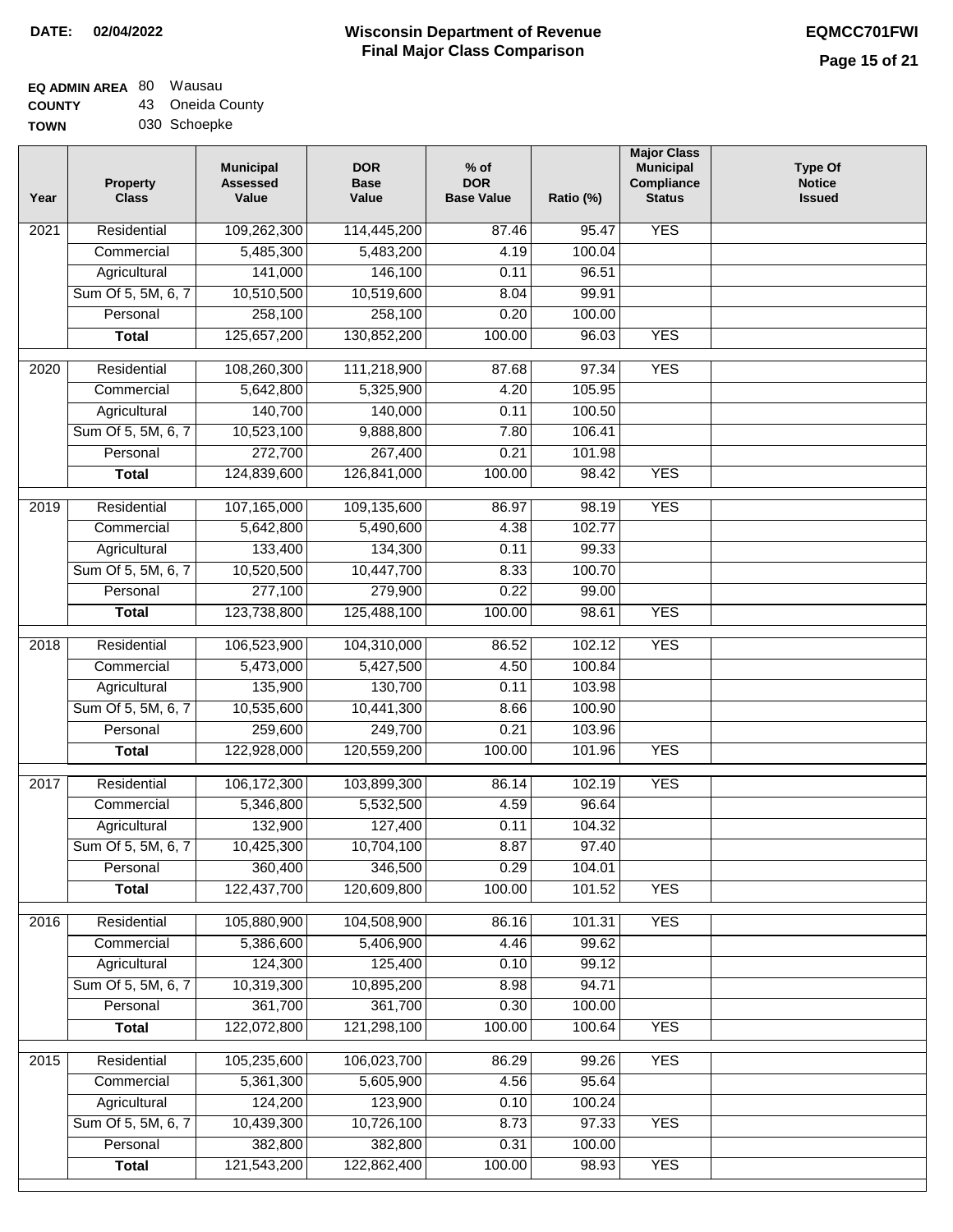## **Wisconsin Department of Revenue Final Major Class Comparison DATE: 02/04/2022 EQMCC701FWI**

### **EQ ADMIN AREA** 80 Wausau **COUNTY** 43 Oneida County

| TOWN | 032 Stella |
|------|------------|
|      |            |

| Year              | <b>Property</b><br><b>Class</b> | <b>Municipal</b><br><b>Assessed</b><br>Value | <b>DOR</b><br><b>Base</b><br>Value | $%$ of<br><b>DOR</b><br><b>Base Value</b> | Ratio (%) | <b>Major Class</b><br><b>Municipal</b><br>Compliance<br><b>Status</b> | <b>Type Of</b><br><b>Notice</b><br><b>Issued</b> |
|-------------------|---------------------------------|----------------------------------------------|------------------------------------|-------------------------------------------|-----------|-----------------------------------------------------------------------|--------------------------------------------------|
| 2021              | Residential                     | 59,765,700                                   | 64,874,400                         | 75.67                                     | 92.13     | <b>YES</b>                                                            |                                                  |
|                   | Commercial                      | 7,943,700                                    | 7,336,000                          | 8.56                                      | 108.28    |                                                                       |                                                  |
|                   | Agricultural                    | 724,800                                      | 724,700                            | 0.85                                      | 100.01    |                                                                       |                                                  |
|                   | Sum Of 5, 5M, 6, 7              | 11,311,200                                   | 11,932,700                         | 13.92                                     | 94.79     | <b>YES</b>                                                            |                                                  |
|                   | Personal                        | 864,171                                      | 864,300                            | 1.01                                      | 99.99     |                                                                       |                                                  |
|                   | <b>Total</b>                    | 80,609,571                                   | 85,732,100                         | 100.00                                    | 94.02     | <b>YES</b>                                                            |                                                  |
| 2020              | Residential                     | 59,767,000                                   | 61,316,800                         | 75.23                                     | 97.47     | <b>YES</b>                                                            |                                                  |
|                   | Commercial                      | 7,908,400                                    | 7,171,800                          | 8.80                                      | 110.27    |                                                                       |                                                  |
|                   | Agricultural                    | 698,100                                      | 697,900                            | 0.86                                      | 100.03    |                                                                       |                                                  |
|                   | Sum Of 5, 5M, 6, 7              | 11,489,400                                   | 11,438,200                         | 14.03                                     | 100.45    | <b>YES</b>                                                            |                                                  |
|                   | Personal                        | 877,313                                      | 877,300                            | 1.08                                      | 100.00    |                                                                       |                                                  |
|                   | <b>Total</b>                    | 80,740,213                                   | 81,502,000                         | 100.00                                    | 99.07     | <b>YES</b>                                                            |                                                  |
|                   |                                 |                                              |                                    |                                           |           |                                                                       |                                                  |
| 2019              | Residential                     | 59,319,600                                   | 60,250,800                         | 74.27                                     | 98.45     | <b>YES</b>                                                            |                                                  |
|                   | Commercial                      | 7,908,400                                    | 7,393,600                          | 9.11                                      | 106.96    |                                                                       |                                                  |
|                   | Agricultural                    | 670,600                                      | 669,200                            | 0.82                                      | 100.21    |                                                                       |                                                  |
|                   | Sum Of 5, 5M, 6, 7              | 11,391,800                                   | 11,974,000                         | 14.76                                     | 95.14     | <b>YES</b>                                                            |                                                  |
|                   | Personal                        | 841,214                                      | 841,200                            | 1.04                                      | 100.00    |                                                                       |                                                  |
|                   | <b>Total</b>                    | 80, 131, 614                                 | 81,128,800                         | 100.00                                    | 98.77     | <b>YES</b>                                                            |                                                  |
| $\overline{2018}$ | Residential                     | 58,923,900                                   | 57,557,100                         | 74.10                                     | 102.37    | <b>YES</b>                                                            |                                                  |
|                   | Commercial                      | 7,839,600                                    | 7,474,300                          | 9.62                                      | 104.89    |                                                                       |                                                  |
|                   | Agricultural                    | 650,900                                      | 650,600                            | 0.84                                      | 100.05    |                                                                       |                                                  |
|                   | Sum Of 5, 5M, 6, 7              | 11,180,500                                   | 11,156,000                         | 14.36                                     | 100.22    | <b>YES</b>                                                            |                                                  |
|                   | Personal                        | 837,912                                      | 837,900                            | 1.08                                      | 100.00    |                                                                       |                                                  |
|                   | <b>Total</b>                    | 79,432,812                                   | 77,675,900                         | 100.00                                    | 102.26    | <b>YES</b>                                                            |                                                  |
| 2017              | Residential                     | 60,700,100                                   | 55,192,200                         | 71.95                                     | 109.98    | <b>YES</b>                                                            |                                                  |
|                   | Commercial                      | 8,883,500                                    | 7,769,900                          | 10.13                                     | 114.33    | N <sub>O</sub>                                                        |                                                  |
|                   | Agricultural                    | 641,900                                      | 582,700                            | 0.76                                      | 110.16    |                                                                       |                                                  |
|                   | Sum Of 5, 5M, 6, 7              | 14,255,000                                   | 11,371,300                         | 14.82                                     | 125.36    | $\overline{NO}$                                                       |                                                  |
|                   | Personal                        | 1,974,105                                    | 1,794,700                          | 2.34                                      | 110.00    |                                                                       |                                                  |
|                   | <b>Total</b>                    | 86,454,605                                   | 76,710,800                         | 100.00                                    | 112.70    | $\overline{N}$                                                        |                                                  |
|                   |                                 |                                              |                                    |                                           |           |                                                                       |                                                  |
| 2016              | Residential                     | 60,626,600                                   | 56,787,700                         | 72.80                                     | 106.76    | <b>YES</b>                                                            |                                                  |
|                   | Commercial                      | 8,883,500                                    | 7,471,000                          | 9.58                                      | 118.91    |                                                                       |                                                  |
|                   | Agricultural                    | 635,700                                      | 577,400                            | 0.74                                      | 110.10    |                                                                       |                                                  |
|                   | Sum Of 5, 5M, 6, 7              | 14,014,600                                   | 11,346,500                         | 14.55                                     | 123.51    | $\overline{NO}$                                                       |                                                  |
|                   | Personal                        | 1,999,992                                    | 1,818,300                          | 2.33                                      | 109.99    |                                                                       |                                                  |
|                   | <b>Total</b>                    | 86,160,392                                   | 78,000,900                         | 100.00                                    | 110.46    | $\overline{NO}$                                                       |                                                  |
| 2015              | Residential                     | 60,277,000                                   | 57,041,400                         | 72.72                                     | 105.67    | <b>YES</b>                                                            |                                                  |
|                   | Commercial                      | 8,878,500                                    | 7,777,600                          | 9.92                                      | 114.15    | $\overline{NO}$                                                       |                                                  |
|                   | Agricultural                    | 565,500                                      | 564,300                            | 0.72                                      | 100.21    |                                                                       |                                                  |
|                   | Sum Of 5, 5M, 6, 7              | 13,868,600                                   | 11,446,400                         | 14.59                                     | 121.16    | $\overline{NO}$                                                       |                                                  |
|                   | Personal                        | 1,610,732                                    | 1,610,700                          | 2.05                                      | 100.00    |                                                                       |                                                  |
|                   | <b>Total</b>                    | 85,200,332                                   | 78,440,400                         | 100.00                                    | 108.62    | $\overline{NO}$                                                       |                                                  |
|                   |                                 |                                              |                                    |                                           |           |                                                                       |                                                  |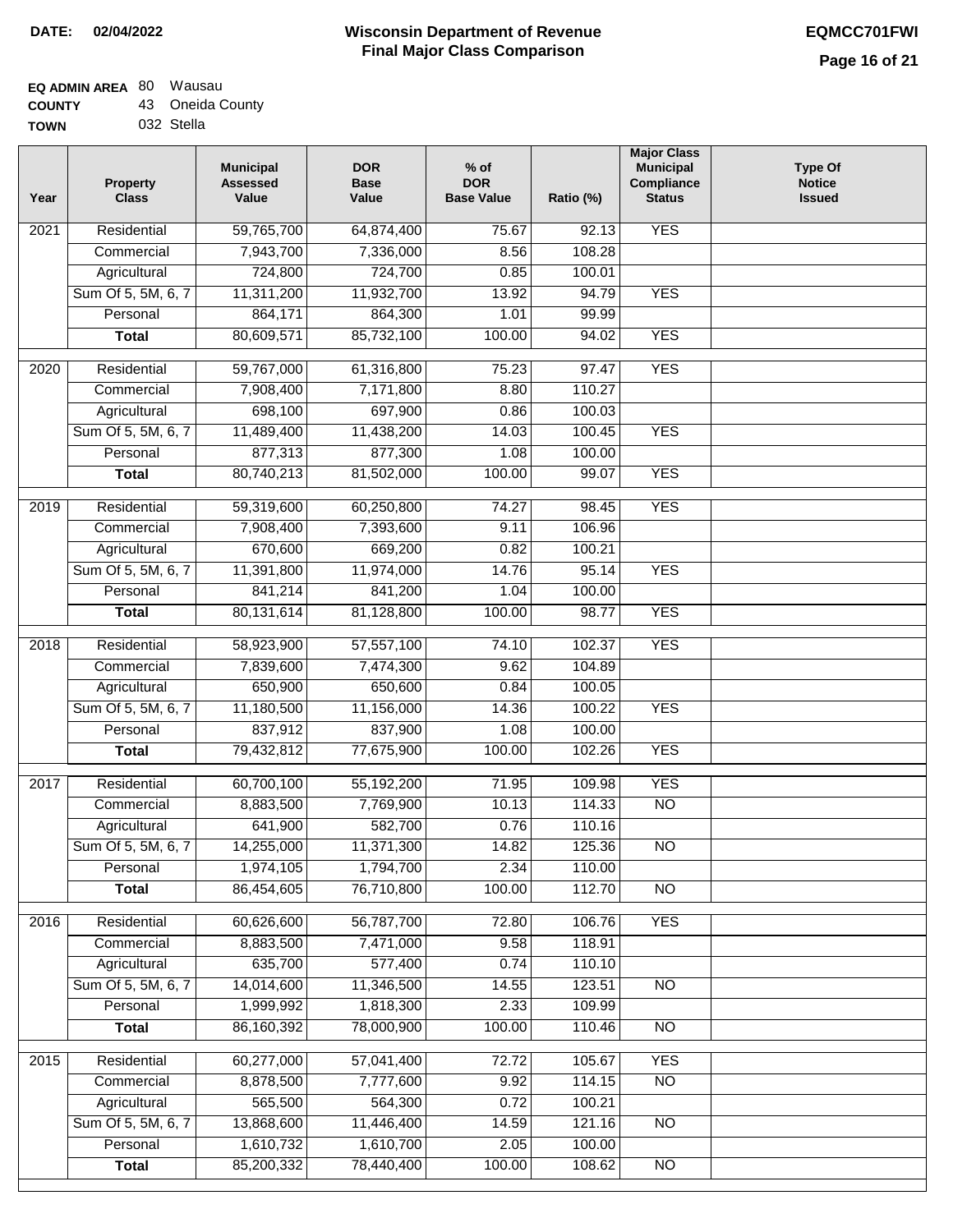### **EQ ADMIN AREA** 80 Wausau **COUNTY** 43 Oneida County

**TOWN** 034 Sugar Camp

| Year | <b>Property</b><br><b>Class</b> | <b>Municipal</b><br><b>Assessed</b><br>Value | <b>DOR</b><br><b>Base</b><br>Value | $%$ of<br><b>DOR</b><br><b>Base Value</b> | Ratio (%) | <b>Major Class</b><br><b>Municipal</b><br>Compliance<br><b>Status</b> | <b>Type Of</b><br><b>Notice</b><br><b>Issued</b> |
|------|---------------------------------|----------------------------------------------|------------------------------------|-------------------------------------------|-----------|-----------------------------------------------------------------------|--------------------------------------------------|
| 2021 | Residential                     | 360,128,900                                  | 405,587,800                        | 91.40                                     | 88.79     | <b>NO</b>                                                             |                                                  |
|      | Commercial                      | 5,583,600                                    | 5,961,400                          | 1.34                                      | 93.66     |                                                                       |                                                  |
|      | Agricultural                    | 390,100                                      | 403,500                            | 0.09                                      | 96.68     |                                                                       |                                                  |
|      | Sum Of 5, 5M, 6, 7              | 38,313,300                                   | 30,870,200                         | 6.96                                      | 124.11    |                                                                       |                                                  |
|      | Personal                        | 899,600                                      | 946,900                            | 0.21                                      | 95.00     |                                                                       |                                                  |
|      | <b>Total</b>                    | 405,315,500                                  | 443,769,800                        | 100.00                                    | 91.33     | $\overline{NO}$                                                       |                                                  |
| 2020 | Residential                     | 357,031,700                                  | 365,669,900                        | 90.98                                     | 97.64     | <b>YES</b>                                                            |                                                  |
|      | Commercial                      | 5,234,400                                    | 5,484,100                          | 1.36                                      | 95.45     |                                                                       |                                                  |
|      | Agricultural                    | 389,600                                      | 385,000                            | 0.10                                      | 101.19    |                                                                       |                                                  |
|      | Sum Of 5, 5M, 6, 7              | 38,316,300                                   | 29,284,500                         | 7.29                                      | 130.84    |                                                                       |                                                  |
|      | Personal                        | 1,119,300                                    | 1,119,300                          | 0.28                                      | 100.00    |                                                                       |                                                  |
|      | <b>Total</b>                    | 402,091,300                                  | 401,942,800                        | 100.00                                    | 100.04    | <b>YES</b>                                                            |                                                  |
|      |                                 |                                              |                                    |                                           |           |                                                                       |                                                  |
| 2019 | Residential                     | 354, 186, 700                                | 349,557,800                        | 90.31                                     | 101.32    | <b>YES</b>                                                            |                                                  |
|      | Commercial                      | 5,160,900                                    | 5,356,800                          | 1.38                                      | 96.34     |                                                                       |                                                  |
|      | Agricultural                    | 229,100                                      | 369,300                            | 0.10                                      | 62.04     |                                                                       |                                                  |
|      | Sum Of 5, 5M, 6, 7              | 38,480,100                                   | 30,659,500                         | 7.92                                      | 125.51    |                                                                       |                                                  |
|      | Personal                        | 1,116,700                                    | 1,116,700                          | 0.29                                      | 100.00    |                                                                       |                                                  |
|      | <b>Total</b>                    | 399,173,500                                  | 387,060,100                        | 100.00                                    | 103.13    | <b>YES</b>                                                            |                                                  |
| 2018 | Residential                     | 351,587,600                                  | 333,768,800                        | 90.85                                     | 105.34    | <b>YES</b>                                                            |                                                  |
|      | Commercial                      | 4,012,500                                    | 4,244,800                          | 1.16                                      | 94.53     |                                                                       |                                                  |
|      | Agricultural                    | 236,600                                      | 374,500                            | 0.10                                      | 63.18     |                                                                       |                                                  |
|      | Sum Of 5, 5M, 6, 7              | 38,947,500                                   | 27,900,700                         | 7.59                                      | 139.59    |                                                                       |                                                  |
|      | Personal                        | 1,080,500                                    | 1,080,500                          | 0.29                                      | 100.00    |                                                                       |                                                  |
|      | <b>Total</b>                    | 395,864,700                                  | 367,369,300                        | 100.00                                    | 107.76    | <b>YES</b>                                                            |                                                  |
| 2017 | Residential                     | 349,059,200                                  | 340,903,600                        | 89.57                                     | 102.39    | <b>YES</b>                                                            |                                                  |
|      | Commercial                      | 3,998,200                                    | 4,230,500                          | 1.11                                      | 94.51     |                                                                       |                                                  |
|      | Agricultural                    | 234,000                                      | 361,400                            | 0.09                                      | 64.75     |                                                                       |                                                  |
|      | Sum Of 5, 5M, 6, 7              | 39,345,700                                   | 30,874,500                         | 8.11                                      | 127.44    |                                                                       |                                                  |
|      | Personal                        | 4,248,600                                    | 4,248,600                          | 1.12                                      | 100.00    |                                                                       |                                                  |
|      | <b>Total</b>                    | 396,885,700                                  | 380,618,600                        | 100.00                                    | 104.27    | <b>YES</b>                                                            |                                                  |
| 2016 | Residential                     | 348,447,400                                  | 346,922,500                        | 89.73                                     | 100.44    | <b>YES</b>                                                            |                                                  |
|      | Commercial                      | 4,015,200                                    | 4,009,100                          | 1.04                                      | 100.15    |                                                                       |                                                  |
|      | Agricultural                    | 231,500                                      | 353,100                            | 0.09                                      | 65.56     |                                                                       |                                                  |
|      | Sum Of 5, 5M, 6, 7              | 40,226,700                                   | 31,370,300                         | 8.11                                      | 128.23    |                                                                       |                                                  |
|      | Personal                        | 3,969,100                                    | 3,969,100                          | 1.03                                      | 100.00    |                                                                       |                                                  |
|      | <b>Total</b>                    | 396,889,900                                  | 386,624,100                        | 100.00                                    | 102.66    | <b>YES</b>                                                            |                                                  |
|      |                                 |                                              |                                    |                                           |           |                                                                       |                                                  |
| 2015 | Residential                     | 346,665,200                                  | 325,361,100                        | 88.98                                     | 106.55    | <b>YES</b>                                                            |                                                  |
|      | Commercial                      | 3,980,000                                    | 4,161,200                          | 1.14                                      | 95.65     |                                                                       |                                                  |
|      | Agricultural                    | 230,200                                      | 346,400                            | 0.09                                      | 66.45     |                                                                       |                                                  |
|      | Sum Of 5, 5M, 6, 7              | 40,224,000                                   | 32,368,400                         | 8.85                                      | 124.27    | <b>NO</b>                                                             |                                                  |
|      | Personal                        | 3,405,000                                    | 3,405,000                          | 0.93                                      | 100.00    |                                                                       |                                                  |
|      | <b>Total</b>                    | 394,504,400                                  | 365,642,100                        | 100.00                                    | 107.89    | N <sub>O</sub>                                                        |                                                  |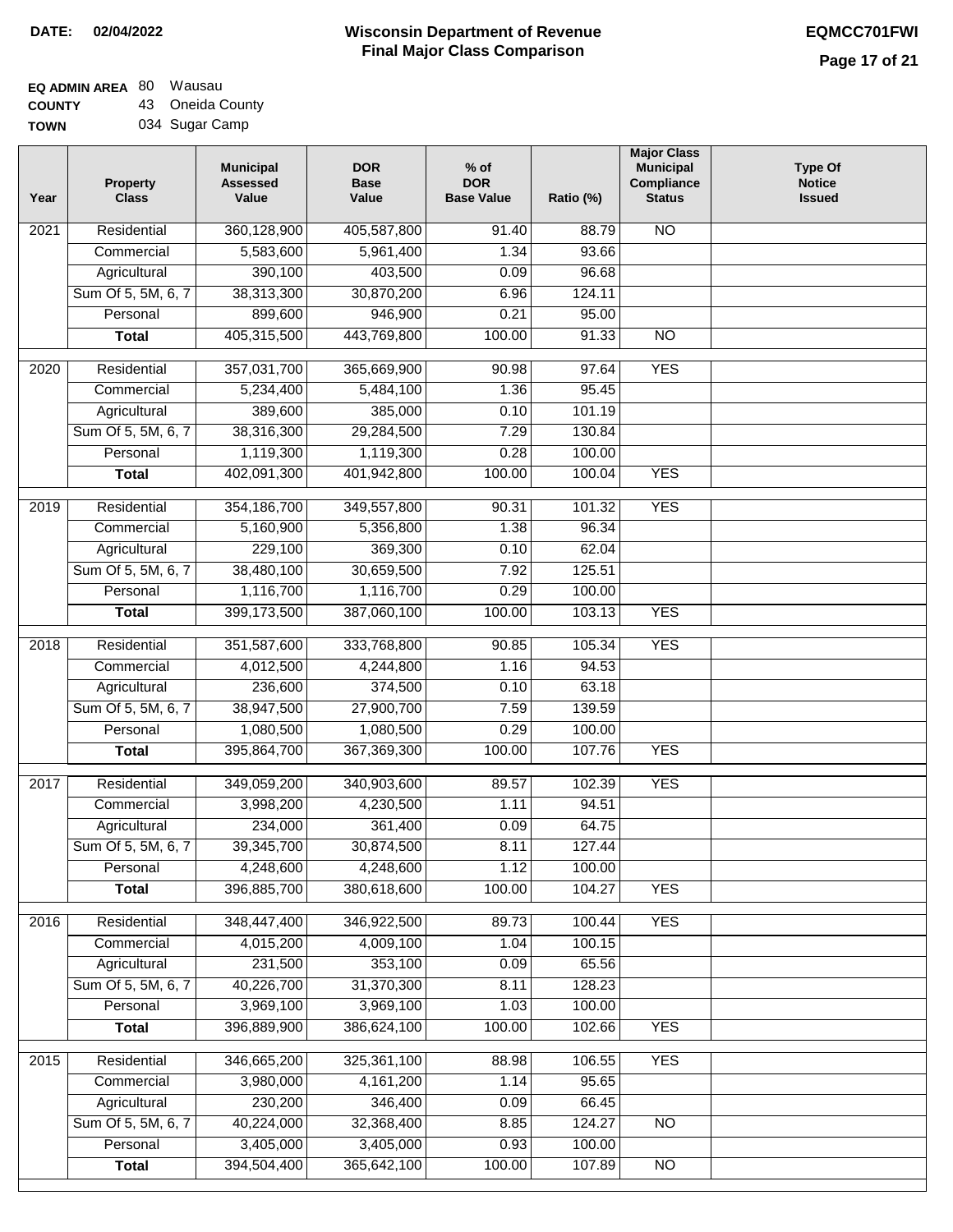## **EQ ADMIN AREA** 80 Wausau **COUNTY** 43 Oneida County

**TOWN** 036 Three Lakes

| Year             | <b>Property</b><br><b>Class</b> | <b>Municipal</b><br><b>Assessed</b><br>Value | <b>DOR</b><br><b>Base</b><br>Value | $%$ of<br><b>DOR</b><br><b>Base Value</b> | Ratio (%) | <b>Major Class</b><br><b>Municipal</b><br>Compliance<br><b>Status</b> | <b>Type Of</b><br><b>Notice</b><br><b>Issued</b> |
|------------------|---------------------------------|----------------------------------------------|------------------------------------|-------------------------------------------|-----------|-----------------------------------------------------------------------|--------------------------------------------------|
| 2021             | Residential                     | 917,529,600                                  | 989,163,400                        | 93.81                                     | 92.76     | <b>YES</b>                                                            |                                                  |
|                  | Commercial                      | 29,227,900                                   | 31,481,100                         | 2.99                                      | 92.84     |                                                                       |                                                  |
|                  | Agricultural                    | 192,200                                      | 200,300                            | 0.02                                      | 95.96     |                                                                       |                                                  |
|                  | Sum Of 5, 5M, 6, 7              | 26,514,000                                   | 27,974,300                         | 2.65                                      | 94.78     |                                                                       |                                                  |
|                  | Personal                        | 5,397,100                                    | 5,622,000                          | 0.53                                      | 96.00     |                                                                       |                                                  |
|                  | <b>Total</b>                    | 978,860,800                                  | 1,054,441,100                      | 100.00                                    | 92.83     | <b>YES</b>                                                            |                                                  |
| $\frac{1}{2020}$ | Residential                     | 908,412,700                                  | 923,819,400                        | 93.90                                     | 98.33     | <b>YES</b>                                                            |                                                  |
|                  | Commercial                      | 28,538,700                                   | 26,759,500                         | 2.72                                      | 106.65    |                                                                       |                                                  |
|                  | Agricultural                    | 189,000                                      | 192,900                            | 0.02                                      | 97.98     |                                                                       |                                                  |
|                  | Sum Of 5, 5M, 6, 7              | 26,795,900                                   | 27,441,400                         | 2.79                                      | 97.65     |                                                                       |                                                  |
|                  | Personal                        | 5,494,800                                    | 5,606,900                          | 0.57                                      | 98.00     |                                                                       |                                                  |
|                  | <b>Total</b>                    | 969,431,100                                  | 983,820,100                        | 100.00                                    | 98.54     | <b>YES</b>                                                            |                                                  |
| $\frac{1}{2019}$ | Residential                     | 901,333,700                                  | 898,491,000                        | 93.94                                     | 100.32    | <b>YES</b>                                                            |                                                  |
|                  | Commercial                      | 28,414,800                                   | 26,349,200                         | 2.75                                      | 107.84    |                                                                       |                                                  |
|                  | Agricultural                    | 176,200                                      | 185,200                            | 0.02                                      | 95.14     |                                                                       |                                                  |
|                  | Sum Of 5, 5M, 6, 7              | 26,688,700                                   | 26,221,600                         | 2.74                                      | 101.78    |                                                                       |                                                  |
|                  | Personal                        | 5,444,400                                    | 5,206,000                          | 0.54                                      | 104.58    |                                                                       |                                                  |
|                  | <b>Total</b>                    | 962,057,800                                  | 956,453,000                        | 100.00                                    | 100.59    | <b>YES</b>                                                            |                                                  |
| 2018             | Residential                     | 896,637,500                                  | 859,610,600                        | 93.89                                     | 104.31    | <b>YES</b>                                                            |                                                  |
|                  | Commercial                      | 28,699,600                                   | 26,885,200                         | 2.94                                      | 106.75    |                                                                       |                                                  |
|                  | Agricultural                    | 176,300                                      | 179,900                            | 0.02                                      | 98.00     |                                                                       |                                                  |
|                  | Sum Of 5, 5M, 6, 7              | 26,507,000                                   | 23,619,400                         | 2.58                                      | 112.23    |                                                                       |                                                  |
|                  | Personal                        | 5,508,100                                    | 5,296,300                          | 0.58                                      | 104.00    |                                                                       |                                                  |
|                  | <b>Total</b>                    | 957,528,500                                  | 915,591,400                        | 100.00                                    | 104.58    | <b>YES</b>                                                            |                                                  |
| 2017             | Residential                     | 890,340,200                                  | 870,714,100                        | 93.73                                     | 102.25    | <b>YES</b>                                                            |                                                  |
|                  | Commercial                      | 27,804,700                                   | 25,939,900                         | 2.79                                      | 107.19    |                                                                       |                                                  |
|                  | Agricultural                    | 176,200                                      | 175,900                            | 0.02                                      | 100.17    |                                                                       |                                                  |
|                  | Sum Of 5, 5M, 6, 7              | 26,705,600                                   | 26,051,800                         | 2.80                                      | 102.51    |                                                                       |                                                  |
|                  | Personal                        | 6,123,700                                    | 6,123,700                          | 0.66                                      | 100.00    |                                                                       |                                                  |
|                  | <b>Total</b>                    | 951,150,400                                  | 929,005,400                        | 100.00                                    | 102.38    | <b>YES</b>                                                            |                                                  |
| 2016             | Residential                     | 984,356,900                                  | 867,769,400                        | 93.76                                     | 113.44    | N <sub>O</sub>                                                        |                                                  |
|                  | Commercial                      | 28,300,000                                   | 26,734,300                         | 2.89                                      | 105.86    |                                                                       |                                                  |
|                  | Agricultural                    | 224,400                                      | 200,700                            | 0.02                                      | 111.81    |                                                                       |                                                  |
|                  | Sum Of 5, 5M, 6, 7              | 34,684,900                                   | 25,293,800                         | 2.73                                      | 137.13    |                                                                       |                                                  |
|                  | Personal                        | 6,287,084                                    | 5,515,000                          | 0.60                                      | 114.00    |                                                                       |                                                  |
|                  | <b>Total</b>                    | 1,053,853,284                                | 925,513,200                        | 100.00                                    | 113.87    | N <sub>O</sub>                                                        | 1st Notice of Non-Compliance                     |
| 2015             | Residential                     | 979,402,400                                  | 862,179,100                        | 93.54                                     | 113.60    | $\overline{NO}$                                                       |                                                  |
|                  | Commercial                      | 28,083,500                                   | 28,286,900                         | 3.07                                      | 99.28     |                                                                       |                                                  |
|                  | Agricultural                    | 224,400                                      | 198,000                            | 0.02                                      | 113.33    |                                                                       |                                                  |
|                  | Sum Of 5, 5M, 6, 7              | 34,566,200                                   | 25,533,100                         | 2.77                                      | 135.38    |                                                                       |                                                  |
|                  | Personal                        | 6,276,000                                    | 5,554,100                          | 0.60                                      | 113.00    |                                                                       |                                                  |
|                  | <b>Total</b>                    | 1,048,552,500                                | 921,751,200                        | 100.00                                    | 113.76    | $\overline{NO}$                                                       |                                                  |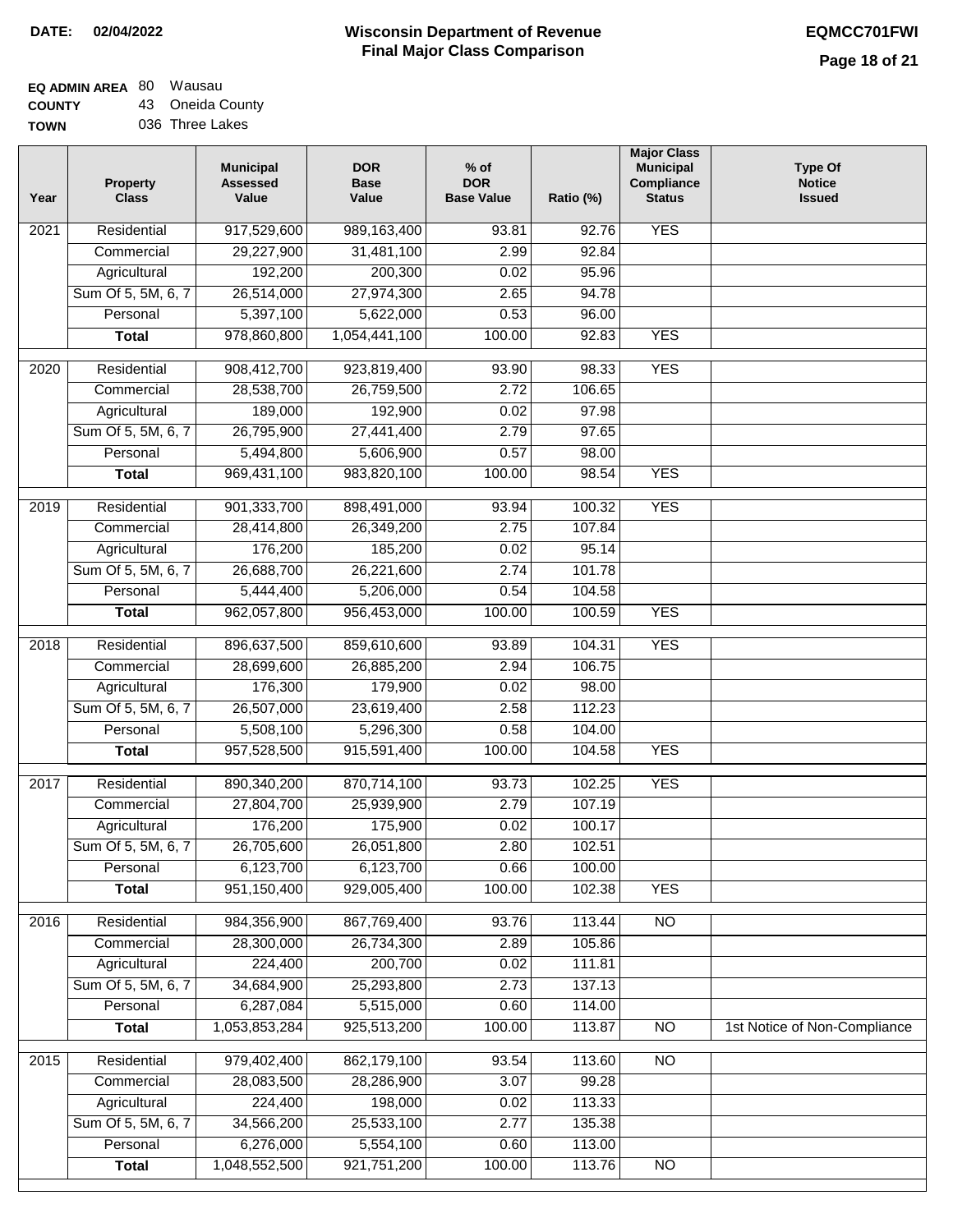$\Box$ 

## **Wisconsin Department of Revenue Final Major Class Comparison DATE: 02/04/2022 EQMCC701FWI**

## **EQ ADMIN AREA** 80 Wausau **COUNTY** 43 Oneida County

**TOWN** 038 Woodboro

| Year | <b>Property</b><br><b>Class</b> | <b>Municipal</b><br><b>Assessed</b><br>Value | <b>DOR</b><br><b>Base</b><br>Value | $%$ of<br><b>DOR</b><br><b>Base Value</b> | Ratio (%) | <b>Major Class</b><br><b>Municipal</b><br>Compliance<br><b>Status</b> | <b>Type Of</b><br><b>Notice</b><br><b>Issued</b> |
|------|---------------------------------|----------------------------------------------|------------------------------------|-------------------------------------------|-----------|-----------------------------------------------------------------------|--------------------------------------------------|
| 2021 | Residential                     | 162,928,200                                  | 181,536,100                        | 93.80                                     | 89.75     | <b>NO</b>                                                             |                                                  |
|      | Commercial                      | 4,727,100                                    | 4,671,700                          | 2.41                                      | 101.19    |                                                                       |                                                  |
|      | Agricultural                    | 165,200                                      | 131,100                            | 0.07                                      | 126.01    |                                                                       |                                                  |
|      | Sum Of 5, 5M, 6, 7              | 7,472,000                                    | 7,046,900                          | 3.64                                      | 106.03    |                                                                       |                                                  |
|      | Personal                        | 146,400                                      | 157,400                            | 0.08                                      | 93.01     |                                                                       |                                                  |
|      | <b>Total</b>                    | 175,438,900                                  | 193,543,200                        | 100.00                                    | 90.65     | $\overline{NO}$                                                       |                                                  |
| 2020 | Residential                     | 160,886,200                                  | 167,390,400                        | 93.30                                     | 96.11     | <b>YES</b>                                                            |                                                  |
|      | Commercial                      | 4,610,900                                    | 4,992,200                          | 2.78                                      | 92.36     |                                                                       |                                                  |
|      | Agricultural                    | 158,850                                      | 126,200                            | 0.07                                      | 125.87    |                                                                       |                                                  |
|      | Sum Of 5, 5M, 6, 7              | 7,515,700                                    | 6,773,900                          | 3.78                                      | 110.95    |                                                                       |                                                  |
|      | Personal                        | 126,500                                      | 121,600                            | 0.07                                      | 104.03    |                                                                       |                                                  |
|      | <b>Total</b>                    | 173,298,150                                  | 179,404,300                        | 100.00                                    | 96.60     | <b>YES</b>                                                            |                                                  |
| 2019 | Residential                     | 160,650,200                                  | 154,613,400                        | 92.59                                     | 103.90    | <b>YES</b>                                                            |                                                  |
|      | Commercial                      | 4,610,900                                    | 4,846,800                          | 2.90                                      | 95.13     |                                                                       |                                                  |
|      | Agricultural                    | 151,950                                      | 121,200                            | 0.07                                      | 125.37    |                                                                       |                                                  |
|      | Sum Of 5, 5M, 6, 7              | 7,564,000                                    | 7,255,700                          | 4.35                                      | 104.25    |                                                                       |                                                  |
|      | Personal                        | 144,000                                      | 144,000                            | 0.09                                      | 100.00    |                                                                       |                                                  |
|      | <b>Total</b>                    | 173,121,050                                  | 166,981,100                        | 100.00                                    | 103.68    | <b>YES</b>                                                            |                                                  |
| 2018 | Residential                     | 159,670,500                                  | 147,558,300                        | 92.45                                     | 108.21    | <b>YES</b>                                                            |                                                  |
|      | Commercial                      | 4,487,800                                    | 4,895,800                          | 3.07                                      | 91.67     |                                                                       |                                                  |
|      | Agricultural                    | 145,900                                      | 115,000                            | 0.07                                      | 126.87    |                                                                       |                                                  |
|      | Sum Of 5, 5M, 6, 7              | 8,071,700                                    | 6,923,600                          | 4.34                                      | 116.58    |                                                                       |                                                  |
|      | Personal                        | 113,700                                      | 113,700                            | 0.07                                      | 100.00    |                                                                       |                                                  |
|      | <b>Total</b>                    | 172,489,600                                  | 159,606,400                        | 100.00                                    | 108.07    | <b>YES</b>                                                            |                                                  |
| 2017 | Residential                     | 159,308,600                                  | 149,714,600                        | 92.10                                     | 106.41    | <b>YES</b>                                                            |                                                  |
|      | Commercial                      | 4,469,900                                    | 4,877,900                          | 3.00                                      | 91.64     |                                                                       |                                                  |
|      | Agricultural                    | 130,100                                      | 101,000                            | 0.06                                      | 128.81    |                                                                       |                                                  |
|      | Sum Of 5, 5M, 6, 7              | 7,813,700                                    | 7,582,900                          | 4.66                                      | 103.04    |                                                                       |                                                  |
|      | Personal                        | 273,800                                      | 273,800                            | 0.17                                      | 100.00    |                                                                       |                                                  |
|      | <b>Total</b>                    | 171,996,100                                  | 162,550,200                        | 100.00                                    | 105.81    | <b>YES</b>                                                            |                                                  |
| 2016 | Residential                     | 159,464,900                                  | 152,451,300                        | 93.01                                     | 104.60    | <b>YES</b>                                                            |                                                  |
|      | Commercial                      | 3,702,400                                    | 3,834,900                          | 2.34                                      | 96.54     |                                                                       |                                                  |
|      | Agricultural                    | 141,500                                      | 112,500                            | 0.07                                      | 125.78    |                                                                       |                                                  |
|      | Sum Of 5, 5M, 6, 7              | 7,811,100                                    | 7,228,600                          | 4.41                                      | 108.06    |                                                                       |                                                  |
|      | Personal                        | 283,400                                      | 283,400                            | 0.17                                      | 100.00    |                                                                       |                                                  |
|      | <b>Total</b>                    | 171,403,300                                  | 163,910,700                        | 100.00                                    | 104.57    | <b>YES</b>                                                            |                                                  |
| 2015 | Residential                     | 159,201,300                                  | 150,569,100                        | 92.62                                     | 105.73    | <b>YES</b>                                                            |                                                  |
|      | Commercial                      | 3,702,400                                    | 4,079,600                          | 2.51                                      | 90.75     |                                                                       |                                                  |
|      | Agricultural                    | 116,600                                      | 116,700                            | 0.07                                      | 99.91     |                                                                       |                                                  |
|      | Sum Of 5, 5M, 6, 7              | 8,026,700                                    | 7,556,600                          | 4.65                                      | 106.22    |                                                                       |                                                  |
|      | Personal                        | 246,800                                      | 246,800                            | 0.15                                      | 100.00    |                                                                       |                                                  |
|      | <b>Total</b>                    | 171,293,800                                  | 162,568,800                        | 100.00                                    | 105.37    | <b>YES</b>                                                            |                                                  |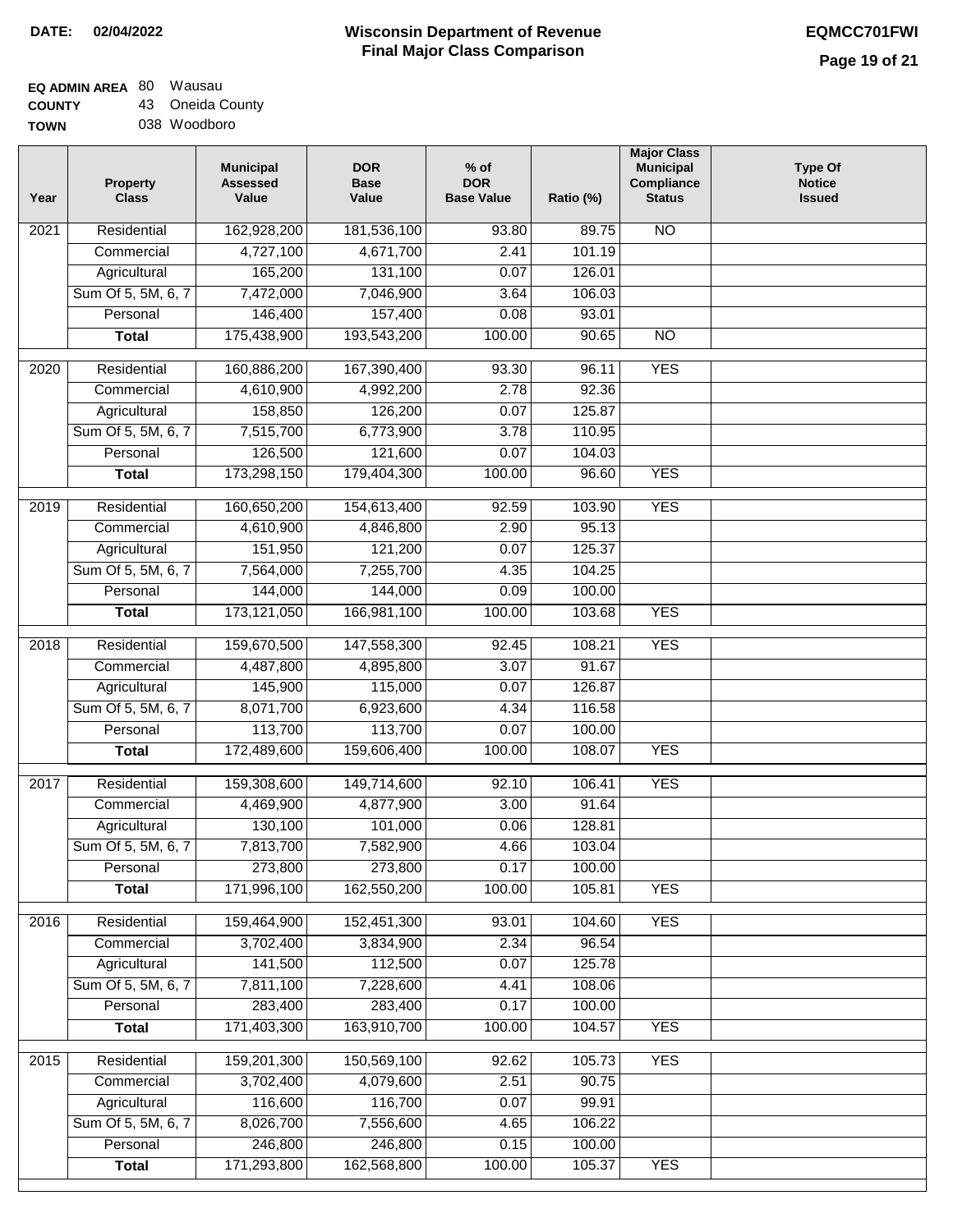## **Wisconsin Department of Revenue Final Major Class Comparison DATE: 02/04/2022 EQMCC701FWI**

٦

# **EQ ADMIN AREA** 80 Wausau

**COUNTY TOWN** 43 Oneida County 040 Woodruff

| Year | <b>Property</b><br><b>Class</b> | <b>Municipal</b><br><b>Assessed</b><br>Value | <b>DOR</b><br><b>Base</b><br>Value | $%$ of<br><b>DOR</b><br><b>Base Value</b> | Ratio (%) | <b>Major Class</b><br><b>Municipal</b><br>Compliance<br><b>Status</b> | <b>Type Of</b><br><b>Notice</b><br><b>Issued</b> |
|------|---------------------------------|----------------------------------------------|------------------------------------|-------------------------------------------|-----------|-----------------------------------------------------------------------|--------------------------------------------------|
| 2021 | Residential                     | 302,485,600                                  | 346,088,600                        | 84.65                                     | 87.40     | N <sub>O</sub>                                                        |                                                  |
|      | Commercial                      | 50,019,700                                   | 53,625,000                         | 13.12                                     | 93.28     | <b>YES</b>                                                            |                                                  |
|      | Agricultural                    | 0                                            | 0                                  | 0.00                                      | 0.00      |                                                                       |                                                  |
|      | Sum Of 5, 5M, 6, 7              | 2,423,100                                    | 1,892,900                          | 0.46                                      | 128.01    |                                                                       |                                                  |
|      | Personal                        | 6,660,800                                    | 7,240,000                          | 1.77                                      | 92.00     |                                                                       |                                                  |
|      | <b>Total</b>                    | 361,589,200                                  | 408,846,500                        | 100.00                                    | 88.44     | $\overline{NO}$                                                       |                                                  |
| 2020 | Residential                     | 300,096,300                                  | 326,915,700                        | 85.31                                     | 91.80     | <b>YES</b>                                                            |                                                  |
|      | Commercial                      | 50,368,500                                   | 48,463,000                         | 12.65                                     | 103.93    | <b>YES</b>                                                            |                                                  |
|      | Agricultural                    | 0                                            | 0                                  | 0.00                                      | 0.00      |                                                                       |                                                  |
|      | Sum Of 5, 5M, 6, 7              | 2,429,500                                    | 1,808,500                          | 0.47                                      | 134.34    |                                                                       |                                                  |
|      | Personal                        | 5,712,100                                    | 6,012,700                          | 1.57                                      | 95.00     |                                                                       |                                                  |
|      | <b>Total</b>                    | 358,606,400                                  | 383,199,900                        | 100.00                                    | 93.58     | <b>YES</b>                                                            |                                                  |
|      |                                 |                                              |                                    |                                           |           |                                                                       |                                                  |
| 2019 | Residential                     | 297,409,500                                  | 320,829,500                        | 85.86                                     | 92.70     | <b>YES</b>                                                            |                                                  |
|      | Commercial                      | 46,887,300                                   | 45,478,400                         | 12.17                                     | 103.10    | <b>YES</b>                                                            |                                                  |
|      | Agricultural                    | 0                                            | 0                                  | 0.00                                      | 0.00      |                                                                       |                                                  |
|      | Sum Of 5, 5M, 6, 7              | 2,429,600                                    | 1,595,100                          | 0.43                                      | 152.32    |                                                                       |                                                  |
|      | Personal                        | 5,453,300                                    | 5,771,900                          | 1.54                                      | 94.48     |                                                                       |                                                  |
|      | <b>Total</b>                    | 352,179,700                                  | 373,674,900                        | 100.00                                    | 94.25     | <b>YES</b>                                                            |                                                  |
| 2018 | Residential                     | 296, 162, 700                                | 319,517,700                        | 85.99                                     | 92.69     | <b>YES</b>                                                            |                                                  |
|      | Commercial                      | 46,914,000                                   | 44,607,500                         | 12.00                                     | 105.17    | <b>YES</b>                                                            |                                                  |
|      | Agricultural                    | $\Omega$                                     | $\Omega$                           | 0.00                                      | 0.00      |                                                                       |                                                  |
|      | Sum Of 5, 5M, 6, 7              | 2,429,600                                    | 1,555,600                          | 0.42                                      | 156.18    |                                                                       |                                                  |
|      | Personal                        | 5,549,500                                    | 5,903,600                          | 1.59                                      | 94.00     |                                                                       |                                                  |
|      | <b>Total</b>                    | 351,055,800                                  | 371,584,400                        | 100.00                                    | 94.48     | <b>YES</b>                                                            |                                                  |
| 2017 | Residential                     | 295,432,500                                  | 300,813,500                        | 84.96                                     | 98.21     | <b>YES</b>                                                            |                                                  |
|      | Commercial                      | 47,370,000                                   | 45,701,400                         | 12.91                                     | 103.65    | <b>YES</b>                                                            |                                                  |
|      | Agricultural                    | 0                                            | 0                                  | 0.00                                      | 0.00      |                                                                       |                                                  |
|      | Sum Of 5, 5M, 6, 7              | 2,432,600                                    | 1,637,200                          | 0.46                                      | 148.58    |                                                                       |                                                  |
|      | Personal                        | 5,900,800                                    | 5,900,800                          | 1.67                                      | 100.00    |                                                                       |                                                  |
|      | <b>Total</b>                    | 351,135,900                                  | 354,052,900                        | 100.00                                    | 99.18     | <b>YES</b>                                                            |                                                  |
| 2016 | Residential                     | 294,889,400                                  | 291,042,300                        | 84.83                                     | 101.32    | <b>YES</b>                                                            |                                                  |
|      | Commercial                      | 47,308,500                                   | 43,463,300                         | 12.67                                     | 108.85    | <b>YES</b>                                                            |                                                  |
|      | Agricultural                    | 0                                            | 0                                  | 0.00                                      | 0.00      |                                                                       |                                                  |
|      | Sum Of 5, 5M, 6, 7              | 2,452,100                                    | 1,561,800                          | 0.46                                      | 157.00    |                                                                       |                                                  |
|      | Personal                        | 7,025,600                                    | 7,025,600                          | 2.05                                      | 100.00    |                                                                       |                                                  |
|      | <b>Total</b>                    | 351,675,600                                  | 343,093,000                        | 100.00                                    | 102.50    | <b>YES</b>                                                            |                                                  |
|      |                                 |                                              |                                    |                                           |           |                                                                       |                                                  |
| 2015 | Residential                     | 294,166,800                                  | 290,102,500                        | 84.14                                     | 101.40    | <b>YES</b>                                                            |                                                  |
|      | Commercial                      | 47,415,000                                   | 45,969,000                         | 13.33                                     | 103.15    | <b>YES</b>                                                            |                                                  |
|      | Agricultural                    | 0                                            | 0                                  | 0.00                                      | 0.00      |                                                                       |                                                  |
|      | Sum Of 5, 5M, 6, 7              | 2,455,200                                    | 1,645,800                          | 0.48                                      | 149.18    |                                                                       |                                                  |
|      | Personal                        | 7,051,300                                    | 7,051,300                          | 2.05                                      | 100.00    |                                                                       |                                                  |
|      | <b>Total</b>                    | 351,088,300                                  | 344,768,600                        | 100.00                                    | 101.83    | <b>YES</b>                                                            |                                                  |